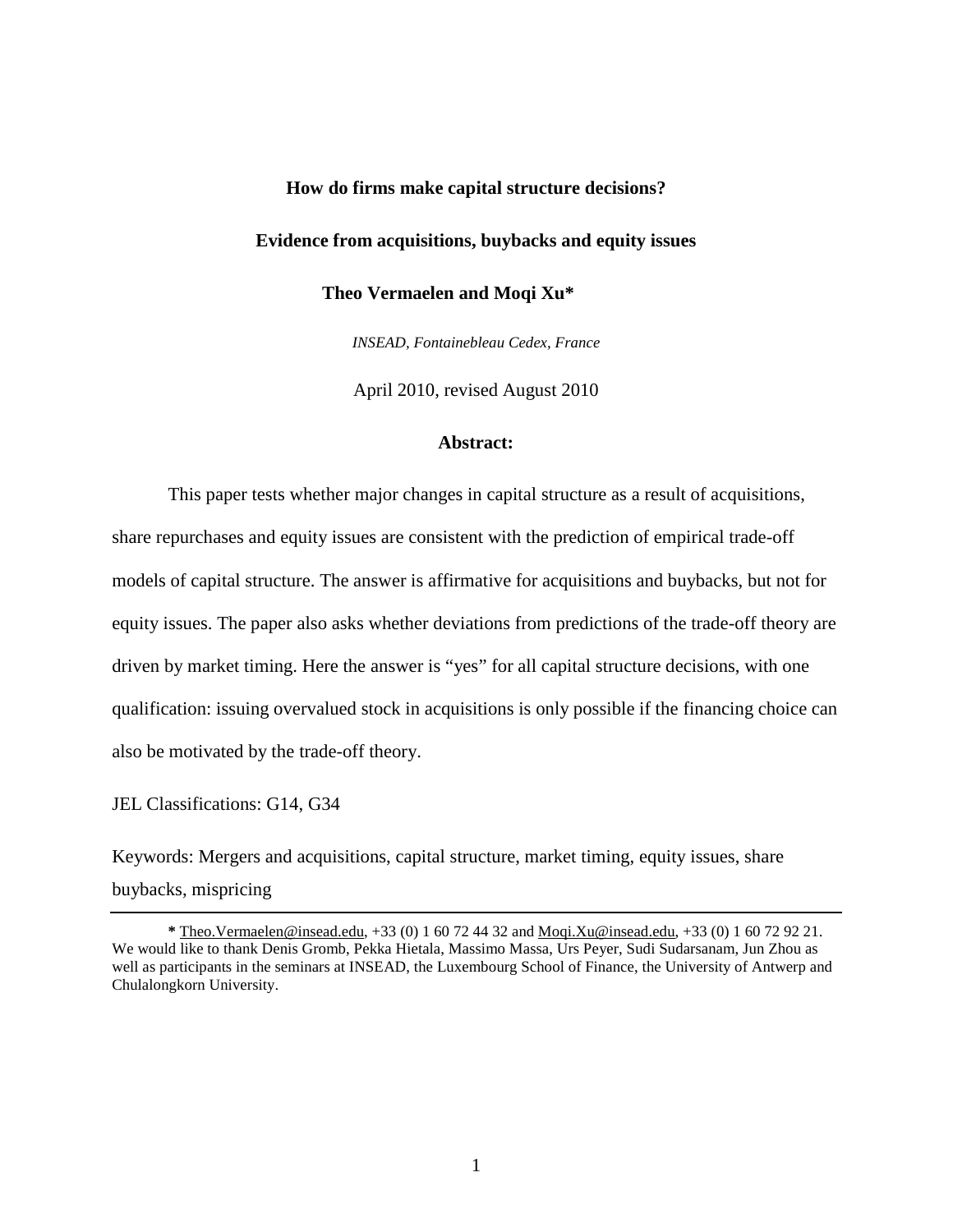In this paper we examine how firms make capital structure decisions in the context of acquisitions, equity issues, and share buybacks. In particular, we ask two questions. First, are capital structure decisions consistent with the predictions of the "best" empirical capital structure models, i.e. the models that have the largest predictive power of leverage ratios in the literature ? Second, can deviations from these predictions be explained by market timing?

Empirical capital structure models, such as Kayhan and Titman (2007), estimate the relation between financial leverage and a number of variables, such as profitability, growth opportunities, firm size, and tangibility of assets. The relevance of these variables is predicted by theories that argue that firms trade off tax benefits and benefits from reduced agency costs of debt financing against the expected costs of financial distress [Miller and Modigliani (1963), Harris and Raviv (1991), Myers (1977), Jensen and Meckling (1976)]. However, trade-off models do not offer an explanation for the long-run abnormal returns after capital structure decisions documented by a large body of research.<sup>1</sup>

On the other hand, the evidence of long-run abnormal returns is consistent with the market timing hypothesis, which predicts that firms want to issue stock when their shares are overvalued and buy back shares when their shares are undervalued.<sup>2</sup> The pure market timing hypothesis, however, is inconsistent with the empirical evidence that firms adjust their capital

<u>.</u>

 $1$  Long term negative abnormal returns after seasoned equity issues have been reported by Taggart (1977), Marsh (1982), Asquith and Mullins (1986), and Loughran and Ritter (1995). Long term positive abnormal returns after share buybacks have been reported by Ikenberry, Lakonishok, and Vermaelen (1995). Long term negative abnormal returns after equity financed transactions and positive long-term abnormal returns after cash financed transactions are reported by Asquith (1983), Loughran and Vijh (1997), Rau and Vermaelen (1998), Agrawal, Jaffee, and Mandelker (1992), and Dong et al. (2006).

 $2^{2}$  See Baker and Wurgler (2002), Schleifer and Vishny (2003), and Welch (2004).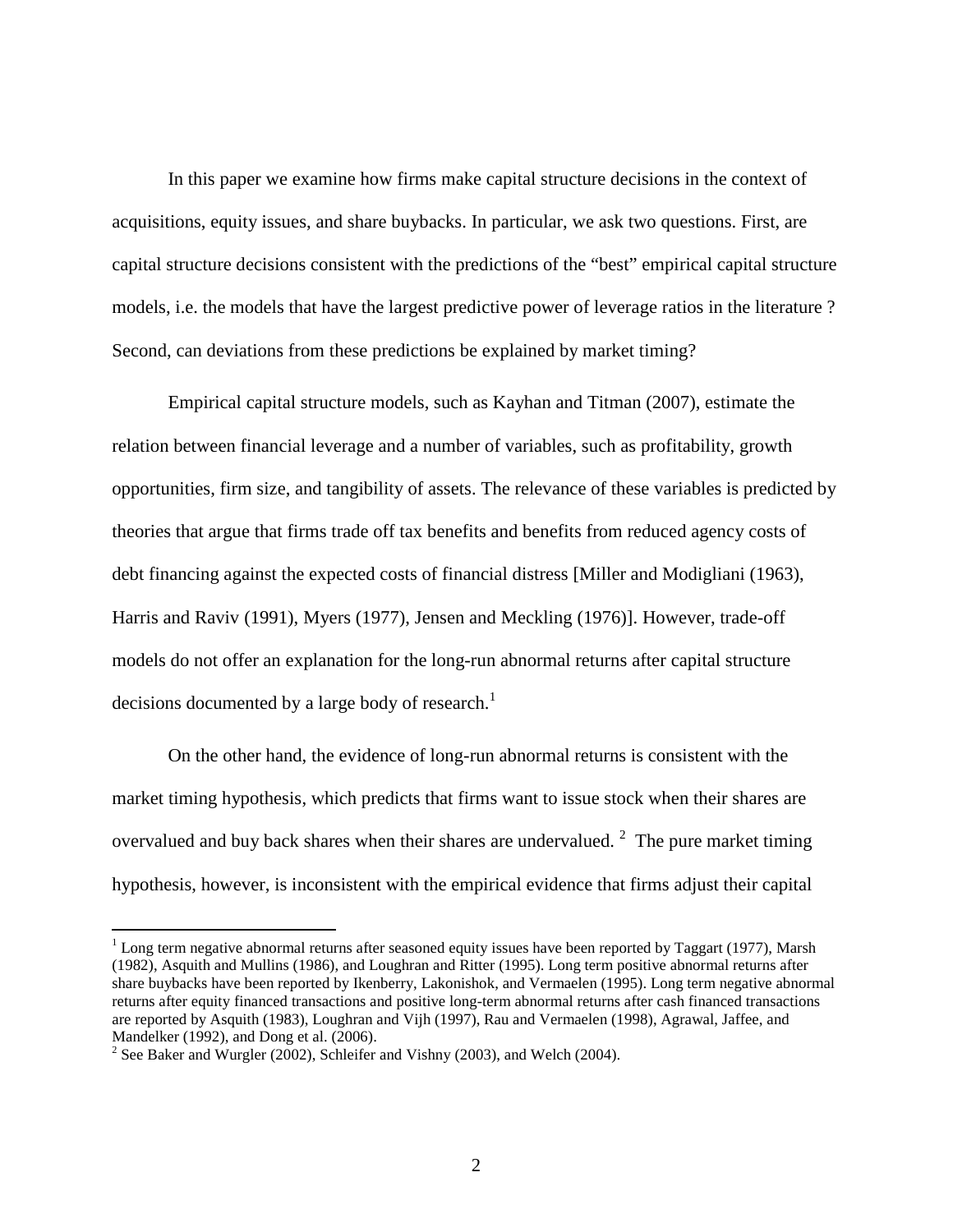structure towards a time-varying target [Hovakimian, Opler, and Titman (2001), Leary and Roberts (2005), Flannery and Rangan (2006), or Kayhan and Titman (2007)].

The goal of this paper is to show under which conditions market timing can dominate the the trade-off theory predictions, especially in the context of acquisition finance. Acquisition finance provides a unique opportunity to test the basic assumption of the market timing hypothesis, i.e. that it is possible to fool investors by issuing overvalued stock. In an acquisition the bidder faces a target management, advised by investment bankers and other experts in valuation. This makes it difficult to pay with overvalued stock, unless the financing decision can be justified on the basis of economic fundamentals proposed by the trade-off theory.<sup>3</sup> On the other hand, when a firm issues or buys back shares in the open market, it deals with uninformed investors. As a consequence, open market capital structure adjustment may succeed even if the capital structure decision is inconsistent with the predictions of the trade-off model.

Consistent with this argument, we find that only 1% of the 2,978 firms in our acquisition sample make stock-financing decisions that cannot be justified by a trade-off model, controlling for transaction characteristics. A closer look at all *announced* (including unsuccessful) deals involving unanticipated stock payment reveals that only 42% of such attempted acquisitions succeeds. Moreover, 52% of the unanticipated stock transactions are perceived as hostile, in contrast to 1% of anticipated stock transactions. Hence, issuing stock when the trade-off theory suggests the bidder should be pay with cash is nearly impossible. Acquirers that are able to pay

<u>.</u>

 $3$  While it is true that acquirers can also make unsolicited bids to shareholders directly, they are more likely to trigger takeover defense mechanisms, and are therefore much more costly and less likely to succeed (Schwert, 2000).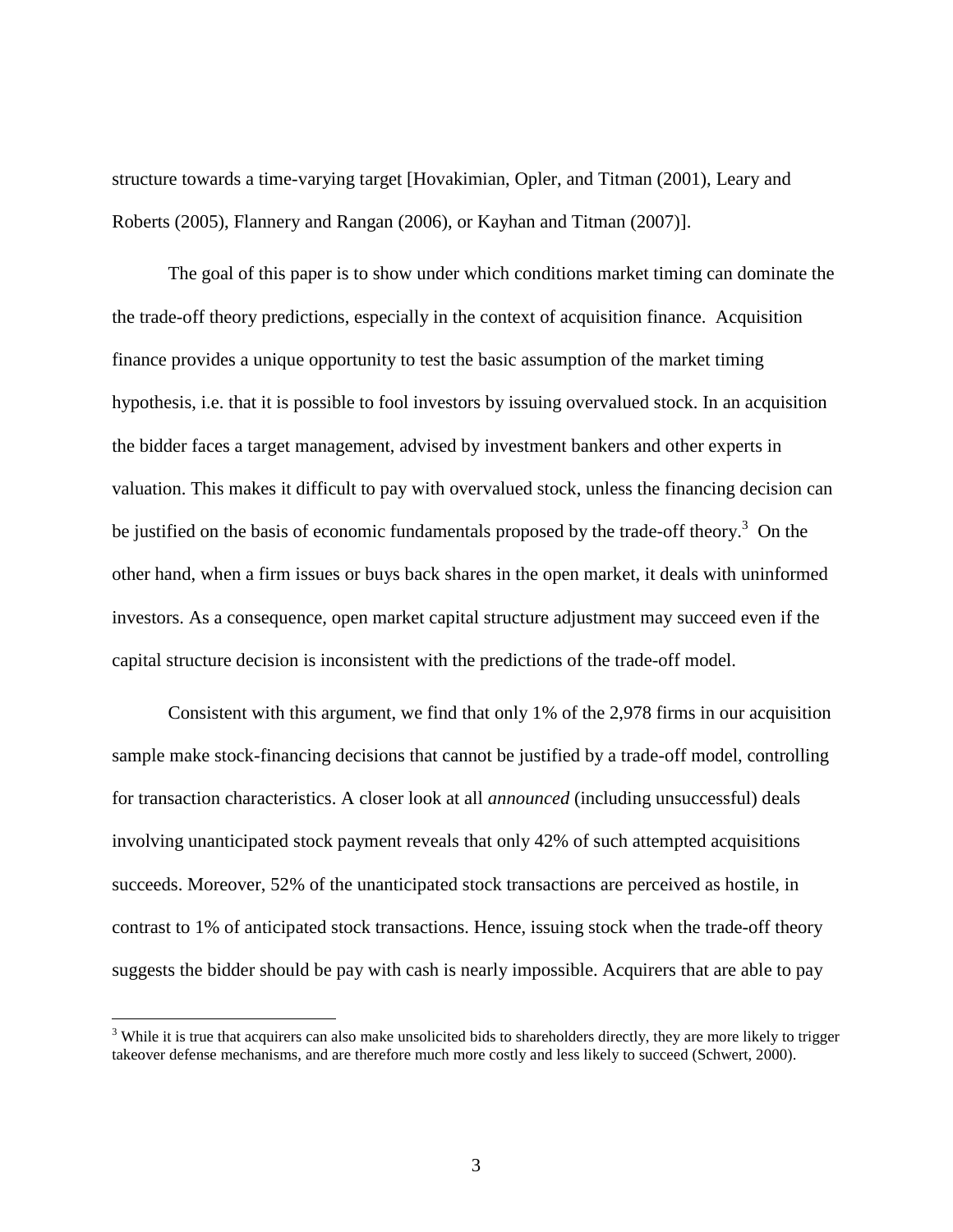with overvalued stock and can justify their payment choice on the basis of the trade-off theory, i.e., the predicted equity payers, experience long-term significant negative abnormal returns.

In contrast, firms succeed in issuing overvalued equity in seasoned equity offerings, even if the empirical trade-off model recommends that the firm issues debt. This is consistent with some recent evidence reported by others [e.g., Lemmon, Roberts, and Zender (2008), Barclay, Fu, and Smith (2009)]. Equity issues seem to be driven by opportunism: regardless of whether the firm is under- or overleveraged, firms issue stock when their shares are overvalued. As Barclay, Fu, and Smith (2009) argue, such strategic financing behavior makes sense as the costs of being underlevered are much less significant than the costs of being overlevered. Consistent with their argument, we find that the typical repurchasing firm is *underlevered* before the buyback. Firms that buy back stock and move away from target leverage are also significantly more undervalued than other repurchasing firms.

Our results also suggest that buybacks are not simply the mirror of equity issues, an assumption made by researchers who uses net equity issues (equity issues minus share buybacks) to measure capital structure policy. First, the costs of being overlevered are higher than the costs of being underlevered. Second, for a repurchasing firm the benefit from a leverage increase may not be only the profits from buying undervalued stock. Repurchasing firms also benefit from signaling undervaluation, especially in the case of repurchase tender offers, the focus of this paper. The need to pay a significant premium above market prices reduces the ability to benefit from repurchasing shares below fair value, but on the other hand provides a signal that the firm's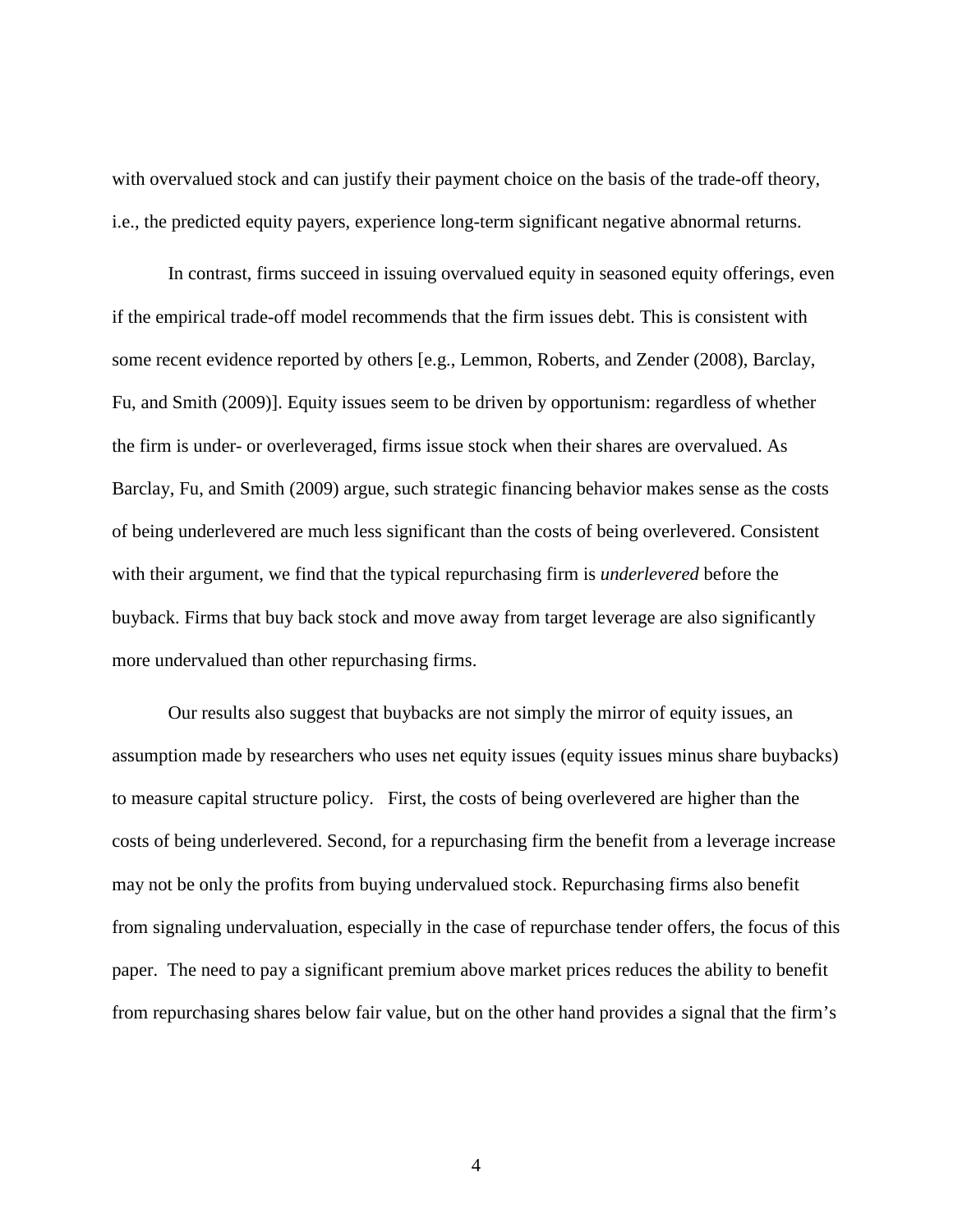shares are undervalued [as argued by Vermaelen (1984)]. Sending signals about its value does not make sense for an overvalued firm, making signaling an unlikely motive for equity issuers.

To summarize, we test the following two working hypotheses:

Hypothesis (1): *Firms make unpredicted capital structure decisions because they are motivated by market timing. If this is true, firms that make capital structure adjustments that cannot be explained by the trade-off theory are more likely to be mispriced.*

Hypothesis (2): *Issuing (or paying with) overvalued stock is only possible with uninformed investors or if it can be justified by the trade-off theory. If this is true, we also expect that firms only deviate from the action predicted by the trade-off theory in public offerings but not in stock-financed acquisitions.*

There is a large body of research on mergers and acquisitions, equity issues and share buybacks. However, the main contribution of this paper is to examine all three decisions simultaneously in an integrative framework. Using the same static predictive model of capital structure, we test to what extent deviations of these static predictions can be explained by one particular dynamic consideration: misvaluation of the company stock.

The remainder of the paper is organized as follows. In section 1, we test to what extent acquisition financing decisions can be explained by the trade-off hypothesis. Section 2 extends our analysis to repurchase tender offers, section 3 to equity issues. Section 4 summarizes our conclusions.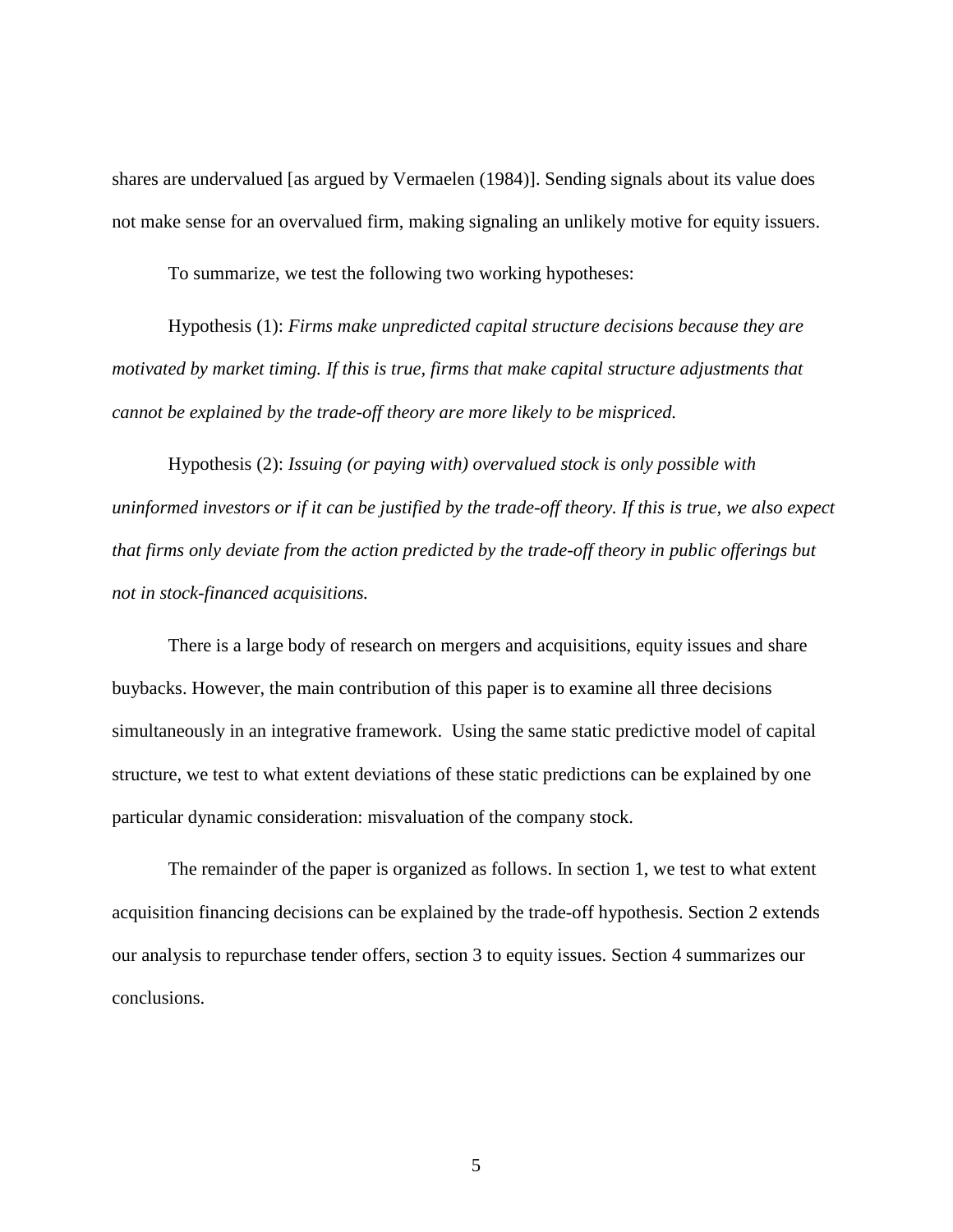#### **1. Acquisition Finance**

In this section we proceed as follows. First we describe our data set and methodology. Second, we present empirical results documenting to what extent companies follow the trade-off model when financing acquisitions. Third, we take a closer look at firms that deviate from the trade-off prediction. Finally, we examine post-acquisition returns.

#### **1.1. Data and Methodology**

We use a sample of mergers and acquisitions drawn from the Securities Data Corporation mergers and acquisitions database (SDC). To be included in our sample, the transaction must be completed, the first announcement date must lie between January 1, 1980 and December 31, 2005, both acquirer and target must be US public companies, the acquirer does not operate in the financial services or real estate sector, and at least 50% of the target is acquired by the bidder. This last criterion is necessary to ensure that the acquirer must consolidate the target firm's balance sheet after the transaction.

 Our sample of 2,978 completed transactions contains 787 cash transactions, 1,396 equity transactions and 795 hybrid transactions. We show summary statistics in Table 1. The median target market capitalization is \$0.3 billion, approximately four times the median of firms listed on Compustat. In the typical acquisition study, targets tend to be smaller than bidders. For example, the median target firm size in the sample of Harford, Klasa, and Walcott (2009) is 39% of the firm size of the bidder. Our sample does not contain private targets, which are usually smaller, and the median target is 51% of the enterprise value of the bidder. This also means that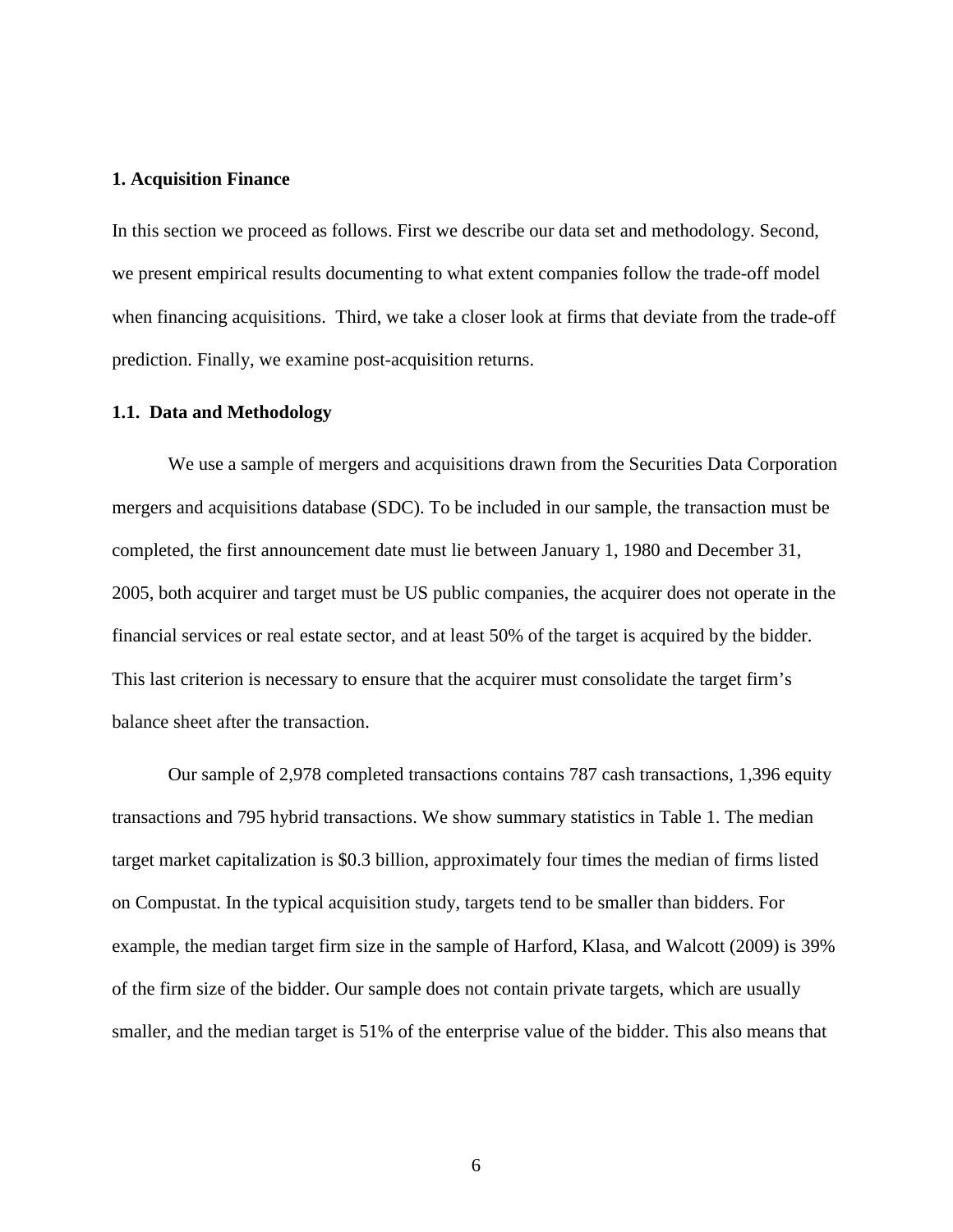the bidder cannot simply look at its own capital structure when deciding the payment method. Target firms are more levered than the median firm, while acquirers are less so: acquirers have a median (market) leverage ratio of 22% and targets of 35%, vs. 27% for Compustat firms.

To test whether financial decisions are driven by the trade-off hypothesis, we predict an "optimal" leverage and compare the firms that move towards it to those that deviate from it. We follow Kayhan and Titman's (2007) approach to predict leverage, as described in Appendix A.<sup>4</sup>

Essentially L\* is estimated as the fitted value of a firm characteristics regression using all firms listed on Compustat. The firm characteristics include proxies for growth opportunities, profitability, and potential collateral. As a robustness check, we also employ the specifications used by Hovakimian, Opler, and Titman (2001), Fama and French (2002) and Flannery and Rangan (2006). Our results are generally consistent with the previous literature. Specifically, leverage is significantly negatively related to proxies for growth opportunities (such as marketto-book, R&D) and positively related to the importance of tangible assets. Return on assets, a measure of profitability, is negatively related to leverage, a result that seems to go against the prediction that profitable firms pay more taxes and therefore issue more debt. Myers and Majluf (1984) argue that the negative association is consistent with a pecking order theory: highly profitable firms prefer internal finance to external finance. However, Strebulaev (2007) shows that this relation is consistent with the a dynamic trade-off theory with adjustment costs : if firms

<u>.</u>

<sup>&</sup>lt;sup>4</sup> The cross-sectional leverage prediction model of Kayhan and Titman (2007) has been widely used in the related literature as the basis for leverage prediction models, e.g., Harford, Klasa and Walcott (2009) or Chang and Dasgupta (2009). To demonstrate that our results are not dependent on this specific model, we repeat our analysis with a series of alternative models and report that the results are similar.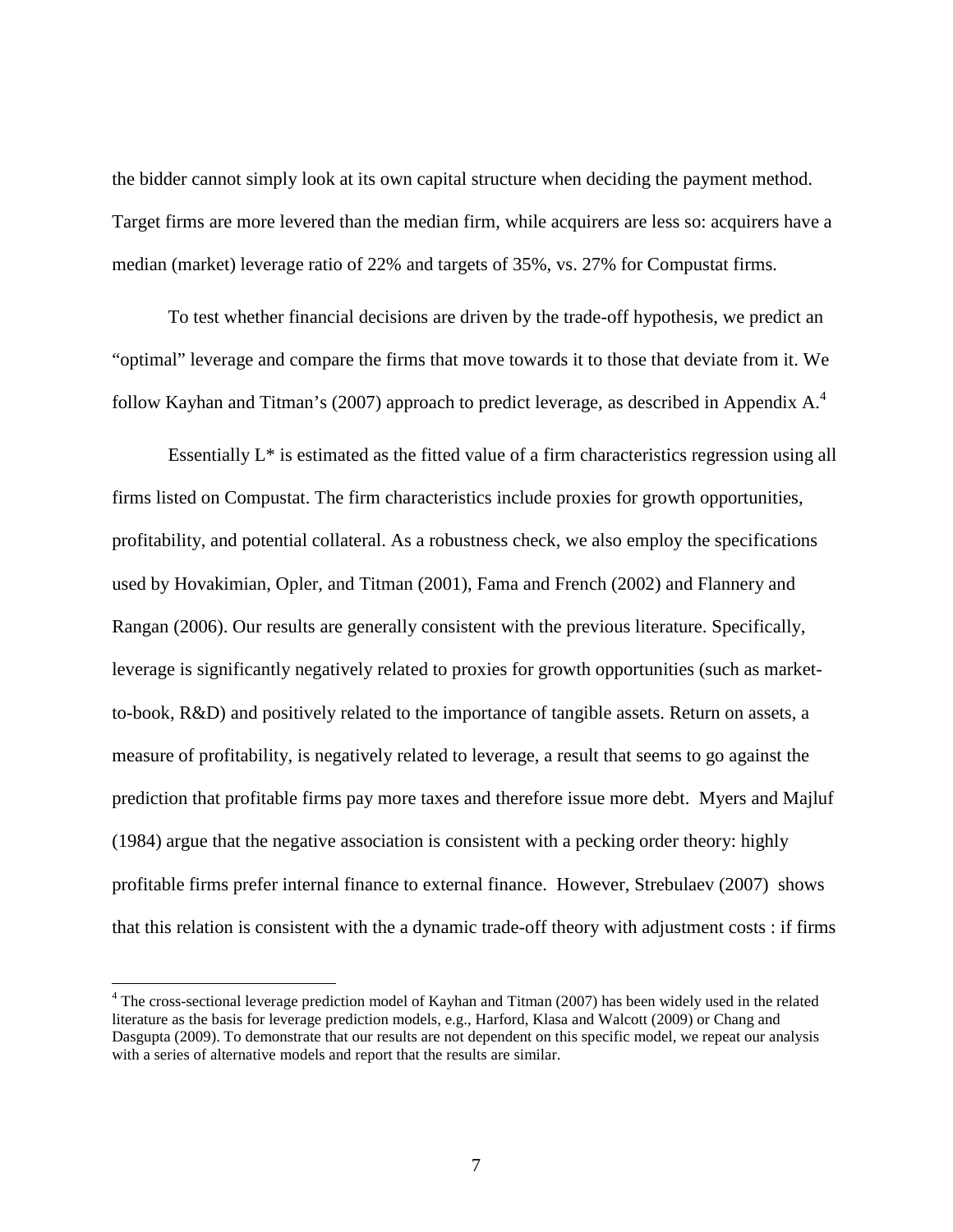cannot instantaneously increase their leverage, an increase in profitability increases firm value and therefore lowers leverage. Another, strategic reason for the negative association between leverage and profitability is given by Bolton and Scharfstein (1990), who suggest that more profitable firms prefer low leverage ratios because they deter entry of potential rivals. Regardless of the interpretation of this model, we will refer to it as the "trade-off model".

While it is straight-forward to compare over- and underlevered firms prior to equity issues and share buybacks, in the context of acquisitions we have to build hypothetical balance sheets for the combined firm. This allows us to calculate the consequences of the acquisition financing choice. This is important because paying with cash or stock can result in substantially different leverage ratios for the subsequently combined firm. Between the announcement and the effective date of an acquisition paid by cash, the average acquirer leverage increases by 21%. In contrast, the median acquirer leverage decreases by 2% if the acquisition is paid with equity. These effects would be ignored if we focused on pre-acquisition bidder leverage, as it has been common practice in the acquisition finance literature (e.g., Harford, Klasa, and Walcott, 2009).

To obtain an estimate of the combined firm's accounting ratios and, subsequently, its optimal leverage ratio, we build pro-forma balance sheets for the combined firm using the methodology described in Appendix B. Specifically, we calculate the post-acquisition leverage ratios of the combined firm, conditional upon paying with equity, L(equity), and paying with cash, L(cash), as follows: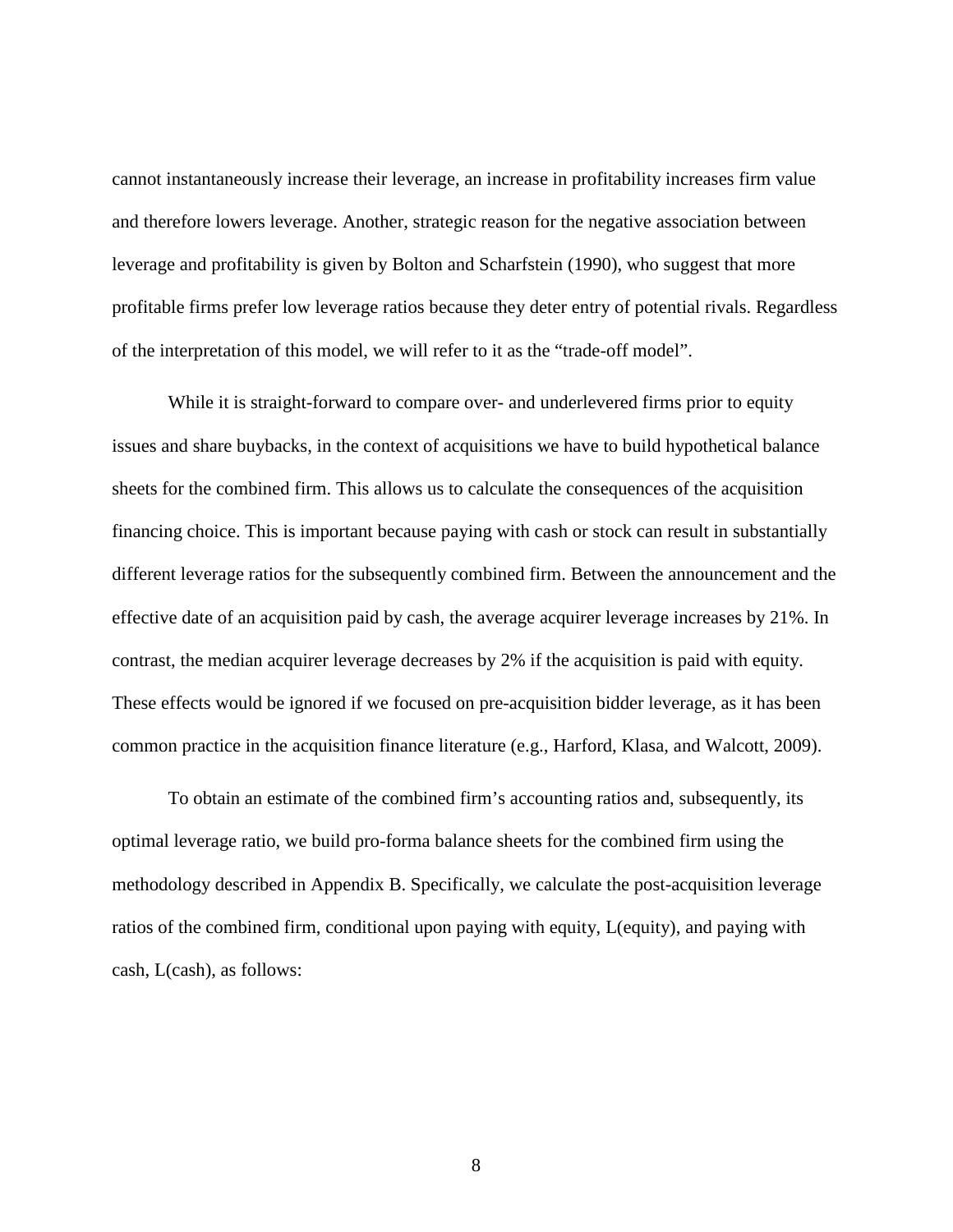$$
L(equiv) = \frac{Debt_A + Debt_T}{Debt_A + Debt_T + Equity_A + transaction value}
$$
 (1)

$$
L(cash) = \frac{Debt_A + Debt_T + new\ debt\ issued}{Debt_A + Debt_T + Equity_A + transaction\ value},\tag{2}
$$

where the subscripts A and T denote acquirer and target, respectively*. 5*

Next, we calculate leverage deviation as the absolute difference between  $L^*$  and  $L(cash)$ , which we call ∆(cash) and between L\* and L(stock), which we call ∆(stock). Finally, we can create a variable that compares the effects of cash and stock payment directly. We call it  $\Lambda$  and calculate it as  $\Delta(\cosh) - \Delta(\rm stock)$ . When  $\Lambda$  is positive, equity payment is better than cash payment, and vice versa, conditional on other variables that have been shown to be relevant in prior research on acquisition finance.

Eckbo (2009) provides an excellent overview of the literature in this area. According to the risk-sharing hypothesis of Hansen (1987), if the target is large, the bidder wants to share the risk with the target and pay with stock. So, we control for the size of the target relative to the bidder. If the bidder is interested in completing the transaction quickly (perhaps to avoid competing bids), it is better to pay cash (because of SEC registration requirements). This applies

<sup>&</sup>lt;sup>5</sup> While it is common in the literature to use market values rather than book values when measuring leverage, to <sup>5</sup> avoid internal inconsistency with the market timing hypothesis, we prefer to use book values. Managers should use the "true" value to measure deviations from the static trade-off optimum, not market values. While the sum of preannouncement book value of the bidder and the transaction value is a good proxy for the post-acquisition combined book value, the same conclusion does not necessarily hold for market values: assuming that the combined market value is equal to the pre-market bidder value plus the transaction value assumes that all acquisitions are zero net present value projects. Although we believe book values are more appropriate, we also report results based on market values, to illustrate the robustness of our conclusions.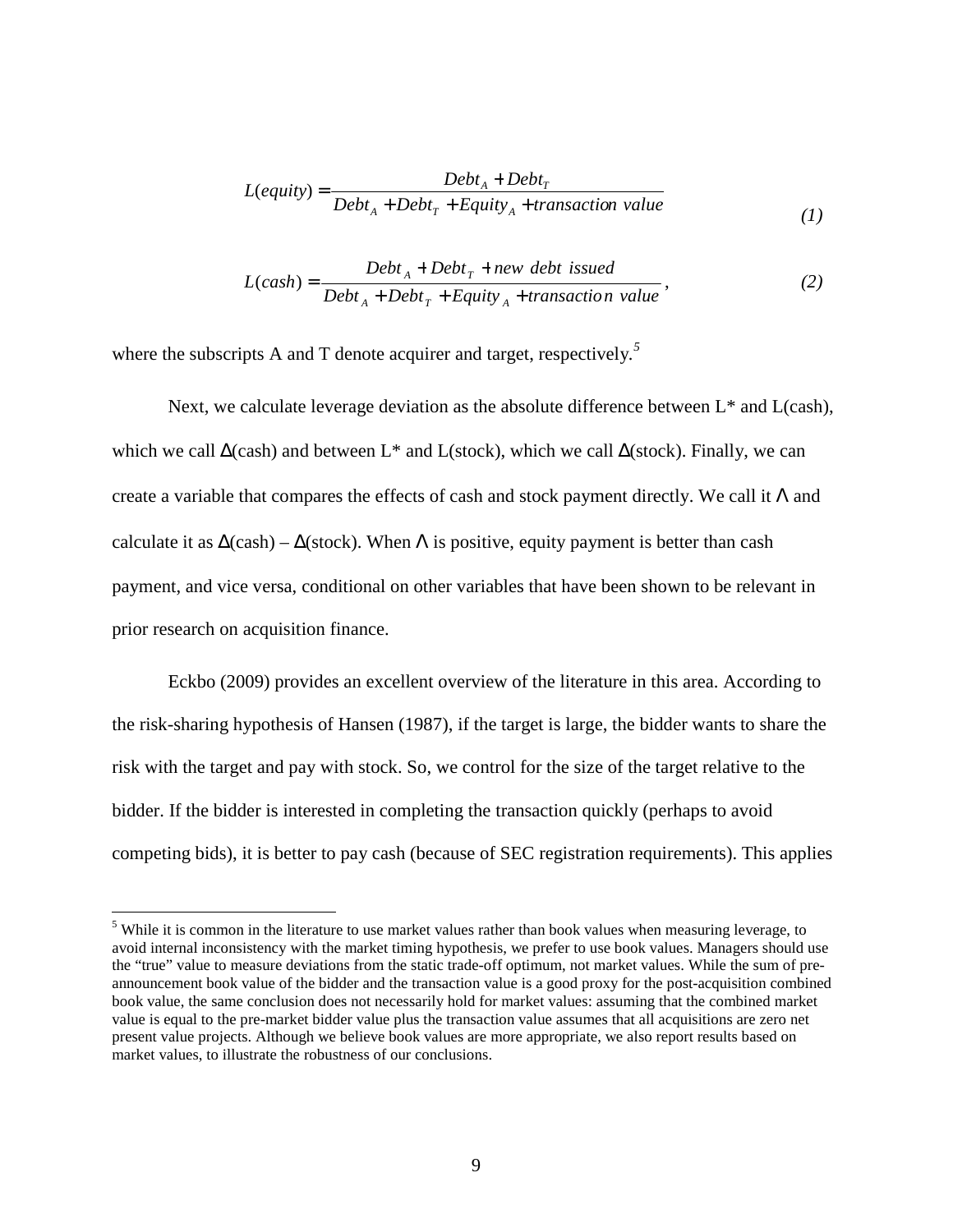to tender offers [Martin (1996)], hostile offers, and to transactions involving large premiums. Indeed, offering a large premium can be seen as a strategy to discourage competing bidders. We include indicators for tender offers and hostile transactions, as well as the premium paid.

One caveat: the decision to proceed with a tender offer (i.e., the choice of transaction mode) could be endogenous with the payment method decision. In other words, firms with debt capacity prefer tender offers. We reduce this endogeneity bias with a two-stage specification.<sup>6</sup> We instrument the transaction mode with the Herfindahl index and an indicator for diversifying transactions. Berkovitch and Khanna (1991) argue that mergers are negotiation games between the acquirer and the target, while tender offers are auctions. Given a certain synergy level, when acquiring firms expect more rivals in an auction, they can afford mergers, but no tender offers in which synergies would be bargained away between the competitors. Therefore, tender offers should be more common in conglomerate transactions and concentrated industries in which the acquirer expects fewer rivals. On the other hand, these variables are unlikely to affect the choice of payment method other than via their influence on the modal choice. For the negotiation process and the choice of transaction mode, the *acquirer* industry characteristics are the ones that matter. For the resulting capital structure, however, the *combined* acquirer and target industry characteristics are more important: we incorporated them into the trade-off measure.

## **1.2. Empirical Results**

<u>.</u>

<sup>&</sup>lt;sup>6</sup> Note that even though *tenderoffer* is a discrete variable, we estimate it using ordinary least squares (OLS) since a probit or a logit first stage can harm the consistency of the estimates (Angrist and Krueger, 2001).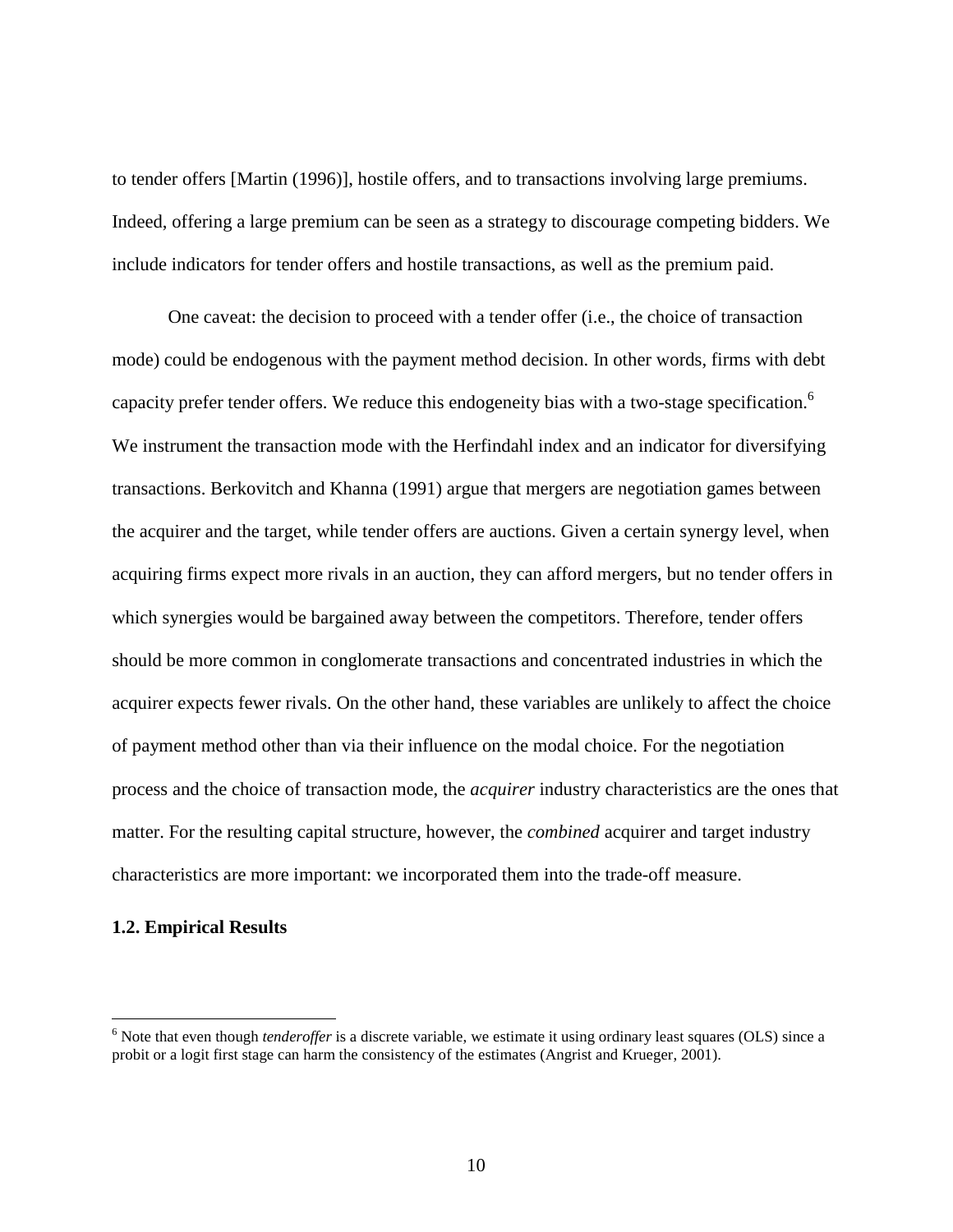For all the combined bidder-target firms in our sample, we obtain an average predicted leverage L\* of 34% using book leverage (see Table 1). The average L(cash) and L(equity) are 64% and 37%<sup>7</sup>. The magnitude of the difference between leverage ratios resulting from cash and equity payment strongly suggests that capital structure concerns are relevant for the payment method choice, which is the basic proposition of this paper. The average  $\Lambda$  using book leverage is 5% and statistically significantly positive. This means that, ceteris paribus, we expect that more firms will prefer equity payment. Consistent with this prediction, equity represents 47% and cash 26% of the acquisition payment in our sample.  $\Lambda$  (in book values) is higher for equity transactions (6%) than cash transactions (2%), consistent with the prediction that higher Λ transactions should be rather paid with equity than cash.

To predict the method of payment according to the trade-off theory, we regress the percentage of stock used as payment on  $\Lambda$ , controlling for variables that have been shown to affect the method of payment in previous studies. According to the trade-off theory prediction, equity is optimal if  $\Lambda > 0$ , and cash is optimal if  $\Lambda < 0$ . That is, the percentage of stock paid should be positively related to  $\Lambda$ .

We find support for the hypothesis that firms behave according to the trade-off theory. Column 1 in Panel A of Table 2 shows the coefficients for the regression of the percentage of stock paid on  $\Lambda$  and the control variables. The coefficient of  $\Lambda$  is positive and statistically, as

 $\overline{a}$ 

<sup>&</sup>lt;sup>7</sup> Leverage after completion of the acquisition is in line with our pro-forma leverage calculations. The median acquirer who paid with cash has a book leverage of 49% and a market leverage of 30% after the acquisition becomes effective, compared to the pro-forma ratios of 58% and 35%. The median acquirer who paid with equity has a book leverage of 36% and a market leverage of 16%, compared to the pro-forma ratios of 33% and 17%.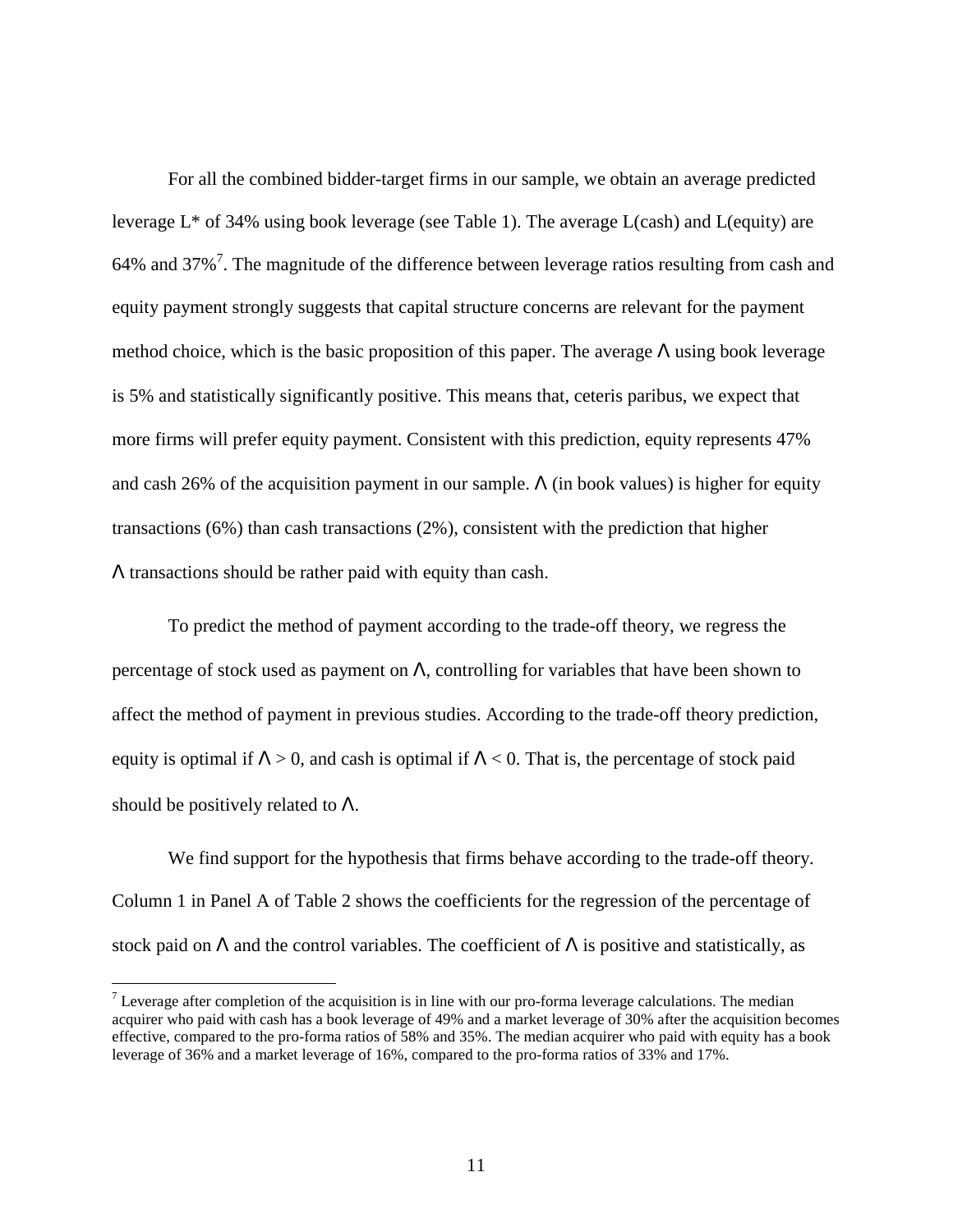well as economically significant. In our standard specification of the two-stage Tobit regression, if all other variables are at their means, increasing  $\Lambda$  by one standard deviation enlarges the probability of paying with stock by  $11\%$  (t = 3.74).

Column 1 in Panel C of Table 2 reports the classifications of our sample into anticipated (unanticipated) cash and equity transactions. We predict stock (cash) payment if the Tobit model estimates a probability of 1 to pay with stock (cash), and otherwise a hybrid prediction.<sup>8</sup> Overall, the Tobit specification with control variables correctly predicts the payment method in 1,741 or around 80% of the transactions. $9 \text{ In only 17}$  of 442 transactions in which the actual payment method differed from the predicted method, firms paid with stock. This means that 96% of the 442 "abnormal" payment decisions involve paying cash rather than following the trade-off prediction to issue stock. So there is asymmetry in the types of deviations from the optimum financing method. When the trade-off model predicts cash payment, almost all firms follow the recommendation.

These results are consistent with the hypothesis (2): if the target observes that the bidder is deviating from the trade-off theory prediction to pay cash, the target knows that the bidder's shares are overvalued. As a result, the overvalued bidder has to increase the consideration which will mean that bidders who try to pay with stock will fail to obtain a benefit that compensates for

<sup>&</sup>lt;sup>8</sup> We repeat the analysis as a Probit estimation to make sure that our results do not depend on potential influences from assigning acquirers with 100% probability of paying stock (cash) as predicted stock (cash) payers as opposed to another, less conservative cutoff level that could be correct in a Probit model. We do not observe significant differences in the prediction of the non-hybrid cases.

<sup>&</sup>lt;sup>9</sup> The power of our test might be reduced if many firms issue shares in a separate transaction to re-finance a cash offer. Of the 2,978 firms in our sample, 269 announced a secondary equity issue in the same year as the M&A announcement, of which 43 are classified by Dealogic as "use of proceeds for acquisitions". Only eight of these transactions were made by firms that we classified as cash financed acquisitions in our sample.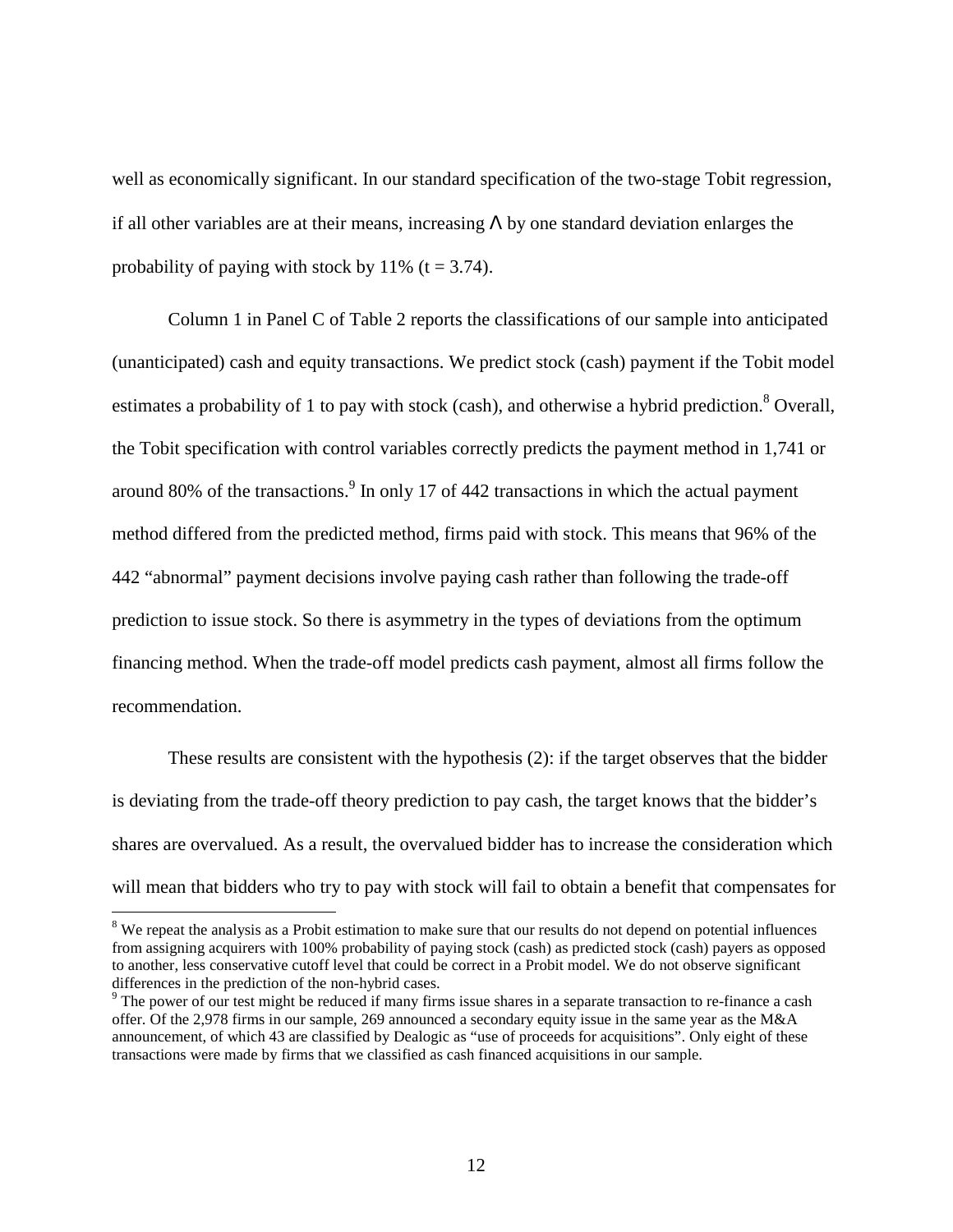the cost of deviating from the trade-off theory. Hence the bidder could decide to pay with cash or cancel the bid. Of course, when the bidder wants to pay with cash, the target has no reason to object, and we will observe cash transactions.

Note that our results are inconsistent with the hypothesis that deviations from the tradeoff theory are driven by agency costs or personal taxes. Gilson, Scholes and Wolfson (1987) argue that the choice of payment method can be driven by differential taxation of cash and stock offers: if a firm pays with cash, the selling shareholders have to realize capital gains taxes, but when a firm pays with stock, shareholders can defer the gain. To the extent that bidders have to compensate target shareholders for higher taxes (through a higher bid price), bidders prefer stock payment. Second, some managers prefer equity financing to debt financing because debt acts like a disciplining device, preventing managers from spending free cash flow on negative net present value projects [Jensen (1986)]. According to this agency cost hypothesis, firms that deviate from the trade-off hypothesis are predicted to pay cash, but issue equity instead. However, both explanations would predict unanticipated equity issuers, not unanticipated cash payers and are therefore not consistent with our findings.

Column 1 of Panel A in Table 2 also reports the regression coefficients of the control variables. Of all the control variables considered, the instrumented dummy on tender offers has the highest explanatory power. With all other variables at their means, a tender offer raises the predicted probability of a cash payment to 100% ( $t = -4.45$ ). This is consistent with the argument that the need for speed in tender offers motivates acquirers to pay with cash. Furthermore, the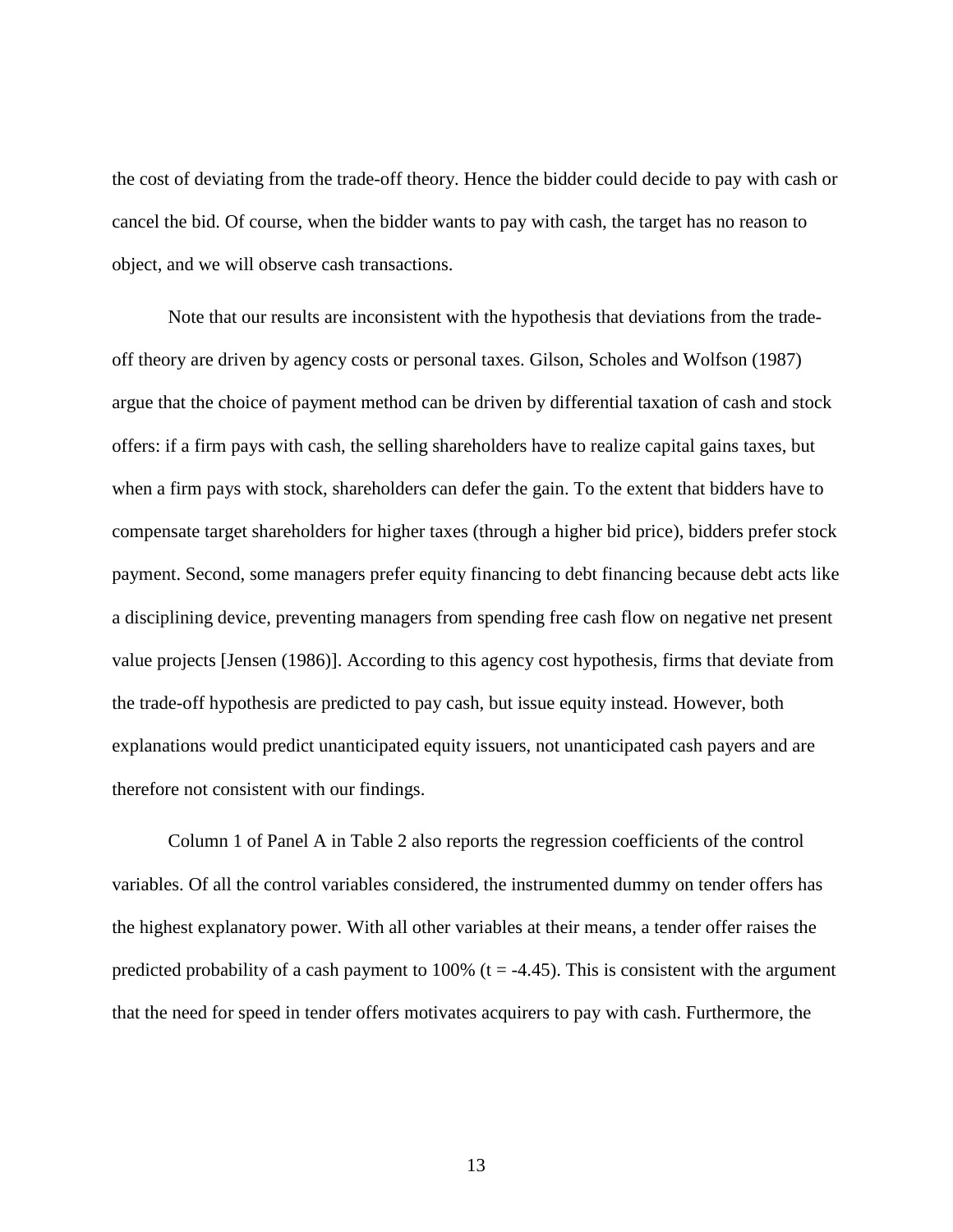relative size of the target firm is significantly  $(t = 1.88)$  positively related to the percentage stock payment. This is consistent with the risk-sharing argument suggested by Hansen (1987).

Column 1 in Panel B of Table 2 shows the results of the first stage in which we estimate the probability of a tender offer. Acquirers in concentrated industries with a higher Herfindahl index are more likely to conduct a tender offer  $(t = 4.00)$ , consistent with the argument that more direct rivals prefer tender offers to merger negotiations with the management. Diversifying transactions are more often tender offers  $(t = 3.69)$ , consistent with the argument that conglomerate acquirers prefer acquisitions to mergers of equals. The F-statistic of 12.12 suggests that that our instruments are not weak: the critical value for 5% significance is 11.59 [Stock, Wright, and Yogo (2002)].

Columns 2 to 7 of Table 2 provides robustness checks of our payment method regressions using alternative methods to estimate  $\Lambda$ . In particular, our conclusions do not change when we use gross debt (which assumes all cash is operating cash) or net debt (which assumes all cash is excess cash) to estimate leverage. Further robustness checks are shown in Appendix C in which we test for the relevance of a number of explanatory variables suggested by others, such as target ownership [Ghosh and Ruland (1998), or Baker, Coval, and Stein (2007)], governance characteristics [Hartzell, Ofek, and Yermack (2004)], acquirer governance [Harford (1999) or Jensen (1986)], liquidity and tax characteristics [Graham (2000)], transaction structure [Eckbo (2009) and Sudarsanam (1995)], target shareholder characteristics [Baker and Wurgler (2004)],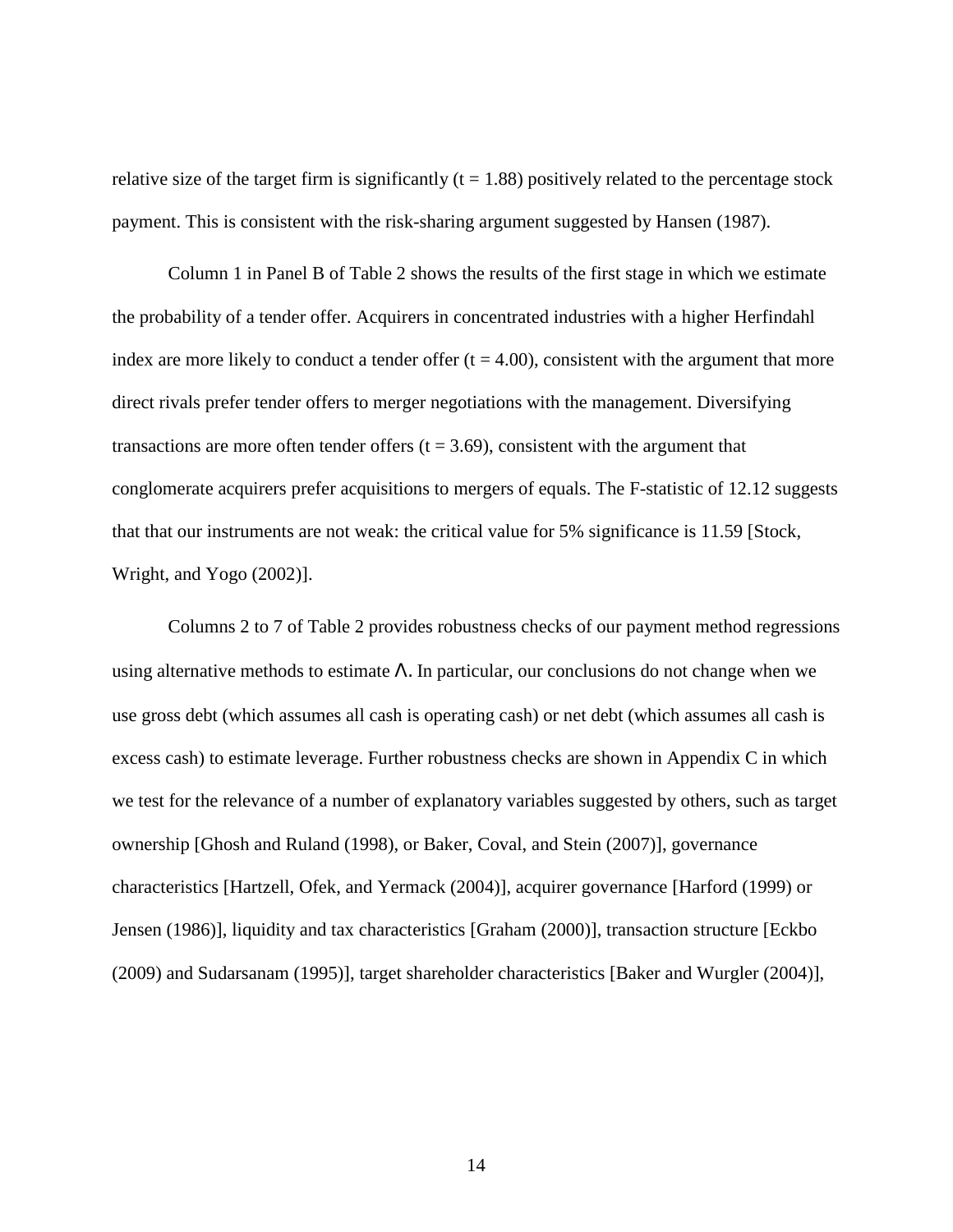or time-fixed effects [Harford (2005), or Zhang (2009)]. Regardless of the model specification, Λ is always statistically significant and has the predicted sign.

# **1.3 Unexpected Equity Transactions: A Closer Look**

<u>.</u>

We found that few firms succeed in paying with stock when the trade-off theory suggests they should pay cash. That does not mean that firms do not try, perhaps by making a hostile tender offer directly to investors as a last resort. To the extent that investors want to sell out directly after the acquisition or are not fully aware of the predictions of the trade-off theory, they will accept the offer. To investigate this issue further we also collected data on announced, but failed offers for unanticipated stock payers, and, for comparison, anticipated stock payers.

Table 3, Panel A, shows that, when stock payment is consistent with the trade-off theory, the acquisition succeeds in 90% of the cases, only 1% of the deals are hostile, and all transactions are mergers. When the equity issue is unpredicted by the trade-off theory, we obtain significantly different results: 42% of the announced deals fail (only 10% of anticipated stock transactions do), 52% of the deals are hostile (vs. 1% of anticipated stock transactions),  $^{10}$  and 45% are tender offers (vs. 0% of anticipated stock transactions). Note that in 12% of these unanticipated equity bids, there are competing bidders, in contrast to the sample of anticipated bids which are uncontested in 97% of the cases. Unanticipated stock deals are also revised in 18% of the cases (by 11% on average), more substantial than when the equity payment is

 $10$  Note that we obtain information about the target management's attitude toward the bid (i.e., hostile or friendly) from SDC. SDC is rather conservative in its assignment of hostile attitude. According to the SDC classification, 5% of all bids are hostile: 10% of all cash bids vs. 2% of all equity bids. Among completed transactions, 2% of all bids are hostile: 3% of cash bids vs. less than 1% of equity bids.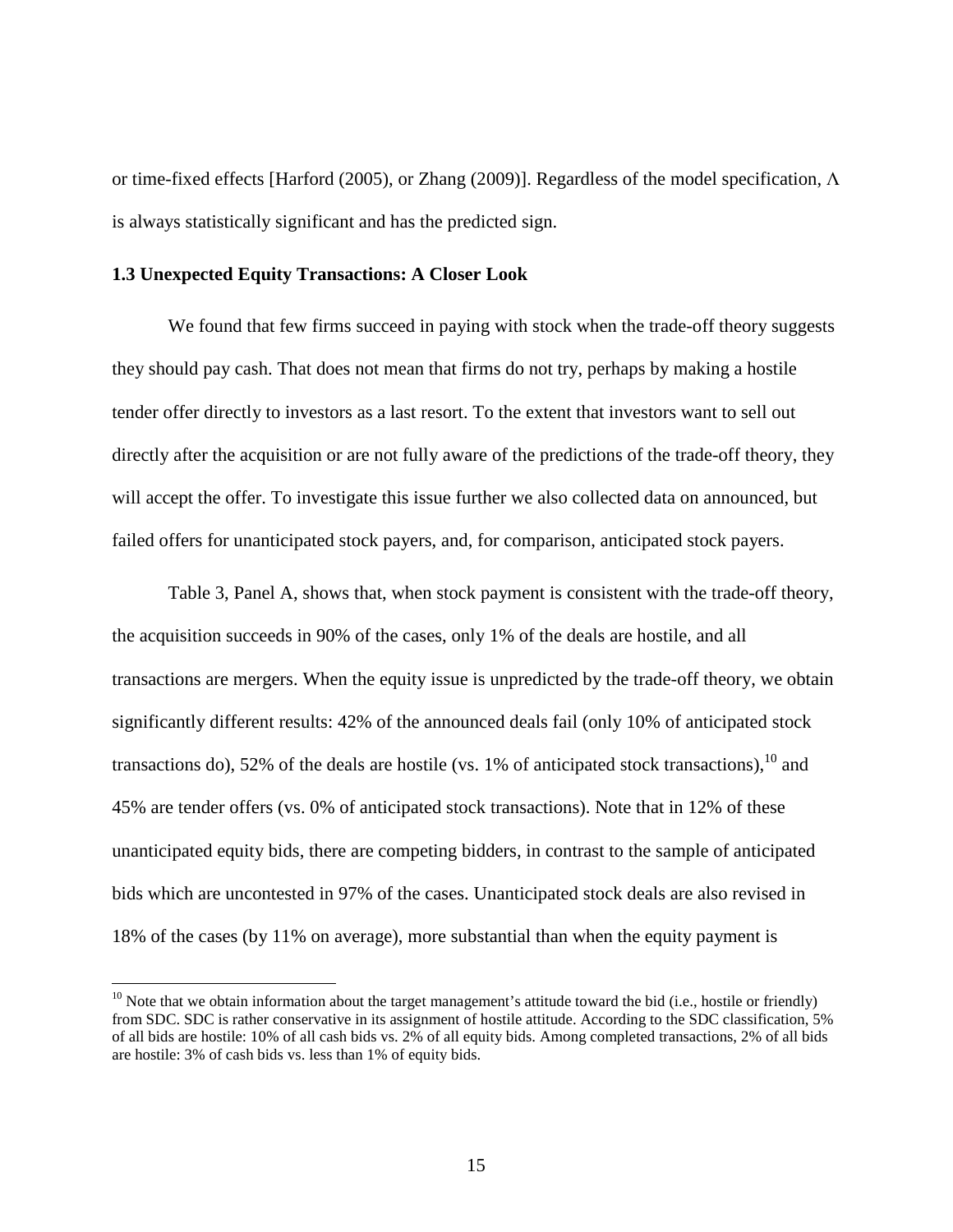consistent with the trade-off theory. Table 3, Panel B, splits up the unanticipated equity sample into two sub-samples: the companies that succeed in paying with stock and those that fail. Note that 93% of the failed bids are hostile and 21% attract competing bidders (presumably white knights). Moreover, 74% of the completed transactions are tender offers.

All these results suggest that target firms resist equity payment when the bidder cannot justify payment with stock on the basis of the trade-off theory. While some bidders respond by paying cash, or revise the bid upwards, others try to get around managerial opposition with hostile tender offers. That is, we do not observe that the target management maximizes only short-term, and not long-term shareholder value. Our results suggest that target managements are able to interpret unjustified equity bids as signals for overvaluation and act on behalf of their long-term shareholders.

## **1.4 Long-term Returns**

If bidders make financing decisions according to the trade-off theory, but deviate mainly because of market timing considerations, we expect that, in some sub-samples at least, bidders should experience long-run significant abnormal returns. Indeed, the market timing theory is a behavioral theory: it assumes that markets can under-react to company-specific events such as acquisitions.

We employ the return across securities and time (RATS) methodology proposed by Ibbotson (1975), assuming that normal returns are generated by the Fama and French (1993)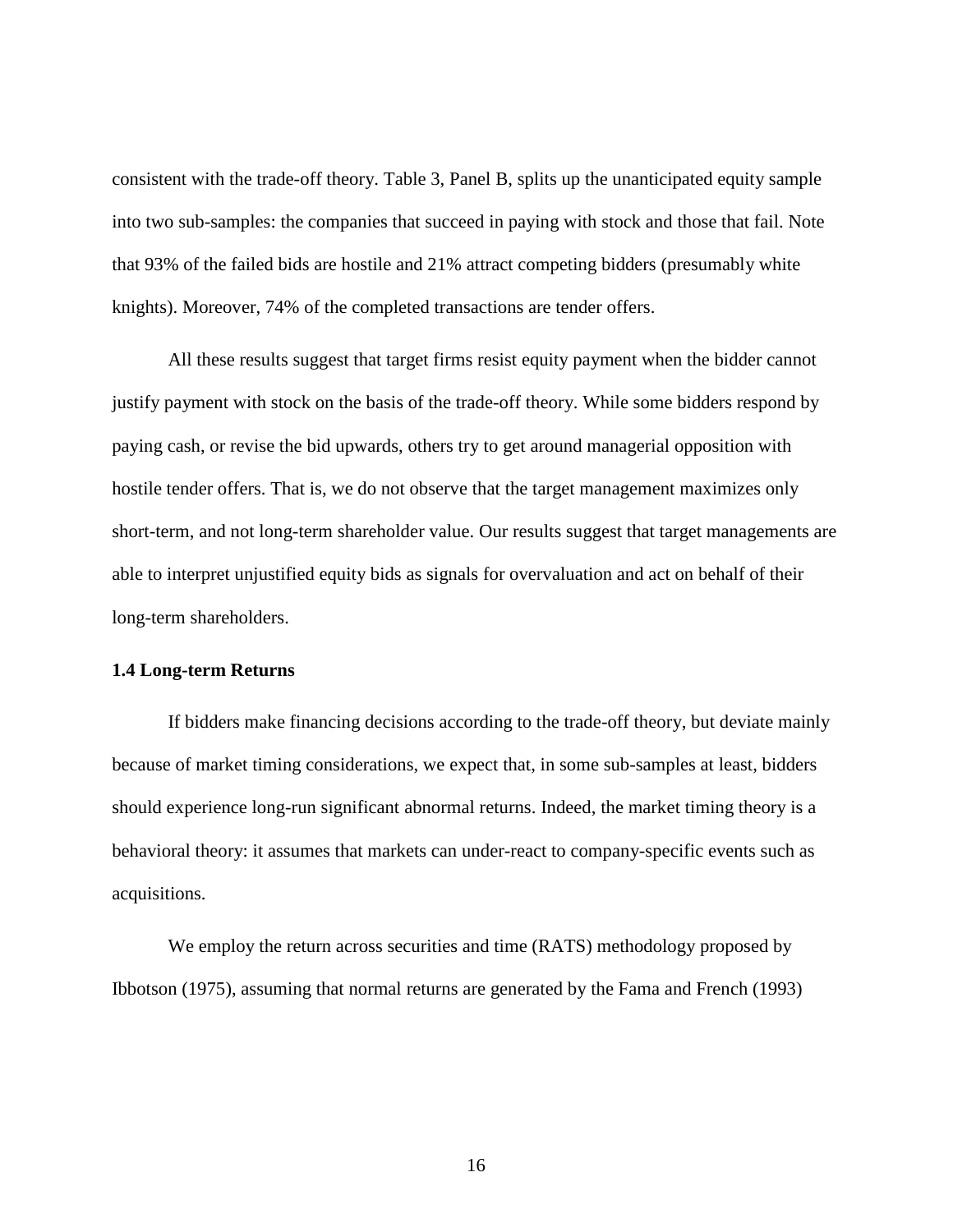three-factor model. Specifically, we run the following regression for every month j relative to the event month 0 ( $j = 1, ..., 24$ ):

$$
(R_{i,t} - R_{f,t}) = a_j + b_j (R_{m,t} - R_{f,t}) + c_j SMB_t + d_j HML_t + \varepsilon_{i,t},
$$
\n(3)

where  $R_{i,t}$  is the monthly return on security i in month t.  $R_{f,t}$  and  $R_{m,t}$  are respectively the risk free rate and the return on the equally weighted CRSP index.  $SMB_t$  and  $HML_t$  are respectively the monthly return on the size and book-to-market factor in month t. The numbers reported are sums of the intercepts of cross-sectional regressions over the relevant event-time periods. The advantage of this methodology is that it accounts better for changes in the riskiness of the equity from before to after the acquisition. This is because the factor loadings are allowed to change month to month after the acquisition.

Panel A of Table 4 reports the long-run abnormal returns for the bidder 24 months after the announcement month, and Figure 1 shows the CAR from the month of the announcement until 24 months afterwards, for the sub-samples of unexpected and expected cash payers as well as expected stock payers. We do not have sufficient observations in the group of unexpected equity transactions. When bidders follow the trade-off prediction and pay with cash, long-term abnormal returns are  $-2.01\%$  (t =  $-0.76$ ) after 24 months, which is not significantly different from zero, as expected. Some bidders are undervalued and others overvalued, but on average there is no reason to expect that managers are timing the market. If you are overvalued, you cannot issue stock because this payment choice will reveal your overvaluation to the target firm, so that it becomes preferable to stick with the trade-off prediction and pay cash.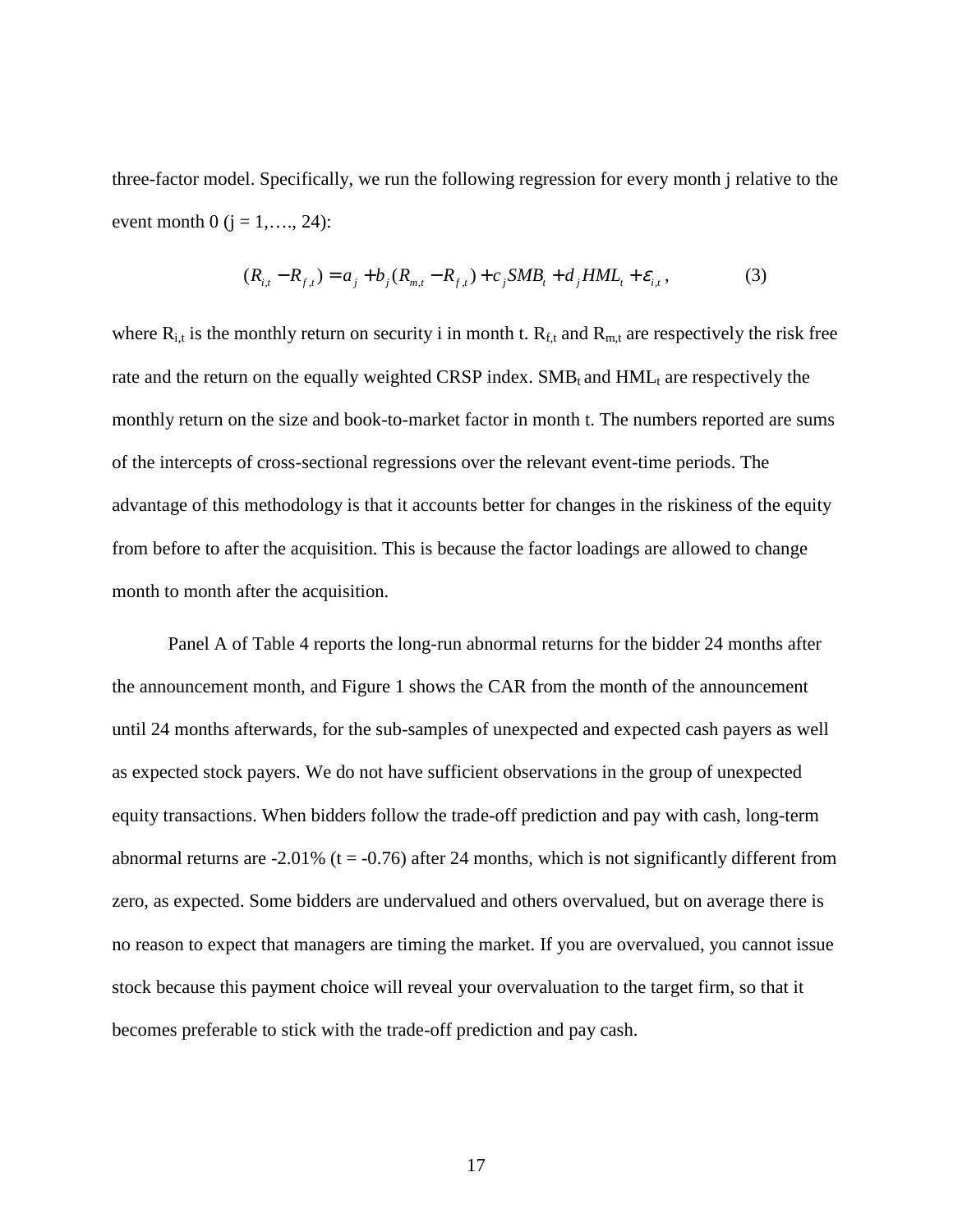However, when bidders should pay with stock, according to the trade-off theory, and decide to pay with cash instead (the unanticipated cash payers), this must be because they believe their stock is undervalued. The significant  $(t = 2.24)$  24-month, post-announcement return of 5.15% is consistent with this hypothesis. Finally, when bidders pay with stock according to the trade-off hypothesis, 24-month, post-acquisition abnormal returns are equal to  $-12.92\%$  (t = -8.78), consistent with the hypotheses that overvalued firms can time the market successfully, even if they face a sophisticated counter-party, if they can justify the decision based on the tradeoff theory.

As an additional test, we implement the Fama and French (1993) calendar-time portfolio approach as advocated by Fama (1998) and Mitchell and Stafford (2000). The results of the calendar-time approach are shown in Panel B of Table 4. As with the RATS method, we do not find significant abnormal returns for anticipated cash payers but significantly positive long-term returns for expected cash payers. For anticipated stock payers, we find significantly negative abnormal returns. Overall, we conclude that the calendar-time approach confirms our results from the RATS approach.

## **2. Share Buybacks and Capital Structure Management**

So far we have focused on acquisitions and have found strong support for the static tradeoff theory (after adjusting for the fact that tender offers are typically made for cash), as well as for the hypothesis that firms deviate from the static trade-off theory because of misvaluation. In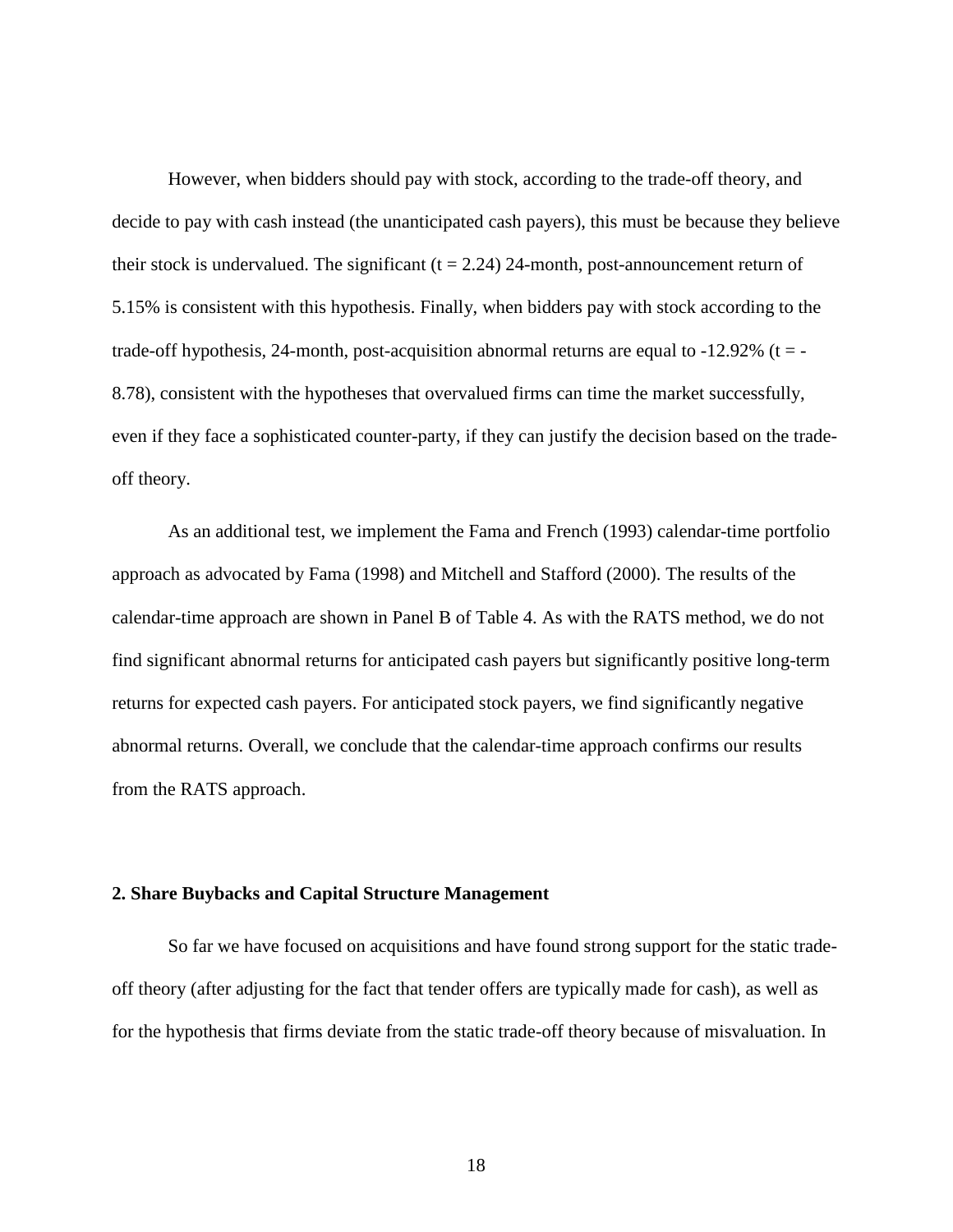this section we examine whether this is also true for economically significant repurchases. We focus on buyback tender offers as open market repurchases are not firm commitments and, with the exception of small open market buyback programs that have a minor impact on capital structure, they have to be executed over long periods of time. Although we do not study open market buybacks it should be noted that the finding of Peyer and Vermaelen (2009) that long run (3 year) post-announcement excess returns are negatively correlated with short term (6 month) pre-announcement returns is consistent with hypotheses (1) and (2). Indeed, when a firm's stock price declines significantly in the six months before the buyback decision, it is likely that it has become overlevered. If it then makes a capital structure adjustment that is unpredicted by the trade-off theory, hypothesis (1) predicts that this decision is driven by significant undervaluation.

Share repurchase tender offers can move a firm's capital structure toward or away from the optimum. As in the acquisition context, we predict that transactions that are suboptimal for a firm's capital structure are more likely to be driven by mispricing. A share repurchase by an underlevered firm can be interpreted as a move toward optimal capital structure. For an overlevered firm, repurchasing shares can only be a profitable strategy if the losses from moving further away from the optimal capital structure are compensated by other benefits. In the context of tender offers we consider two different benefits. First, signalling benefits from correcting undervaluation. By correcting misvaluation the firm increases its stock price, which makes it better equipped to fight hostile take-over bids motivated by an undervalued stock price as argued by Vermaelen (1984). Second, to the extent the firm is able to repurchase shares below fair value, it will also benefit long-term shareholders. Note that because in repurchase tender offers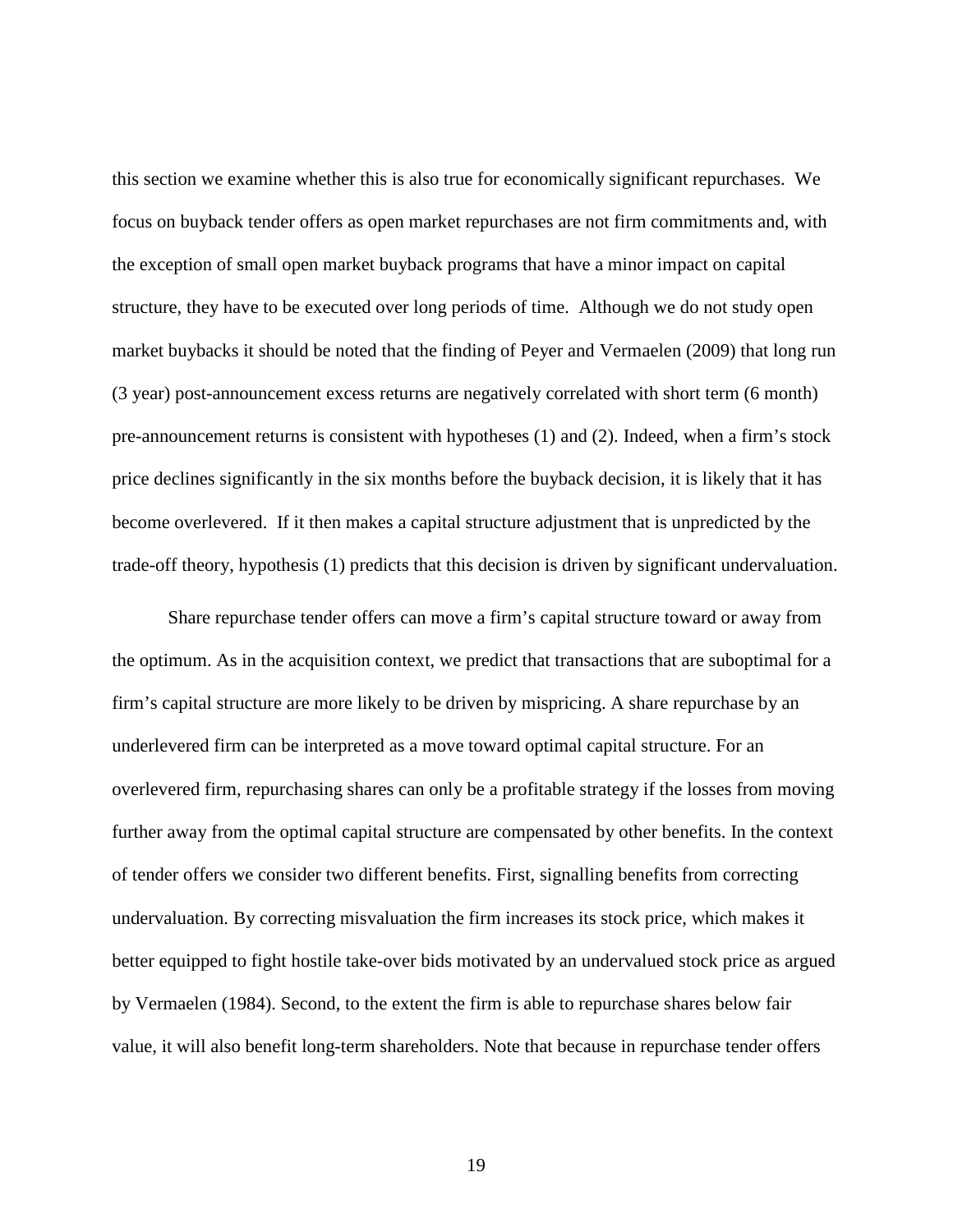significant premiums have to be paid above pre-announcement prices, pure market timing benefits will be more difficult to realize than in the case of open market buybacks.

**2.1 Data** 

<u>.</u>

We use 155 fixed price and 59 Dutch auction repurchase tender offer announcements drawn from the SDC's mergers and acquisitions and repurchase databases announced by USbased public firms between January 1, 1980 and December 31, 2005. We stop collecting announcements in 2005 because we want to be able to examine long-term returns. We apply the restrictions of Peyer and Vermaelen (2009) and exclude repurchases where the firm intends to go private (i.e., repurchasing more than 50% of all shares outstanding), repurchases of closed-end funds, odd-lot repurchases, $^{11}$  and repurchases where the stock price 20 days prior to the announcement was less than  $$3<sup>12</sup>$  We exclude repurchases of less than 10% of outstanding equity because they do not change the buyer's capital structure significantly. We exclude privately negotiated share repurchases because they are likely to be initiated by the seller [Peyer and Vermaelen (2005)]. As mentioned, we do not include open market share repurchases because neither the final amount nor the timing of the repurchases is known at the announcement. This makes it impossible to assess the transaction's potential influence on capital structure.

 $11$  Odd-lot repurchases are exclusively directed towards small shareholders with fewer than (usually) 100 shares. These are typically small transactions.

<sup>&</sup>lt;sup>12</sup> Peyer and Vermaelen (2009) argue that bid-ask spreads in firms with small stock prices could result in relatively large returns without the possibility of an arbitrageur exploiting such returns.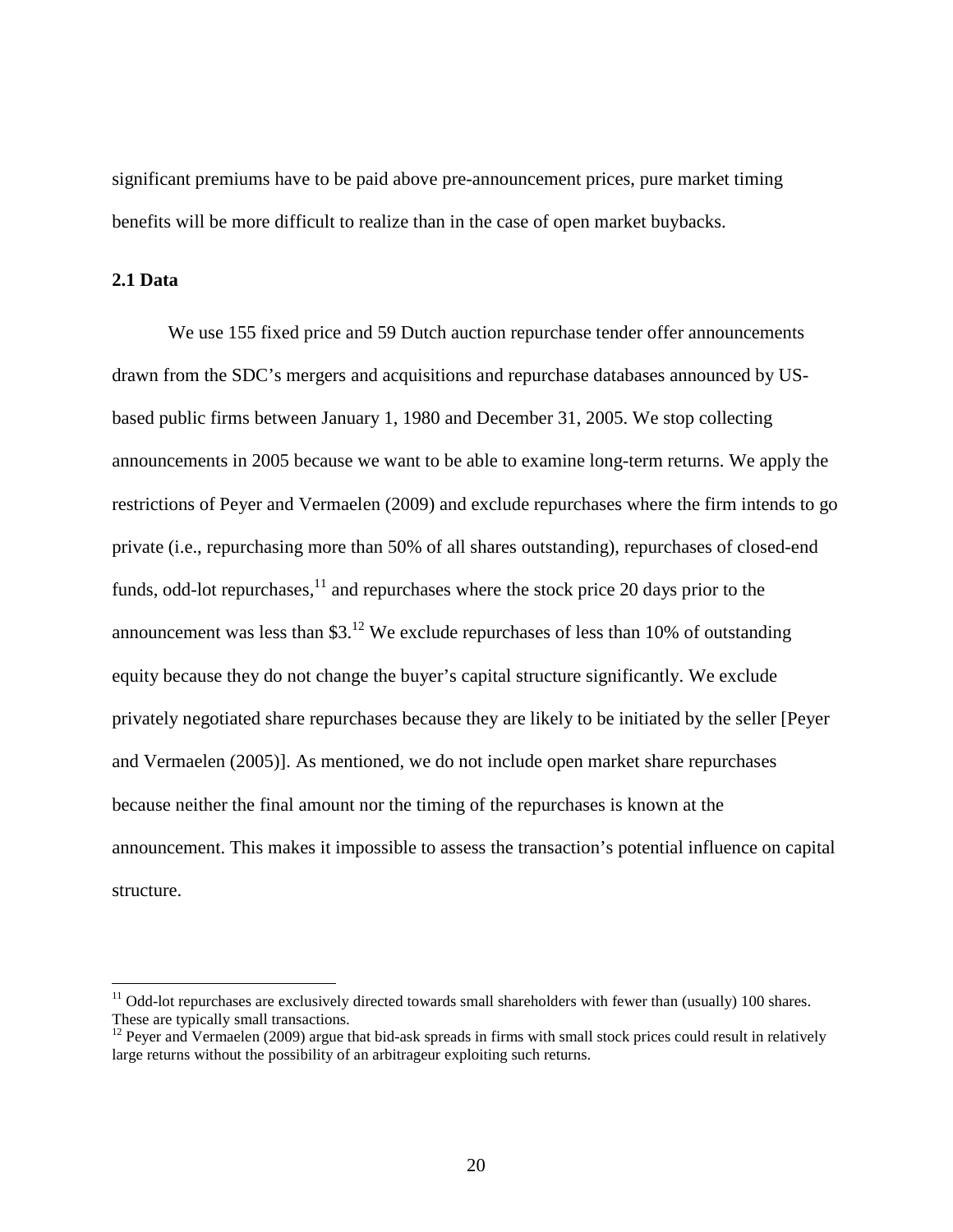Table 5 reports descriptive statistics. The average company is making a tender offer to buy back \$244 million of stock or 22% of the outstanding shares prior to the transaction. The average repurchase premium is  $18\%$ ,<sup>13</sup> which illustrates the difficulty in using the mechanism to move to a target leverage ratio. In order to induce shareholders to tender their shares, a significant premium has to be paid. However, unless if the gains from moving to the target leverage are at least as large as the premium, a buyback tender offer will hurt long-term stockholders<sup>14</sup>. For example, in order to justify paying an 18 % premium for 22 % of the shares outstanding, the value of the (pre-repurchase) equity has to increase by 18 %. But as the company only repurchases 22 % of its equity, for every \$ increase in leverage, (pre-repurchase) equity value has to increase by  $22/18 = 81$  cents. It is obvious that the trade-off theory has a difficult time to explain such a large increase in firm value, especially if the capital structure change was expected (i.e. the firm was below its target leverage).

# **2.2 Leverage predictions**

 $\overline{a}$ 

As described in Appendix A, we use the empirical model of Kayhan and Titman (2007) to predict target leverage. Prior to a buyback offer, the median firm is underlevered by 4.2% in book terms and 3.9% in market terms. So the first conclusion is that repurchasers make a leverage move in the right direction. Moreover, repurchasers overshoot their target leverage: after the transaction, the median repurchaser results in 12.7% above its target capital structure

 $<sup>13</sup>$  For fixed price tender offer the premium is calculated as the tender offer price relative to the stock price 20 days</sup> before the announcement. For Dutch auctions the premium is the actual price paid relative to the stock price 20 days before the announcement.

 $14$  Unless, of course, every shareholder tenders his/her shares. Empirically, however, very few shareholders tender, in spite of the large premiums paid [See Peyer and Vermaelen (2009)].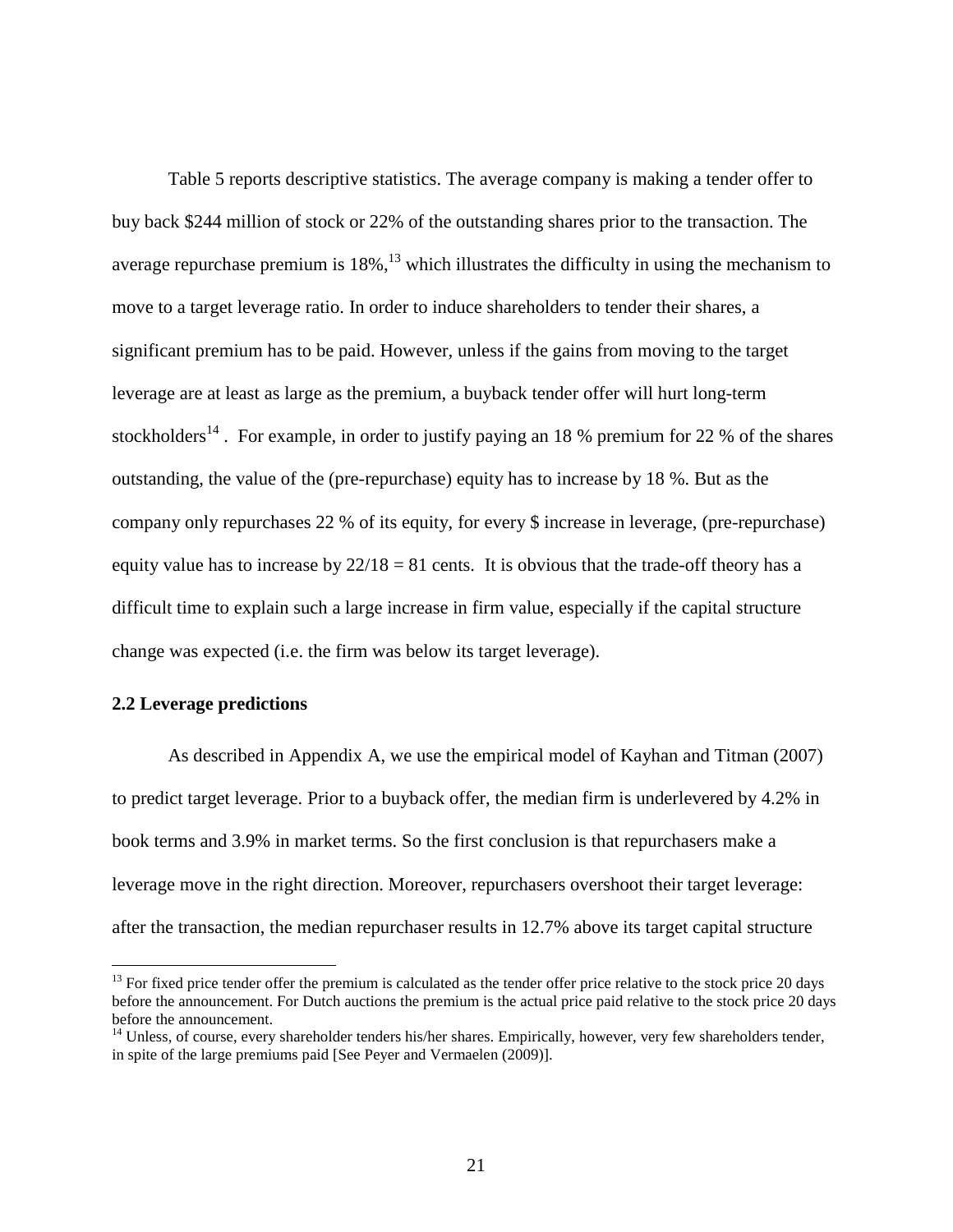using book values and 11.5% using market values.<sup>15</sup> Next, we stratify our samples to firms that move toward and away from predicted leverage. Because firms with little over- or underleverage can switch their classification with only small changes in some of the balance sheet items, we repeat our analysis with the most overlevered and the most underlevered quintiles. Panels D and E of Table 5 report summary statistics for the sub-samples. A first glance at the table reveals no economically significant differences in the repurchase size of the various sub-samples. The only major difference seems to be the repurchase premiums: overlevered firms tend to pay larger repurchase premiums. This is especially the case in the two samples based on the extreme quintiles: on average, the 20% most underlevered firms pay a premium of 11.4%, which is significantly ( $t = -2.63$ ) below the 25.1% premium paid in the most overlevered sample. Hence the firms that should benefit (lose) the most according to the trade-off theory actually pay the smallest (largest) premiums, a result clearly unpredicted by the trade-off hypothesis. On the other hand, as paying a premium above fair value is a costly signal [Vermaelen (1984)] the result is consistent with the hypothesis that overlevered firms are more undervalued.

#### **2.3 Abnormal Returns**

<u>.</u>

We compute abnormal returns for the sub-sample of firms that were overlevered or underlevered prior to the transaction. As with the acquisition sample, we use the Fama-French (1993) three-factor model combined with Ibbotson's RATS methodology to compute abnormal

<sup>&</sup>lt;sup>15</sup> Post-transaction market values are based on the stock price 20 days after the completion of the buyback or the equity issue.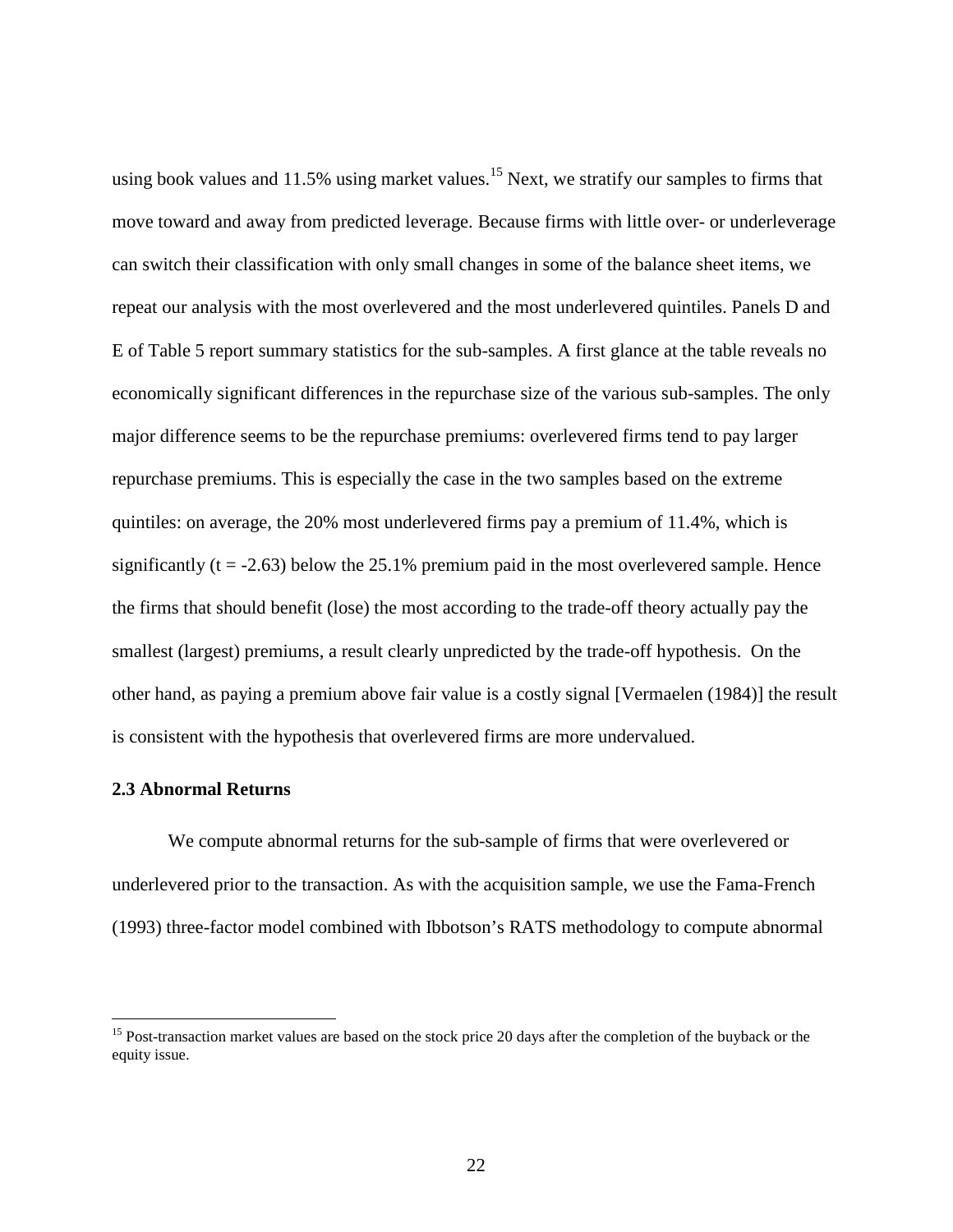returns. Figure 2, Panel A shows the cumulative abnormal return from six months before the buyback tender offer announcement until 36 months afterwards.

From the announcement month until two months afterwards<sup>16</sup>, the average cumulative abnormal return for the overlevered sample is 10.3% ( $t = 5.92$ ), not significantly different ( $t =$ 0.54) from the abnormal return of 8.1% ( $t = 2.29$ ) for the underlevered sample. Cumulative abnormal returns are also not significantly different between the overlevered (14.1%) and the underlevered (9.2%) quintiles ( $t = 0.82$ ). Note that this is the abnormal return experienced by the non-tendering shareholders. In order to measure the total value increase as a result of the offer we calculate the total return, which is the weighted average of the repurchase premium and the cumulative abnormal return to the non-tendering shareholders (Peyer and Vermaelen, 2005, page 384):

Total return = 
$$
F_P \frac{P_T - P_{-20}}{P_{-20}} + (1 - F_P) CAR
$$
, (4)

where  $F_P$  is the number of shares repurchased relative to the number of shares outstanding prior to the repurchase,  $P_T$  and  $P_{-20}$  are the tender offer price and the stock price 20 days prior to the announcement date, respectively. CAR is the abnormal return over the period between 20 days prior to the announcement and 20 days after expiration, computed using the market model with the equally weighted CRSP index as the market return.

 $\overline{a}$ 

 $16$  As a typical repurchase tender offer is open for one month, measuring the abnormal returns until 2 months after the announcement date is equivalent to measuring the abnormal return until after the offers expires.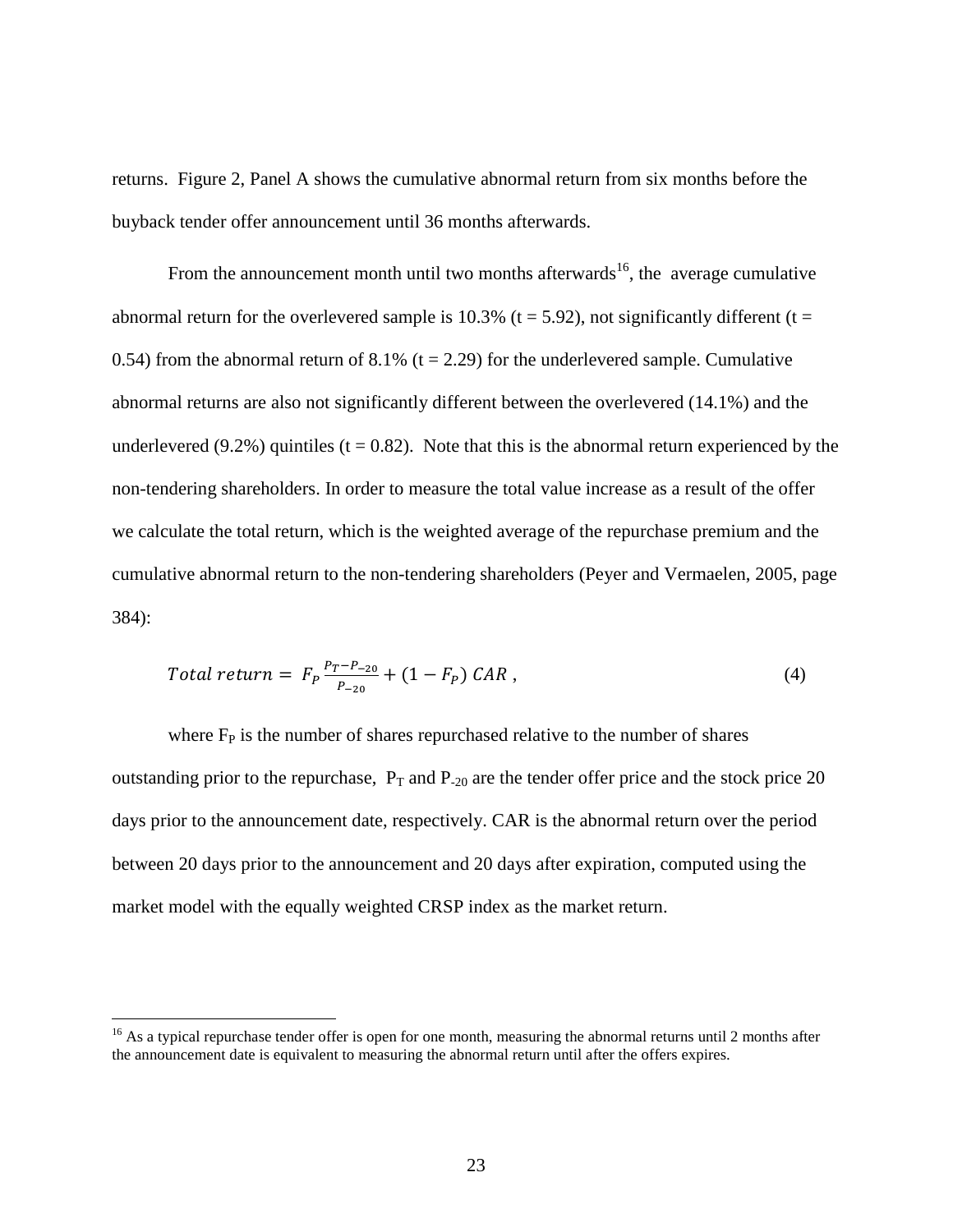We report the total returns in table 5, Panel D and E. The total return for the underlevered firms (8.2 %) is not significantly different from the total return for the overlevered ones (10.3 %). The difference is more pronounced for the extreme quintiles: the total return is significantly  $(t = -1.76)$  smaller in the underlevered quintile (7.7%) than in the overlevered sample (16.1%). This is consistent with hypothesis (1). Indeed, according to the trade-off hypothesis, firms that are making the sub-optimal decision to increase leverage when they should lower it (i.e. the overlevered firms), should experience stock price declines. However, the fact that they tend to experience larger excess returns than the firms that move to their target capital structure must mean that the overlevered firms were more undervalued prior to the buyback.

To the extent the market is semi-strong inefficient, it also makes sense to examine longrun excess returns. From two month after the announcement the overlevered sample experiences significant cumulative abnormal returns of 15.6% (20.1%) 24 months (36 months) after the repurchase (see Table 6, Panel A;  $t = 3.04$  and 3.08, respectively). The underlevered sample experiences insignificant abnormal returns of 10.1 (1.7%) 24 months (36 months) after the repurchase ( $t = 0.88$  and  $0.12$ , respectively). Furthermore, the overlevered sample is able to repurchase stock at a significant discount below fair value. Specifically, Figure 2, Panel A shows that for both samples cumulative abnormal returns calculated from before the announcement month become equal to the repurchase premium 19 months after repurchase. However, Table 6, Panel B shows that, afterwards, overlevered firms earn additional significant abnormal returns of 6.9% (11.4%) above the premium 24 (36) months after the repurchase announcement (t = 2.26 and 2.26, respectively). This is consistent with hypothesis (2): some companies are able to take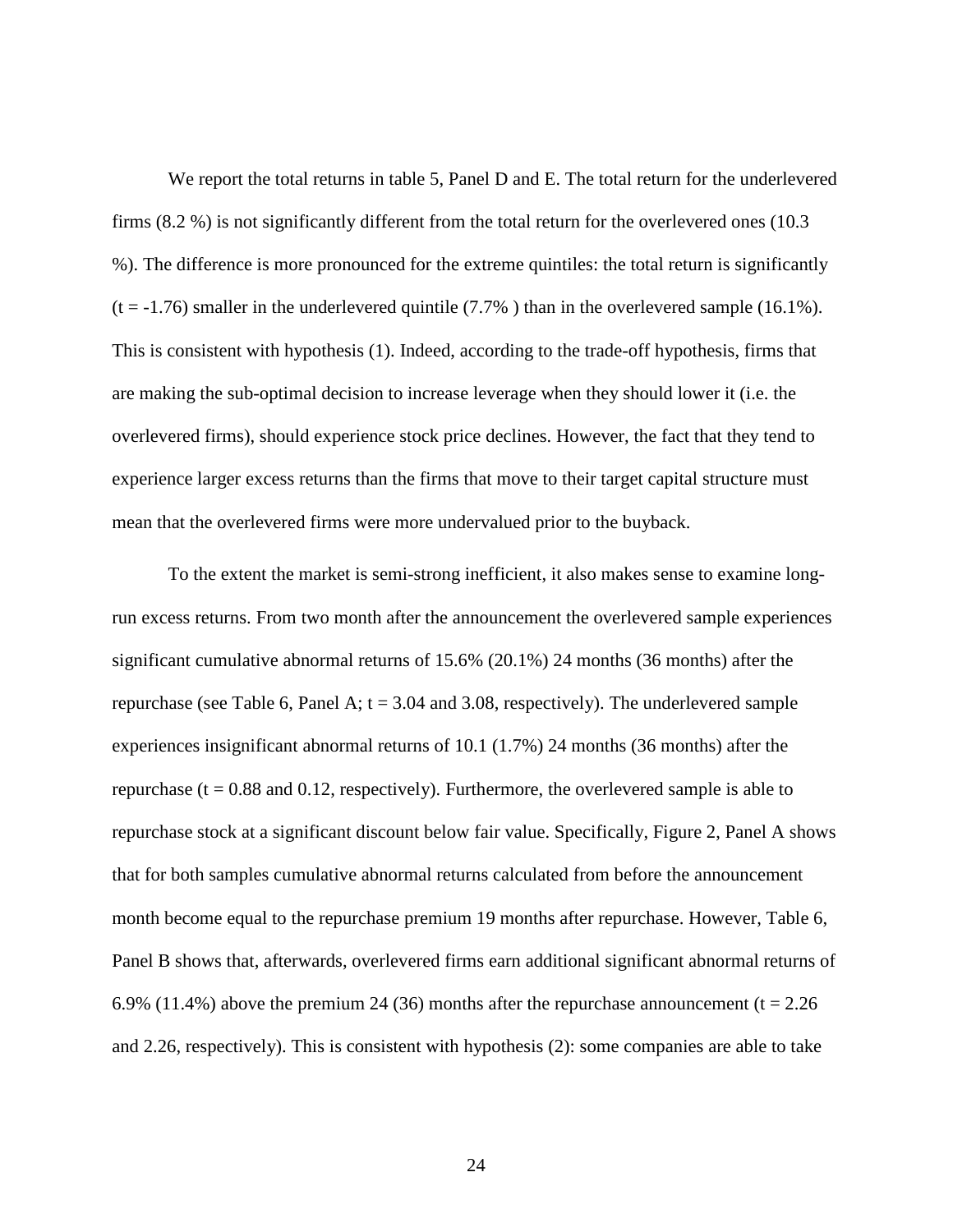advantage of uninformed investors by buying undervalued stock, even after paying large premiums above pre-announcement value. Stock prices of underlevered firms do not rise significantly above the tender price. Note that, although the premiums of the overlevered (20.2%) and the underlevered sample (15.7%) are different, they overlap in Figure 2. The reason is that the premiums are calculated relative to the stock price 20 days before the announcement.

This general conclusion is supported by the results for the overlevered and underlevered quintile. Figure 2, Panel B shows that from two months after the announcement until 24 (36) afterwards the overlevered sample experience significant  $(t=1.66$  and 1.85) excess returns of 21.3% (31.1%). In contrast, two months after the repurchase, the underlevered sample experiences no significant abnormal returns during the next 3 years.

In short, the results for buybacks are consistent with hypothesis (1). Firms that deviate from the prediction of the static trade-off theory and lever up when that theory recommends deleveraging, do this because they are more undervalued than firms who behave consistent with the trade-off theory. Besides gains from signalling undervaluation, overlevered firms also benefit from fooling investors by repurchasing shares below fair value. We believe that "fooling the market" is possible because, in contrast to the acquisition case in which a bidder is facing a seller advised by investment bankers, the firm is facing a large body of uninformed investors (hypothesis 2).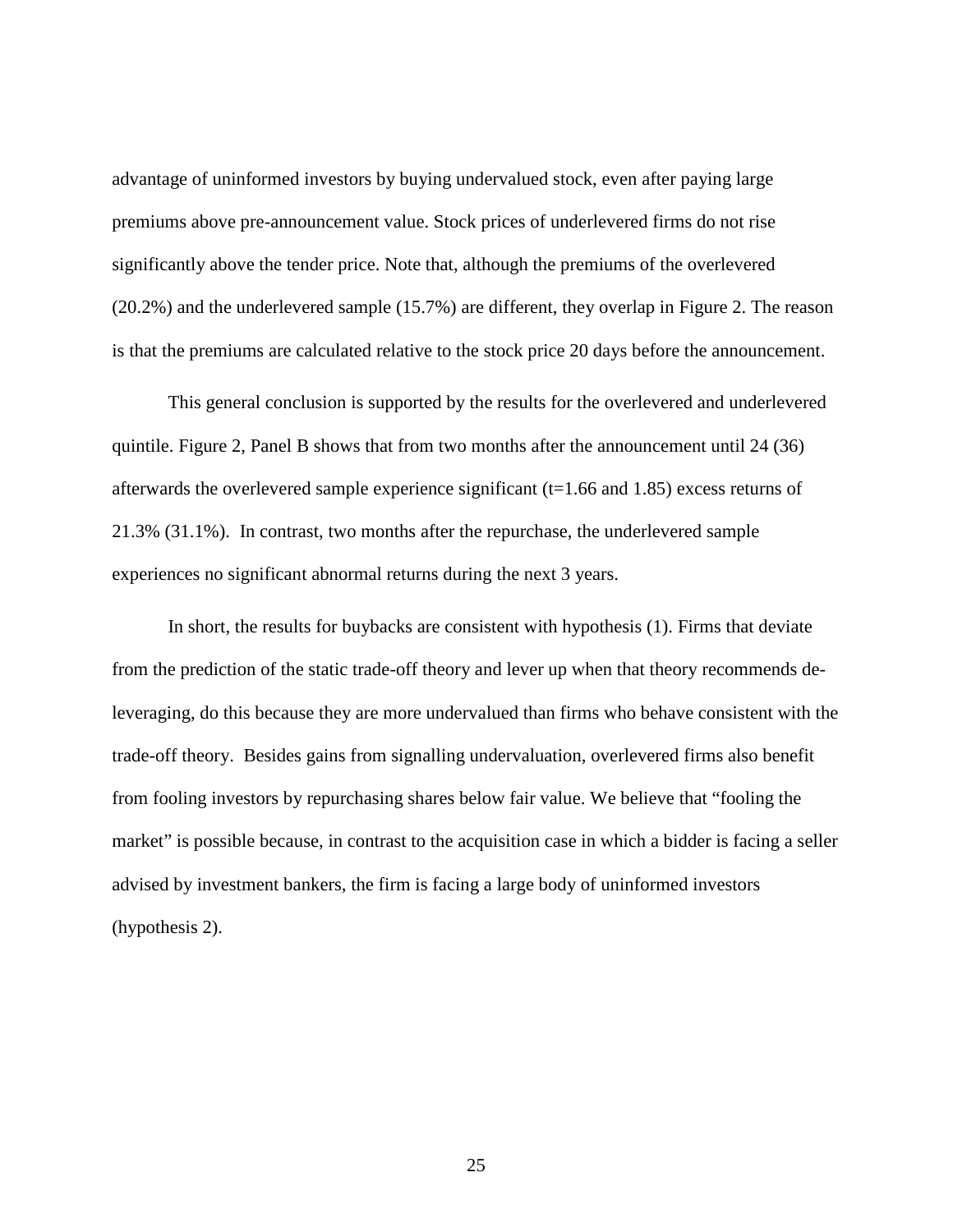#### **3. Equity Issues and Capital Structure Management**

In this section we examine whether firms issue equity in order to move to their target leverage and whether they deviate in order to take advantage of overvaluation. Note the difference with buyback tender offers, in which a deviation can be justified on the basis of signalling motives as well as of buying back stock cheap from uninformed investors.

# **3.1 Data**

We use 2,048 announcements from the Dealogic Equity Capital Markets (ECM) database announced between January 1, 1980 and December 31, 2005. We apply the data restrictions of Gao and Ritter (2009) and exclude offers made on a best efforts basis, non SEC-registered offers, offers made under SEC rule 144A, private placements, rights offers, unit offers, offers of closedend funds and REITs, pure secondary offers and accelerated offers that are spent more than three days from filing to offer. The issuers must be US-based public and listed on the NYSE, AMEX, or NASDAQ. We exclude issues of less than 10% of outstanding equity. The average equity issue raises \$117 million, or 22%, of the value of the equity prior to issue. The equity issues discount relative to the stock price 20 days before the issue is 2.92%, comparable to the average discount of 2.75% in Gao and Ritter (2009).

## **3.2 Leverage Prediction**

We again employ the model of Kayhan and Titman (2007) to predict target leverage. Table 7 shows that prior to the equity issue, most firms are not overlevered: in market values, the median equity issuer is already underlevered by 6.2% (in book values, the median equity issuer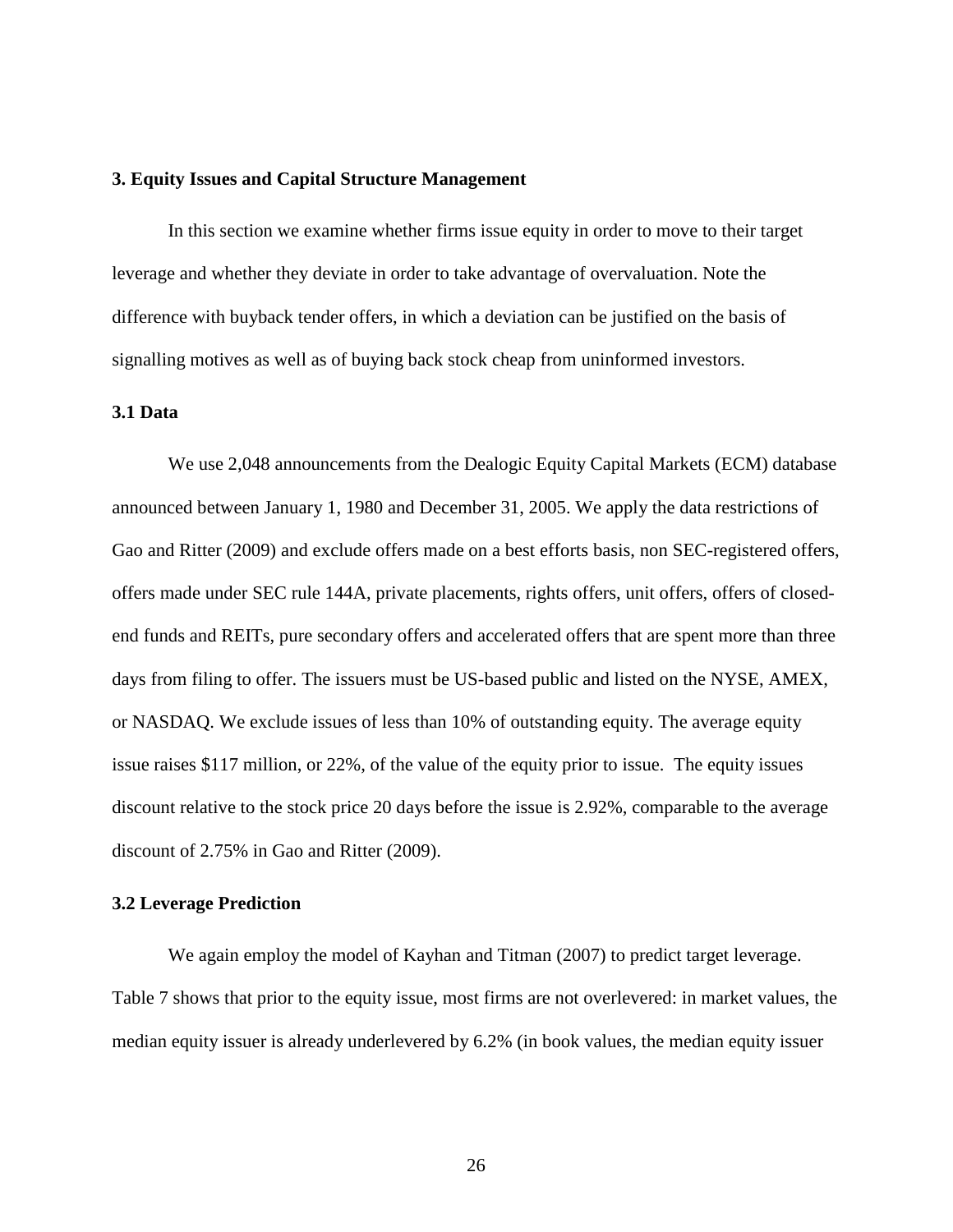is minimally overlevered, by 0.4%. Unlike acquisitions, equity issues are typically not made to reduce excess leverage [as also reported by e.g. Barclay, Fu, and Smith (2009)]. Indeed, equity issuers move further away from the predicted capital structure, to an average underleverage of 19.5% using book values and 16.8% using market values.

# **3.3 Abnormal Returns**

Figure 3 and Table 8 report the long-term abnormal returns for the equity issue samples, starting from six months before the equity issue until 36 months afterwards. We do not find evidence in support of the hypothesis that firms typically trade off the costs of deviating from target leverage against the benefits from issuing overvalued stock. In the 36 months after the announcement of an equity issue, the pre-issue overlevered sub-sample had abnormal returns of - 18.6% ( $t = -3.53$ ), while the pre-issue underlevered sub-sample had abnormal returns of  $-16.1\%$  $(t = -4.59)$ . Both are well below their average discounts of  $-2.6\%$  and  $-3.1\%$ , respectively. That is, issuers who had fundamental, trade-off theory related reasons to raise equity actually perform worse (although not statistically significantly so) than issuers who do not have such reason. We obtain the same picture when we focus on the two extreme quintiles.

Visual inspection of Figure 3A and 3B shows that all samples experience very similar stock price behavior: stock prices rise abnormally between 28 to 48% in the six months before the equity issue and then underperform during the next 36 months. All the results are consistent with our hypotheses: occasionally companies become overvalued and use this window of opportunity to issue overvalued stock. Although many firms end up with leverage far below the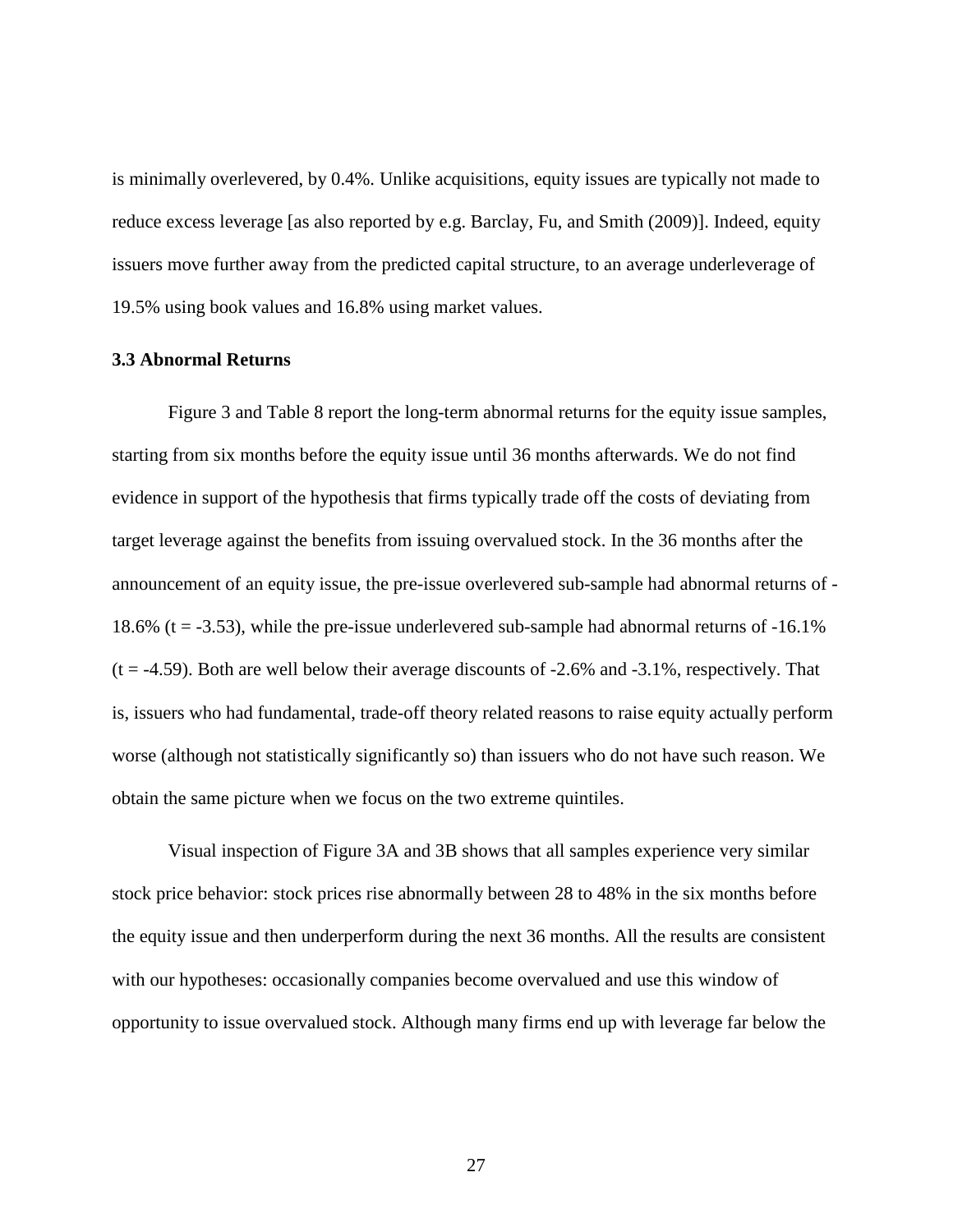"target" leverage derived from the static trade-off theory, they do not consider this a major drawback. Apparently, the costs of being temporarily underlevered by parking excess cash are not so important that they outweigh the benefits of market timing [as argued by Barclay, Fu, and Smith (2009)].<sup>17</sup> Note also that our results are inconsistent with the predictions of the pecking order hypothesis [Myers and Majluf (1984)]: equity issues are not last-resort financing decisions, after all other financing options are exhausted. Finally, the market timing theory does not predict that each time the stock is overvalued, managers will issue equity. Obviously managers are not always smarter than the market, as pointed out by De Angelo et al (2010).

# **4. Conclusion**

<u>.</u>

In this paper we examine to what extent acquisition finance, share buybacks, and equity issues can be explained by the trade-off theory summarized by empirical models such as Kayhan and Titman (2007) and the market timing theory. Comparing predicted and actual financing decisions, we find that in 80% of the transactions, acquirers make financing decisions that brings them closer to their target leverage. Nevertheless, some acquirers deviate from the payment method predicted by the trade-off hypothesis. These deviations are not symmetric: while many predicted stock payers deviate by paying cash, only very few predicted cash payers deviate by

<sup>&</sup>lt;sup>17</sup> Of course this finding is not inconsistent with DeAngelo, DeAngelo, and Stulz (2010) who find that one year after the issue, firms spend the money on capital expenditures, as part of their life cycle. The relevant question is whether firms are pushed by excess leverage to issue equity. Consistent with our findings, DeAngelo et al (2010) report (page 292) that "leverage rebalancing is not a first order determinant of the SEO decision". They also report that without the offer proceeds, the majority of issuers would run out of cash. But that does not mean that firms had to issue equity, if their capital structure level would have allowed them to issue debt. The fact is that they chose to issue equity rather than debt because a belief that their shares were not undervalued, and possibly overvalued.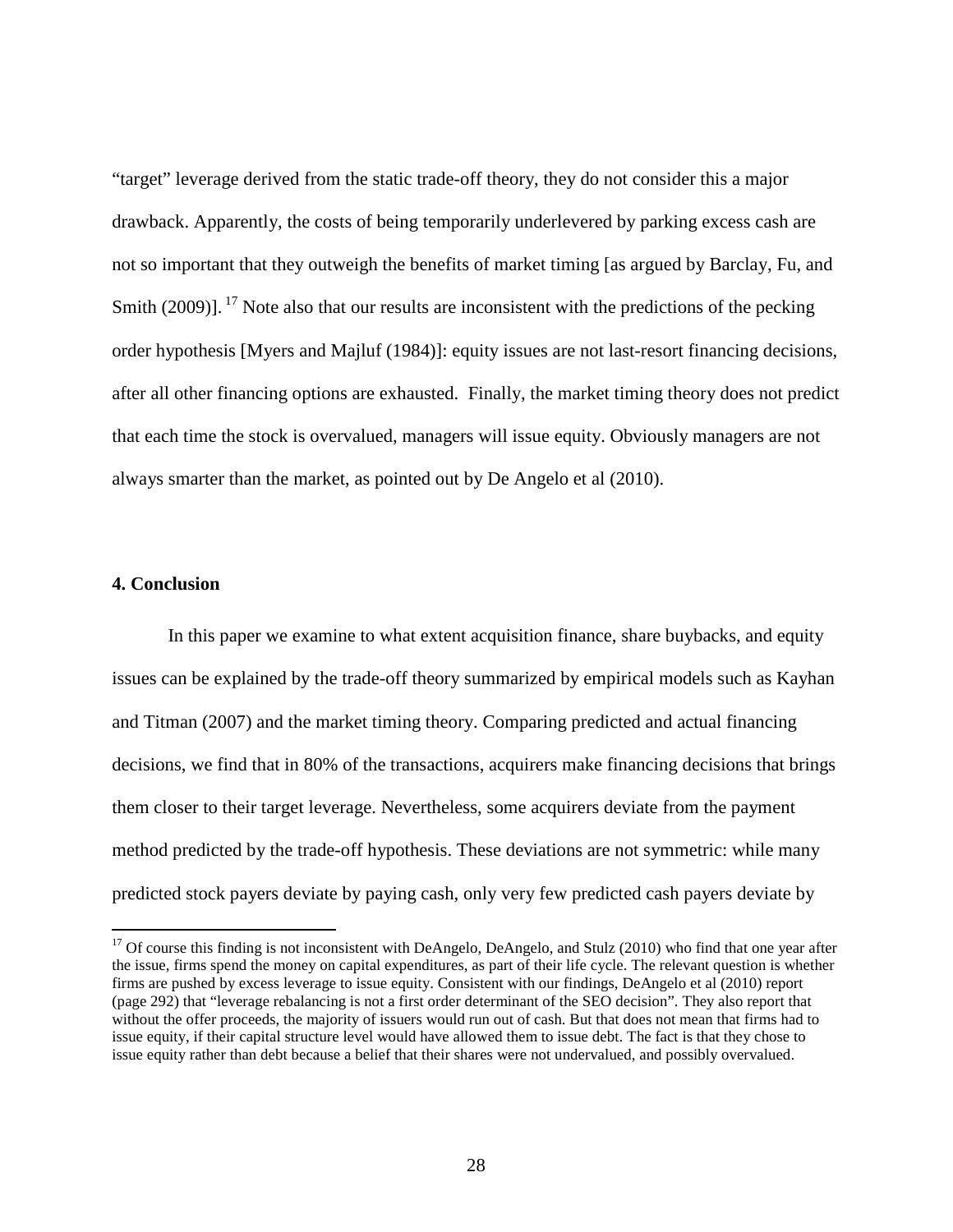paying stock and when they do their bids are often hostile and fail. This result is consistent with the hypothesis that target management identifies stock-paying deviators as overvalued. As a result, overvalued bidders are unable to compensate the cost of deviating from the trade-off prediction by paying with overvalued stock. They can, on the other hand, take advantage of their overvaluation by arguing that their financing choice is driven by fundamental economic reasons (summarized by the trade-off theory).

Long-run abnormal returns after the announcement provide further support for the presence of both trade-off and market timing arguments. In the two years after the announcement of unexpected cash payers, abnormal returns are significantly positive, supporting the view that these acquirers were undervalued and therefore choose to deviate from the trade-off model. Long-term abnormal returns are not positive after the announcement of expected cash payment. Finally, abnormal returns are significantly negative to anticipated stock payers, consistent with a combined argument, which considers that heavily overvalued firms in this group try to hide behind the fact that issuing equity makes sense, based on the trade-off theory.

The major conclusion of this paper is that market timing is possible, in an acquisition context, if it can be motivated by fundamental economic reasons. We believe that this is unique to acquisition finance as in this case the bidder faces a sophisticated target, assisted by investment bankers and other specialists on company valuation. The situation is different when firms are trying to buy back undervalued stock and issuing overvalued shares to investors in financial markets. Indeed, we find that markets do not fully incorporate the fact that when a firm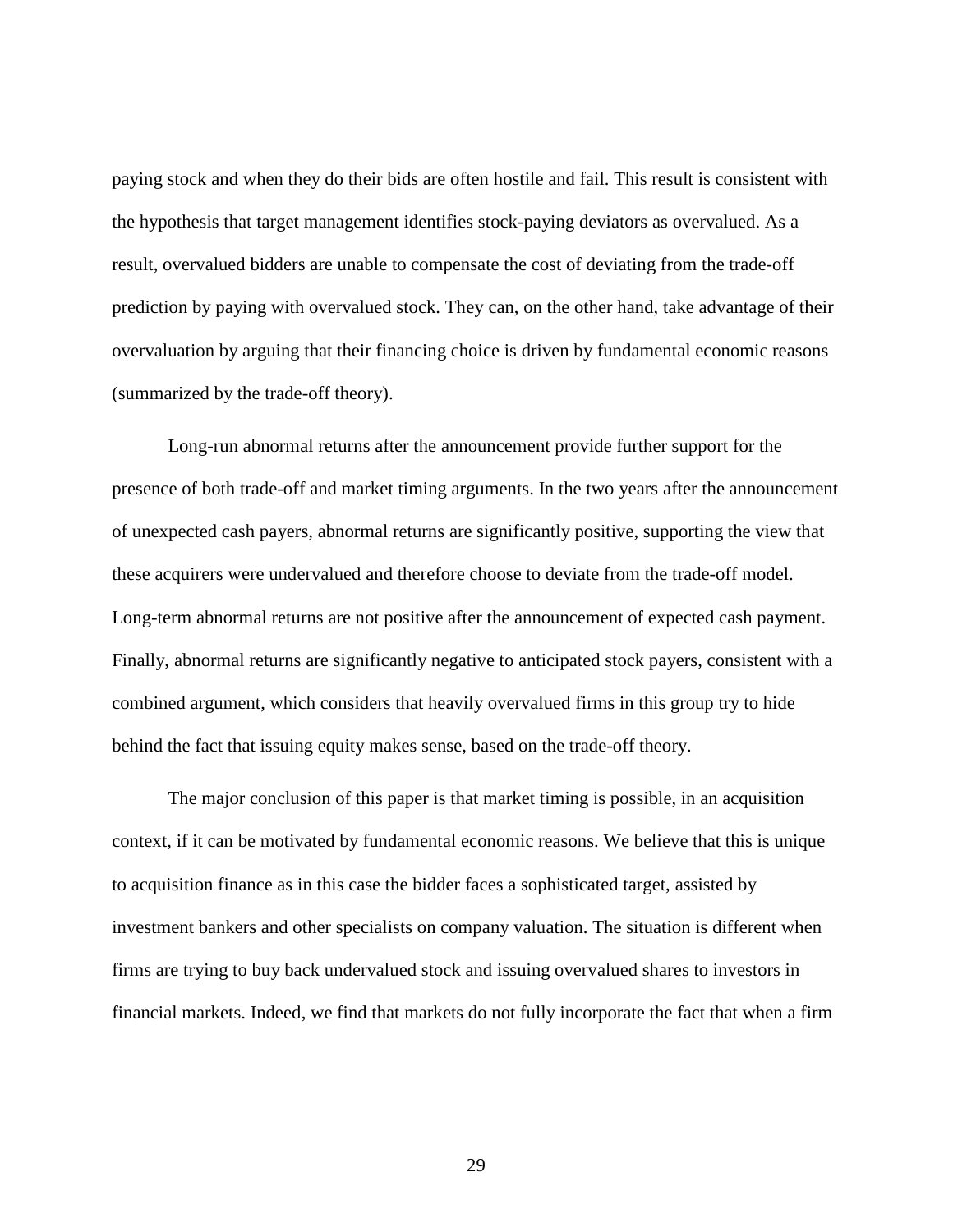makes a share buyback or an equity issue that moves the firm's capital structure away from its target, it is mainly driven by mispricing of the stock. As a result, firms are able to take advantage of uninformed investors by issuing overvalued stock. However, because of the significant premiums paid in repurchase tender offers, the ability to buy back shares below fair value is much smaller than in open market buybacks [as reported by Peyer and Vermaelen (2009)]. Deviating from target leverage seems mostly driven by the benefits from signaling undervaluation.

While acquisitions and buybacks seem to be driven by both static trade-off and capital structure considerations, equity issues seem to be driven by market timing only. Apparently the costs of being underlevered (i.e. holding on to excess cash) are much smaller than the costs of being overlevered (i.e. the costs of financial distress). One implication of our results is that buybacks are not simply a mirror of equity issues. The common practice of examining capital structure decisions by measuring "net equity issues" is perhaps not the most appropriate method to improve our understanding of firms' financing choices.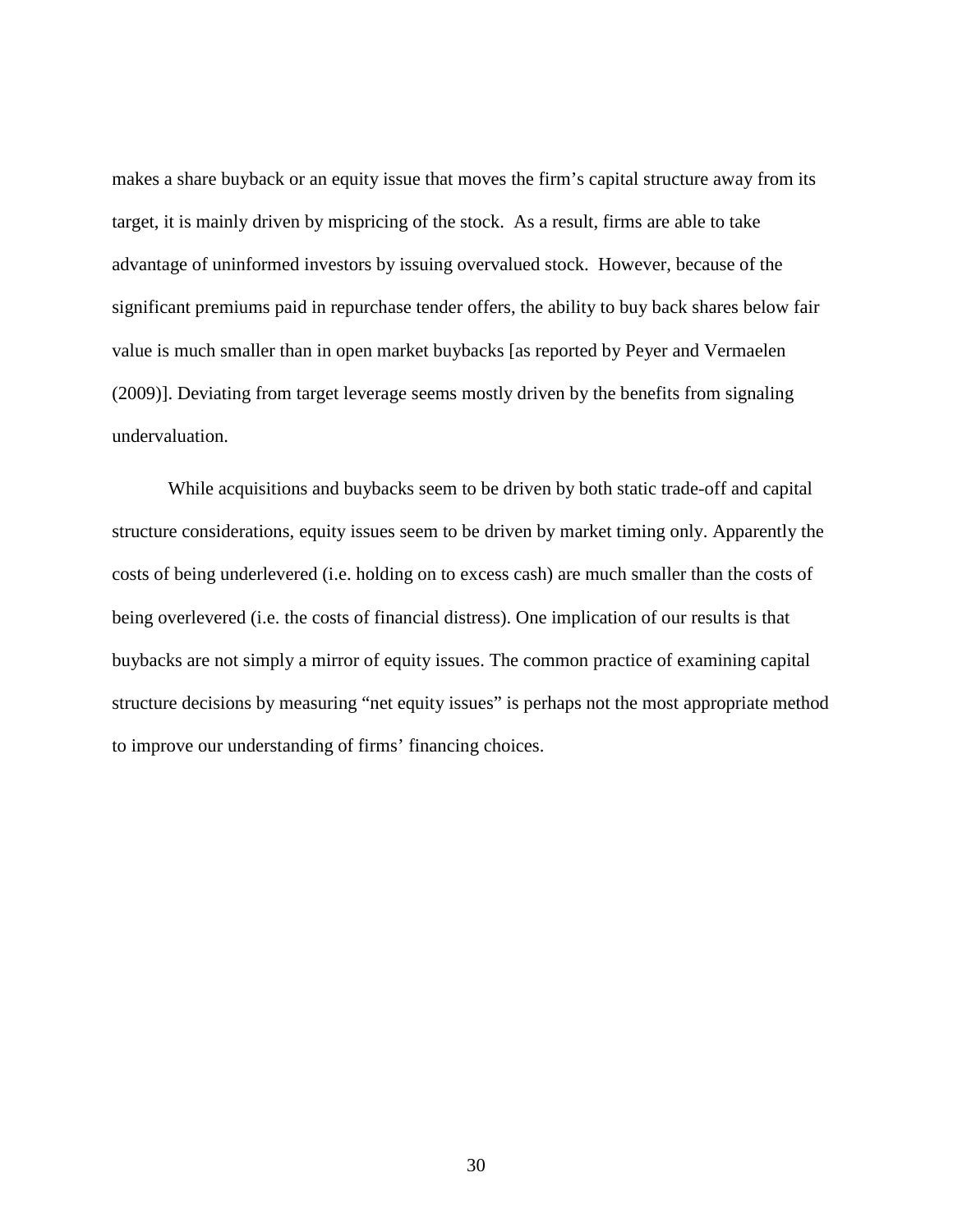#### **REFERENCES**

- Agrawal, A., J. F. Jaffee, and G. N. Mandelker, 1992, "The Post-merger Performance of Acquiring Firms: A Re-examination of an Anomaly," *Journal of Finance* 47, 1605-1621.
- Amihud, Y., 2002, "Illiquidity and Stock Returns: Cross-section and Time-series Effects," *Journal of Financial Markets* 5, 31-56.
- Angrist, J. D. and A. B. Krueger, 1999, "Empirical Strategies in Labor Economics," in O. Ashenfelter and D. Card (eds.), *Handbook of Labor Economics*, Vol. 3, (Elsevier, New York), 1277-1366.
- Asquith, P., 1983, "Merger Bids, Uncertainty, and Stockholder Returns," *Journal of Financial Economics* 11, 51-83.

Asquith, P., and D.W. Mullins, 1986, "Equity Issues and Offering Dilution," *Journal of Financial Economics* 15, 61-89.

Baker, M. P., J. Coval, and J. C. Stein, 2007, "Corporate Financing Decisions When Investors Take the Path of Least Resistance", *Journal of Financial Economics* 84, 266-298.

- Baker, M. P., and J. Wurgler, 2004, "A Catering Theory of Dividends," *Journal of Finance* 59, 1125- 1165.
- Barclay, M. C., F. Fu, and C. W. Smith, Jr., 2009, "Strategic Financial Management: Evidence From Seasoned Equity Offerings," unpublished working paper (University of Rochester).
- Berkovitch, E., and N. Khanna, 1991, "A Theory of Acquisition Markets: Mergers versus Tender offers, and Bolden Parachutes," *Review of Financial Studies* 4, 149-174.
- Bolton, P., and D. S. Scharfstein, 1990, "A Theory of Predation Based on Agency Problems in Financial Contracting," *American Economic Review* 80, 93-106.
- Bradley, M., A. Desai, and E. H. Kim, 1988, "Synergistic Gains from Corporate Acquisitions and Their Division Between the Stockholders of Target and Acquiring Firms," *Journal of Financial Economics* 21, 3-40.

Baker, M. P., and J. Wurgler, 2002, "Market Timing and Capital Structure," *Journal of Finance* 57, 1- 32.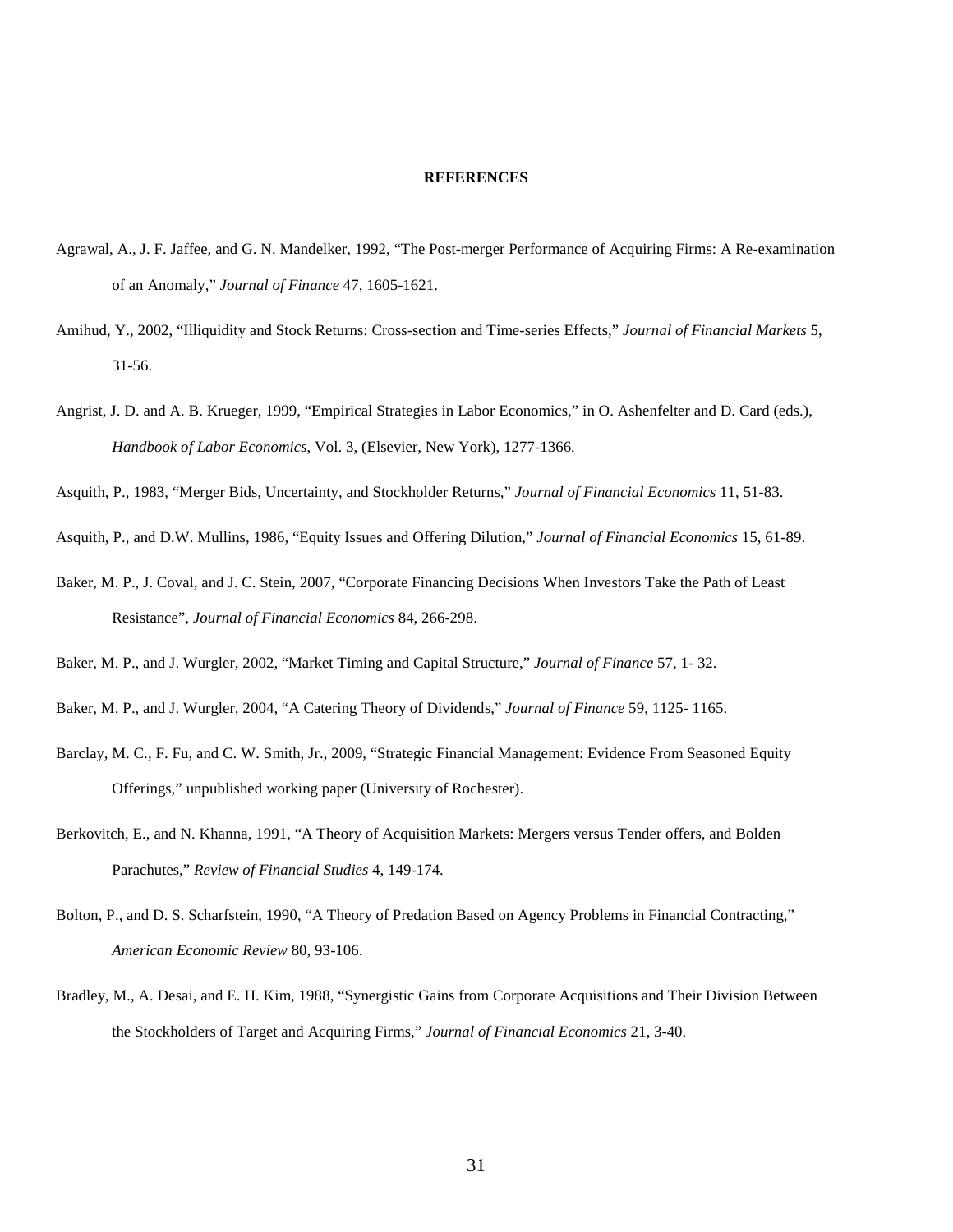- Chang, X., and S. Dasgupta, 2009, "Target Behavior and Financing: How Conclusive is the Evidence?" *Journal of Finance* 64, 1767-1796.
- DeAngelo, H., L. DeAngelo, and R. M. Stulz, 2010, "Seasoned Equity Offerings, Market Timing, and the Corporate Lifecycle," *Journal of Financial Economics* 95, 275-295.
- Dong, M., D. Hirshleifer, S. Richardson, and S. H. Teoh, 2006, "Does Investor Misvaluation Drive the Takeover Market?" *Journal of Finance 61*, 725-762.
- Eckbo, B. E., 2009, "Bidding Strategies and Takeover Premiums: A Review," *Journal of Corporate Finance* 15, 149-1781.
- Eckbo, B. E., R. M. Giammarino, and R. L. Heinkel, 1990, "Asymmetric Information and the Medium of Exchange in Takeovers: Theory and Tests," *Review of Financial Studies* 3, 651-675.
- Fama, E. F., 1998, "Market Efficiency, Long-term Returns, and Behavioral Finance," *Journal of Financial Economics* 49, 283-306.
- Fama, E. F., and K. R. French, 1993, "Common Risk Factors in the Returns on Stocks and Bonds," *Journal of Financial Economics* 43, 3-56.
- Fama, E. F., and K. R. French, 2002, "Testing Trade-off and Pecking Order Predictions about Dividends and Debt," *Review of Financial Studies* 15, 1-33.
- Flannery, M. J., and K. P. Rangan, 2006, "Partial Adjustment Toward Target Capital Structures," *Journal of Financial Economics* 79, 469-506.
- Friend, I., and J. Hasbrouck, 1988, "Determinants of Capital Structure," in A. Chen (ed.): *Research in Finance*, Volume 7 (JAI Press Inc., New York).
- Gao, X., and J. R. Ritter, 2009, "The Marketing of Seasoned Equity Offerings," unpublished working paper (University of Florida).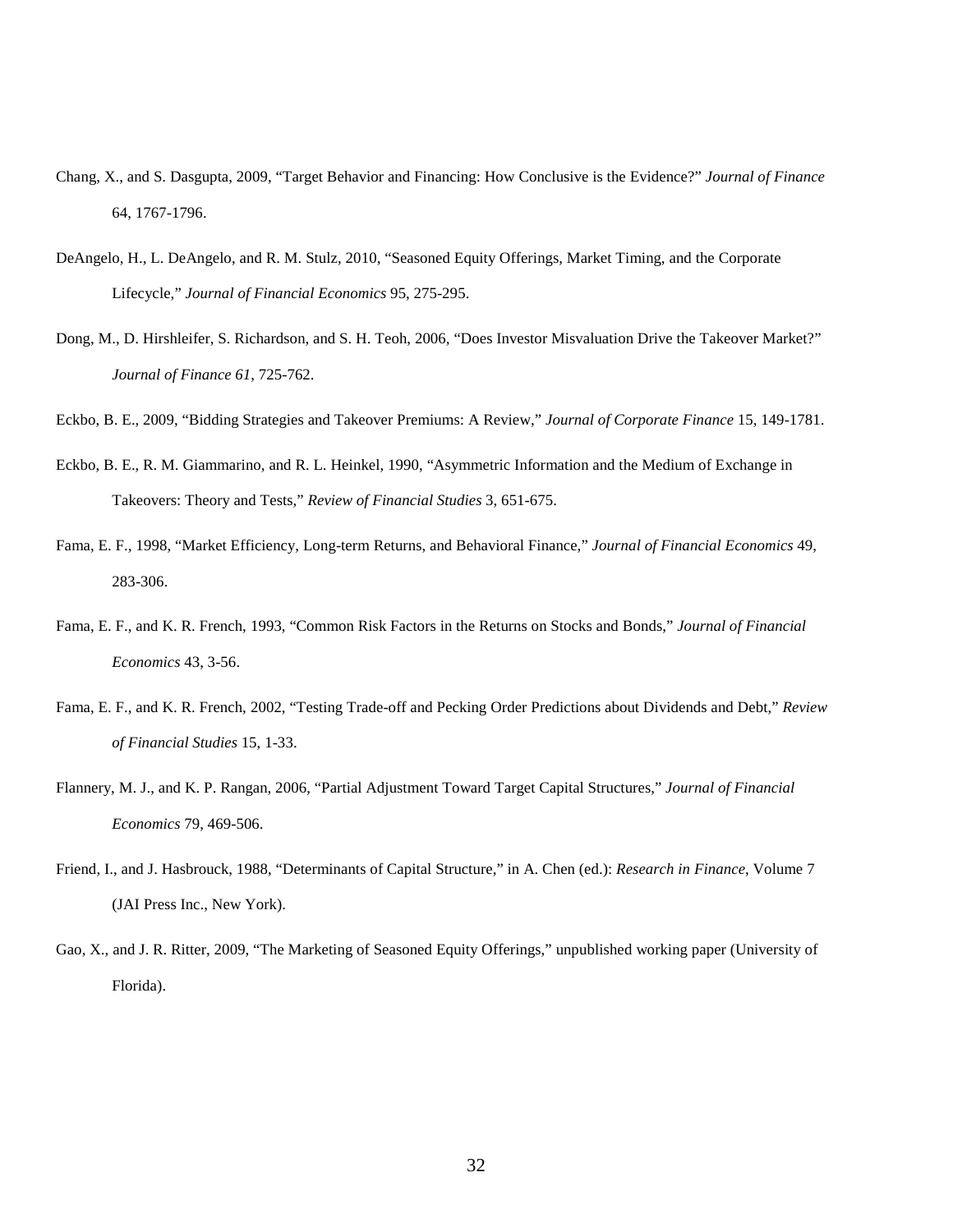- Gilson, R. J., M. S. Scholes, and M. A. Wolfson, 1987, "Taxation and the Dynamics of Corporate Control: The Uncertain Case for Tax-motivated Acquisitions," in J. C. Coffe, Jr., L. Lowenstein and S. Rose-Ackerman (eds.): *Knights, raiders and targets: The Impact of the Hostile Takeover* (Oxford University Press).
- Ghosh, A, and W. Ruland, 1998, "Managerial Ownership, the Method of Payment for Acquisitions, and Executive Job Retention," *Journal of Finance* 53, 785-798.
- Gompers, P. A., J. L. Ishii, and A. Metrick, 2003, "Corporate Governance and Equity Prices," *Quarterly Journal of Economics* 118, 107-155.

Graham, J. R., 2000, "How Big are Tax Benefits of Debt?" *Journal of Finance* 55, 1901-1941.

- Hansen, R. G., 1987, "A Theory for the Choice of Exchange Medium in Mergers and Acquisitions," *Journal of Business* 60, 75-95.
- Harford, J., 1999, "Corporate Cash Reserves and Acquisitions," *Journal of Finance* 54, 1969-1997.

Harford, J., 2005, "What Drives Merger Waves?" *Journal of Financial Economics* 77, 529-560

- Harford, J., S. Klasa, and N. Walcott, 2009, "Do Firms Have Leverage Targets? Evidence from Acquisitions," *Journal of Financial Economics* 93, 1-14.
- Harris, M., and A. Raviv, 1991, "The Theory of Capital Structure," *Journal of Finance* 46, 297-355.
- Hartzell, J. C., E. Ofek, and D. Yermack, 2004, "What's in There for me? CEOs Whose Firms are Acquired," *Review of Financial Studies* 17, 37-61.
- Hoberg, G., and G. Phillips, 2011, "Product Market Synergies and Competition in Mergers and Acquisitions: A Text-based Analysis," *Review of Financial Studies* forthcoming.
- Hovakimian, A., T. Opler, and S. Titman, 2001, "The Debt-Equity Choice: An Analysis of Issuing Firms," *Journal of Financial and Quantitative Analysis* 36, 1-24.

Ibbotson, R. G., 1975, "Price Performance of Common Stock New Issues," *Journal of Financial Economics* 3, 235-272.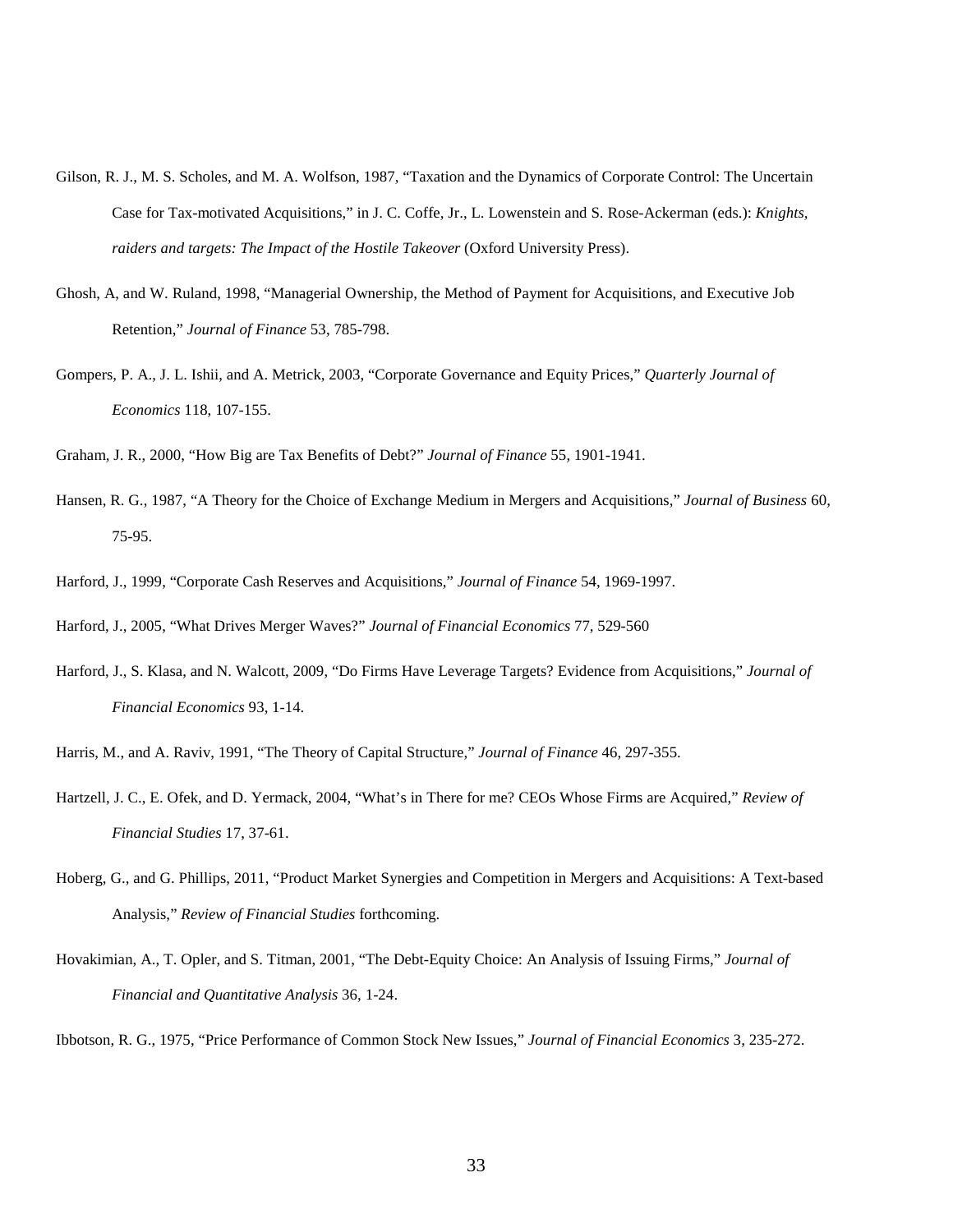- Ikenberry, D., J. Lakonishok, and T. Vermaelen, 1995, "Market Underreaction to Open Market Share Repurchases," *Journal of Financial Economics* 39, 181-208.
- Jensen, M. C., 1986, "Agency Costs of Free Cash Flow, Corporate Finance, and Takeovers," *American Economic Review* 76, 323-329.
- Jensen, M. C., and W. H. Meckling, 1976, "Theory of the Firm: Managerial Behavior, Agency Costs and Ownership Structure," *Journal of Financial Economics* 3, 305-360.
- Kayhan, A., and S. Titman, 2007, "Firms' Histories and Their Capital Structures," *Journal of Financial Economics* 83, 1-32.
- Leary, M. T., and M. R. Roberts, 2005, "Do Firms Rebalance their Capital Structures?" *Journal of Finance* 60, 2575–2619.
- Lemmon, M. L., M. R. Roberts, and J. F. Zender, 2008, "Back to the Beginning: Persistence and the Cross-section of Corporate Capital Structure," *Journal of Finance* 63, 1575-1608
- Lieberman, D., 2006, "McClatchy to buy Knight Ridder for \$4.5 billion," USA Today, 13.3.2006. http://www.usatoday.com/money/media/2006-03-13-knight-ridder\_x.htm.
- Long, M., I. B. Malitz, 1985, "The Investment-finance Nexus: Some Empirical Evidence," *Midland Corporate Finance Journal* 3, 53-59.
- Loughran, T., and J. Ritter, 1995, "The New Issues Puzzle," Journal of Finance 50, 23-51.
- Loughran, T., and A. M. Vijh, 1997, "Do Long-term Shareholders Benefit from Corporate Acquisitions?" *Journal of Finance* 52, 1765-1790.
- Martin, K. J., 1996, "The Method of Payment in Corporate Acquisitions, Investment Opportunities, and Management Ownership," *Journal of Finance* 51, 1227-1246.

Marsh, P., 1982, "The Choice Between Equity and Debt: An Empirical Study," *Journal of Finance* 37, 121-144.

Miller, M. H., and F. Modigliani, 1963, "Corporate Income Taxes and the Cost of Capital: A Correction," *American Economic Review*, 53, 433-443.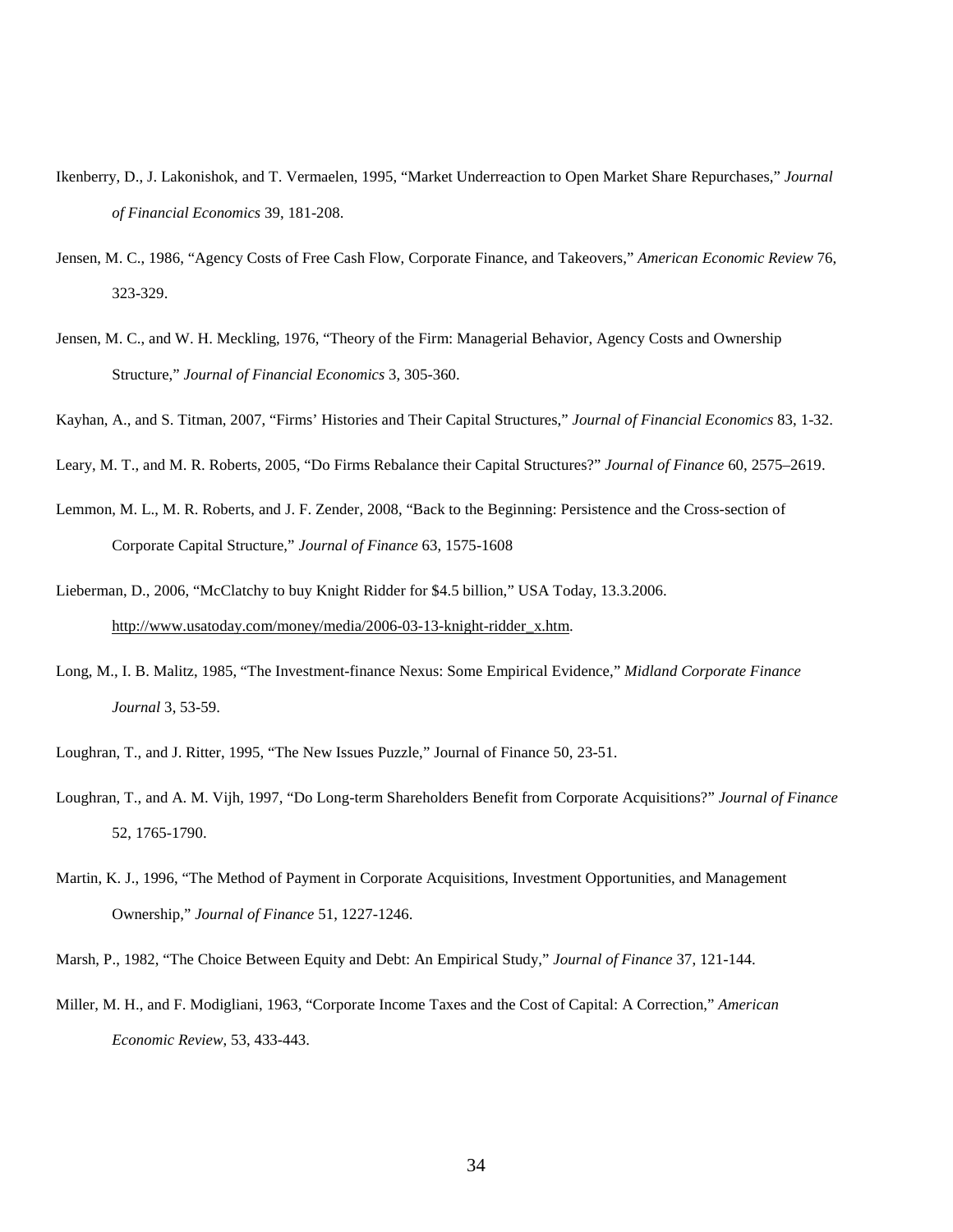Mitchell, M. L., and E. Stafford, 2000, "Managerial Decisions and Long-term Stock Price Performance," *Journal of Business* 73, 287-329.

- Myers, S. C., and N. S. Majluf, 1984, "Corporate Financing and Investment Decisions When Firms Have Information that Investors do not Have," *Journal of Financial Economics* 13, 187-221.
- Peyer, U., and T. Vermaelen, 2005, "The Many Facets of Privately Negotiated Repurchases," *Journal of Financial Economics* 75, 361-395.
- Peyer, U., and T. Vermaelen, 2009, "The Nature and Persistence of Buyback Anomalies," *Review of Financial Studies* 22, 1693-1745.
- Rau, R. P., and T. Vermaelen, 1998, "Glamour, Value and the Post-acquisition Performance of Acquiring Firms," *Journal of Financial Economics* 49, 223-253.
- Schwert, G. W., 2000, "Hostility in takeovers: In the Eyes of the Beholder?" *Journal of Finance* 55, 2599-2640.
- Shleifer, A., and R. W. Vishny, 2003, "Stock Market Driven Acquisitions," *Journal of Financial Economics* 70, 295-311.
- Stock, J. H., J. W. Wright, and M. Yogo, 2002, "A Survey of Weak Instruments and Weak Identification in Generalized Method of Moments," *Journal of Business and Economics Statistics* 20, 518-529.
- Strebulaev, I. A., 2007, "Do Tests of Capital Structure Theory Mean What They Say?" Journal of Finance 62, 1747-1787.

Sudarsanam, S., 1995, *The Essence of Mergers and Acquisitions* (Prentice Hall, London).

Taggart, R. A., 1977, "A Model of Corporate Financing Decisions," *Journal of Finance* 32, 1467-1484.

- Titman, S., and R. Wessels, 1988, "The Determinants of Capital Structure Choice," *Journal of Finance* 43, 1-18.
- Vermaelen, T., 1984, "Repurchase Tender Offers, Signaling, and Managerial Incentives," *Journal of Financial and Quantitative Analysis* 19, 163-181.

Myers, S. C., 1977. "Determinants of Corporate Borrowing," *Journal of Financial Economics* 5, 147-175.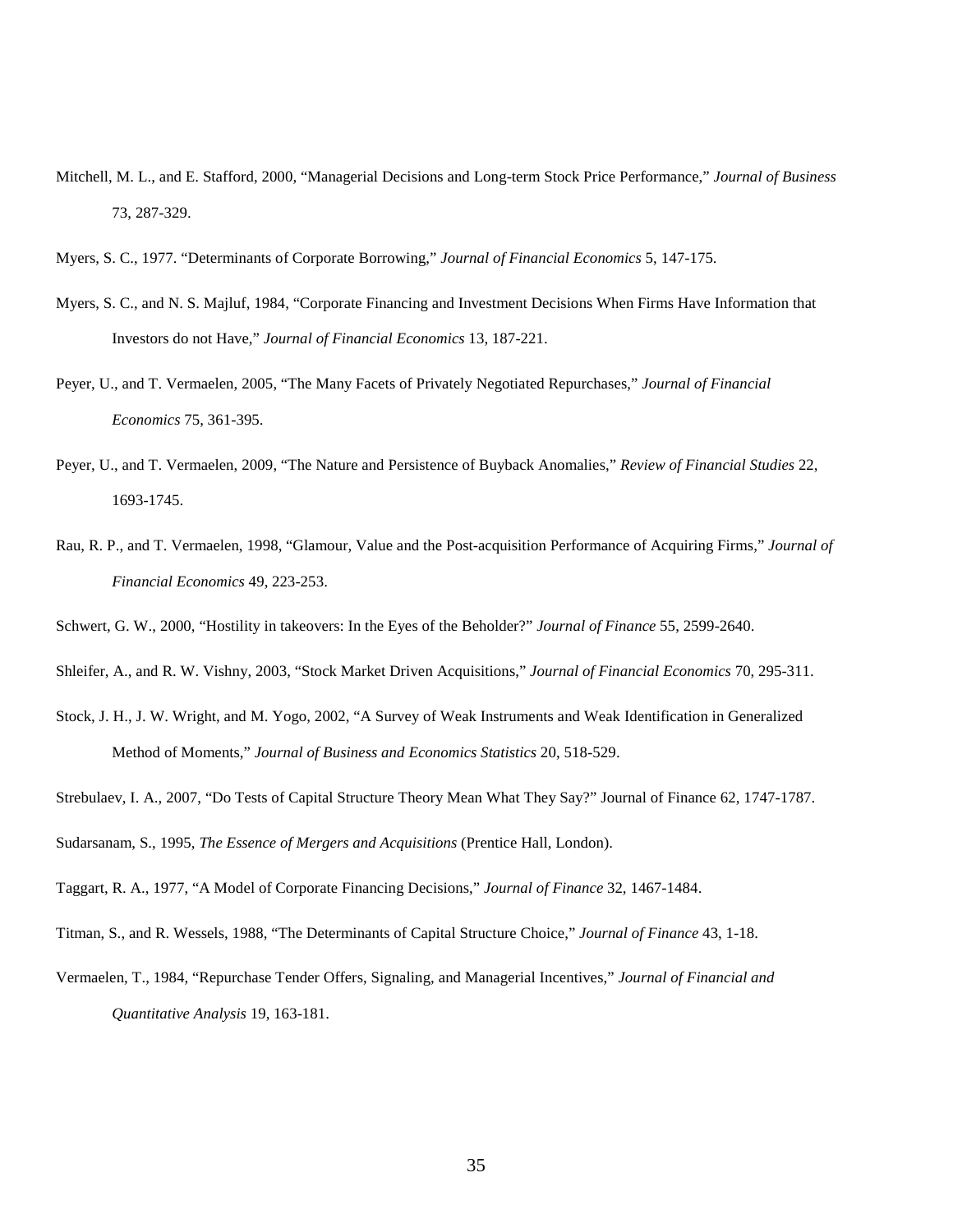Welch, I., 2004, "Capital Structure and Stock Returns," *Journal of Political Economy* 112, 106-131.

Zhang, L., 2009, "Why Do Firms Pay Cash in Acquisitions?" Unpublished working paper (INSEAD).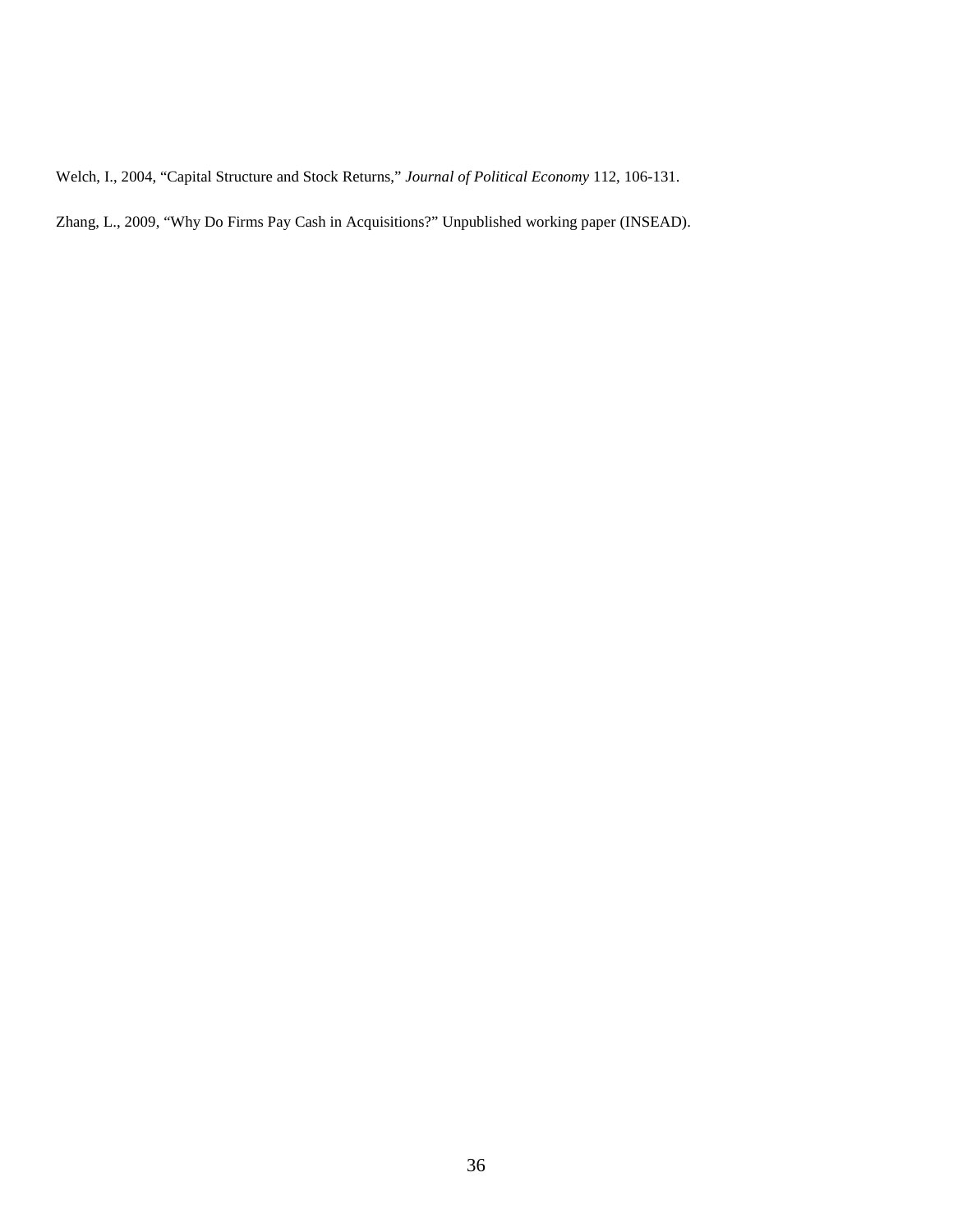# **Table 1 Acquisitions: Descriptive Statistics**

This table reports descriptive statistics of the acquisitions sample. Panel A reports median values of transaction characteristics. *STOCK PAID* is the reported percentage of equity in payment according to SDC. *PREMIUM* is the transaction value less the average of the target's market value four weeks prior to announcement divided by the latter. *RELATIVE SIZE* is the average of the target's enterprise values 42-30 days prior to announcement divided by the acquirer's enterprise value.

Panels B and C report medians of acquirer and target characteristics. *LEVERAGE* equals net debt divided by the book value of assets in the year prior to the announcement. *MARKET LEVERAGE* equals book net debt divided by the average market value of assets 42-30 days prior to the announcement. Net debt is calculated as the sum of current liabilities and long-term debt minus cash above the industry average level (normalized by assets). If current liabilities or long-term debt are not available, net debt is calculated as total debt less other liabilities, deferred taxes and investment tax credit, and cash. *MARKET/BOOK* ratios are computed as the sum of the book value of assets and the difference between the market and the book value of equity divided by the book value of assets. *MARKET CAP* and *ENTERPRISE VALUE* are computed as the average of the values 42-30 days prior to the announcement. *TOTAL ASSETS* is the value of book assets in the fiscal year prior to the announcement.

Panel D reports average leverage ratios, and Λ. *L\** is the predicted leverage for the combined firm, calculated with the methodology described in Appendix A. *L(cash)* and *L(equity)* are the pro-forma leverage ratios of the combined firm assuming cash and equity payment, respectively. Λ is the difference between predicted and optimal leverage assuming cash payment minus the difference between predicted and optimal leverage assuming equity payment,  $|L(cash) - L^*|$  -  $|L(equity) - L^*|$ . All non-censored variables are winsored at the 1% level.

| <b>Variables</b>                 | All                                          | Cash  | <b>Equity</b> | <b>Mixed</b> |  |
|----------------------------------|----------------------------------------------|-------|---------------|--------------|--|
|                                  | <b>Transactions</b>                          | Only  | Only          | Payment      |  |
|                                  | Panel A: Median transaction characteristics  |       |               |              |  |
| <i>STOCK PAID</i>                | 82%                                          | 0%    | 100%          | 53%          |  |
| PREMIUM (%)                      | 29.61                                        | 34.97 | 27.22         | 28.44        |  |
| <b>RELATIVE SIZE</b>             | 51%                                          | 48%   | 52%           | 53%          |  |
|                                  | Panel B: Median acquirer characteristics     |       |               |              |  |
| <b>LEVERAGE</b>                  | 40%                                          | 32%   | 53%           | 42%          |  |
| <b>MARKET LEVERAGE</b>           | 22%                                          | 17%   | 34%           | 23%          |  |
| <b>MARKET/BOOK</b>               | 1.42                                         | 1.56  | 1.27          | 1.47         |  |
| MARKET CAP (m US\$)              | 957                                          | 1,290 | 865           | 953          |  |
| TOTAL ASSETS (m US\$)            | 1,484                                        | 1,668 | 1,466         | 1,410        |  |
| <b>ENTERPRISE VALUE</b> (m US\$) | 2,658                                        | 2,649 | 2,820         | 2,424        |  |
|                                  | Panel C: Median target characteristics       |       |               |              |  |
| <b>LEVERAGE</b>                  | 44%                                          | 35%   | 55%           | 50%          |  |
| <b>MARKET LEVERAGE</b>           | 35%                                          | 24%   | 40%           | 37%          |  |
| <b>MARKET/BOOK</b>               | 1.19                                         | 1.30  | 1.13          | 1.23         |  |
| MARKET CAP (m US\$)              | 307                                          | 256   | 315           | 347          |  |
| TOTAL ASSETS (m US\$)            | 612                                          | 468   | 624           | 737          |  |
| <b>ENTERPRISE VALUE</b> (m US\$) | 974                                          | 665   | 1,107         | 1,060        |  |
|                                  | Panel D: Average leverage ratios and lambdas |       |               |              |  |
| $L^*$                            | 34.0%                                        | 40.1% | 28.1%         | 38.7%        |  |
| L(cash)                          | 63.7%                                        | 57.7% | 66.2%         | 66.9%        |  |
| $L$ (equity)                     | 36.6%                                        | 40.6% | 32.6%         | 37.3%        |  |
| <b>LAMBDA</b>                    | 4.9%                                         | 1.6%  | 5.9%          | 6.3%         |  |
| Observations                     | 2,978                                        | 787   | 1,396         | 795          |  |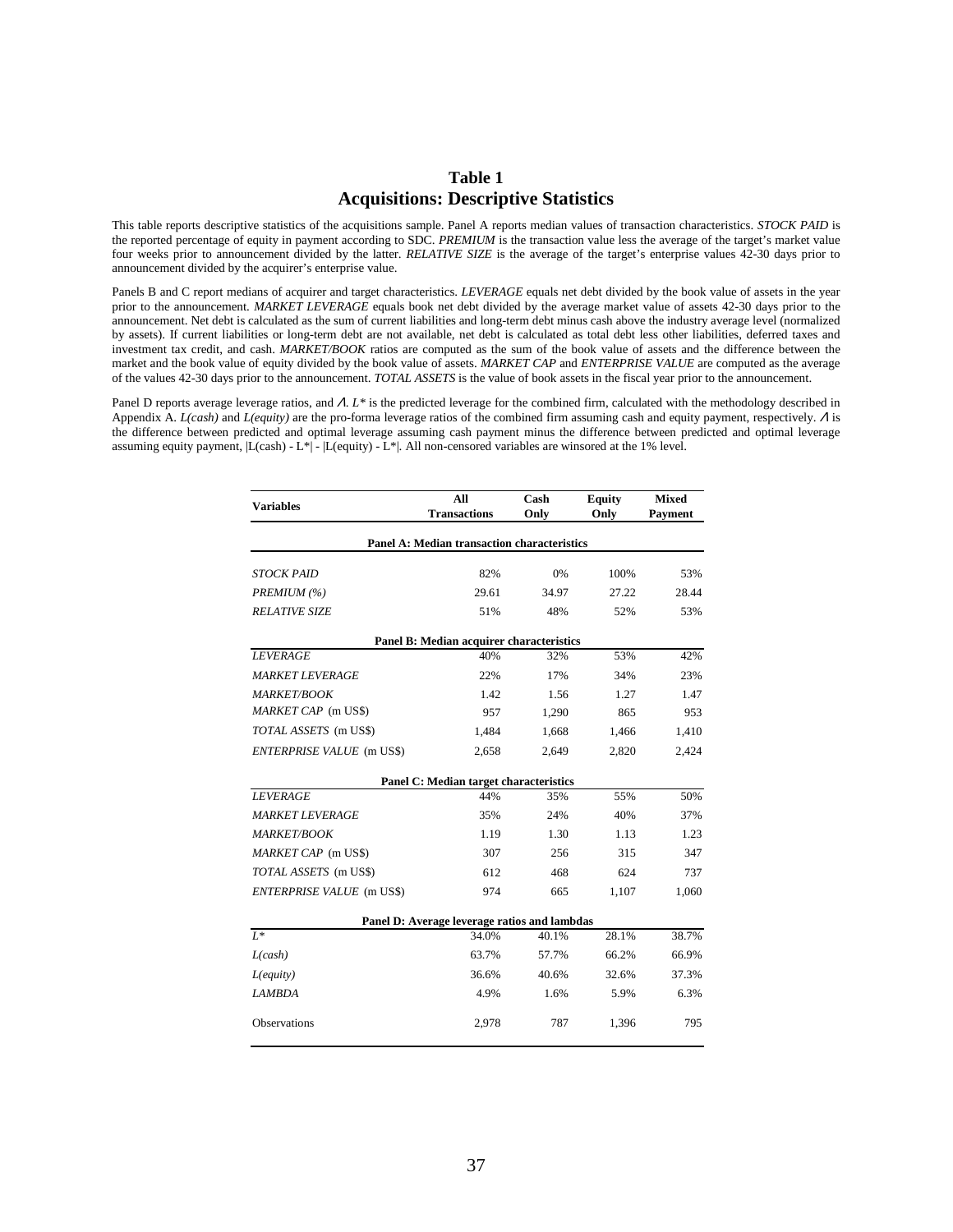## **Table 2 Payment Method Prediction**

This table shows the results for the prediction of the payment method. Panel A reports results of the main regression, Panel B reports results from the first stage of the instrumental-variables regression, and Panel C reports the fraction of transactions with anticipated and unanticipated payment methods. All columns except for Column 9 ("excl. Hybrids") are Tobit regressions in which the dependent variable is the percentage of stock used as payment. In Column 9, we use a Probit regression in which the dependent variable equals 1 for pure stock payment and zero for pure cash payment, excluding hybrid transactions. The independent variables are the following. Λ is the difference between predicted and optimal leverage assuming cash payment minus the difference between predicted and optimal leverage assuming equity payment,  $|L(\text{cash}) - L^*|$ .  $|L(\text{equity}) - L^*|$ . In all columns except columns 3-5, Λ is based on the Kayhan and Titman (2007) specification. In Column 3, we use a Λ based on the Hovakimian, Opler, and Titman (2001) specification, in Column 4 based on the Fama and French (2002) specification, and in Column 5 based on the Flannery and Rangan (2006) specification. <sup>Λ</sup> is based on book values in all columns except Column 6 ("Market"), where it is based on market values. Debt used for  $\Lambda$  is calculated net of cash in excess of the industry average in all columns except for 7 and 8, gross debt in Column 7, and debt net of all cash in Column 8. PREMIUM is the transaction value less the average of the target's market value four weeks prior to announcement divided by the latter. *HOSTILE* equals 1 for hostile and zero for friendly transactions. *RELATIVE SIZE* is the value of the target's enterprise value (average 42-30 days before the announcement) divided by the enterprise value of the acquirer. *EXCESS CASH* is the value of the sum of acquirer and target cash in excess of the industry average. *TENDER OFFER* equals 1for tender offers and zero for mergers. In Column 1 (labeled "2 stage"), this variable is instrumented with the variables shown in Panel B. The instruments are the acquirer *HERFINDAHL* index, and a *DIVERSIFICATION* dummy that equals 1 if the acquirer operates in another SIC code than that of the target. All non-censored variables are winsored at 1% level.

Panel A reports coefficients and t-statistics for the regression with the percentage of equity payment as the dependent variable and the number of observations. Panel B reports coefficients and t-statistics for the first stage instrumented regression with the tender offer dummy as the dependent variable, F statistics, and p-values for the tests of joint significance and overidentification. Panel C reports the fraction of anticipated and unanticipated cash and equity transactions for the regressions reported in Panels A and B. For the probit specifications, a transaction is called anticipated if the predicted probability of using the observed payment method exceeds 50%. For the Tobit specifications, a transaction is called anticipated if the predicted percentage of stock equals the observed percentage of stock used in the payment (cash [stock] if the predicted percentage of stock equals zero [1]). Predictions for observed hybrid transactions are omitted.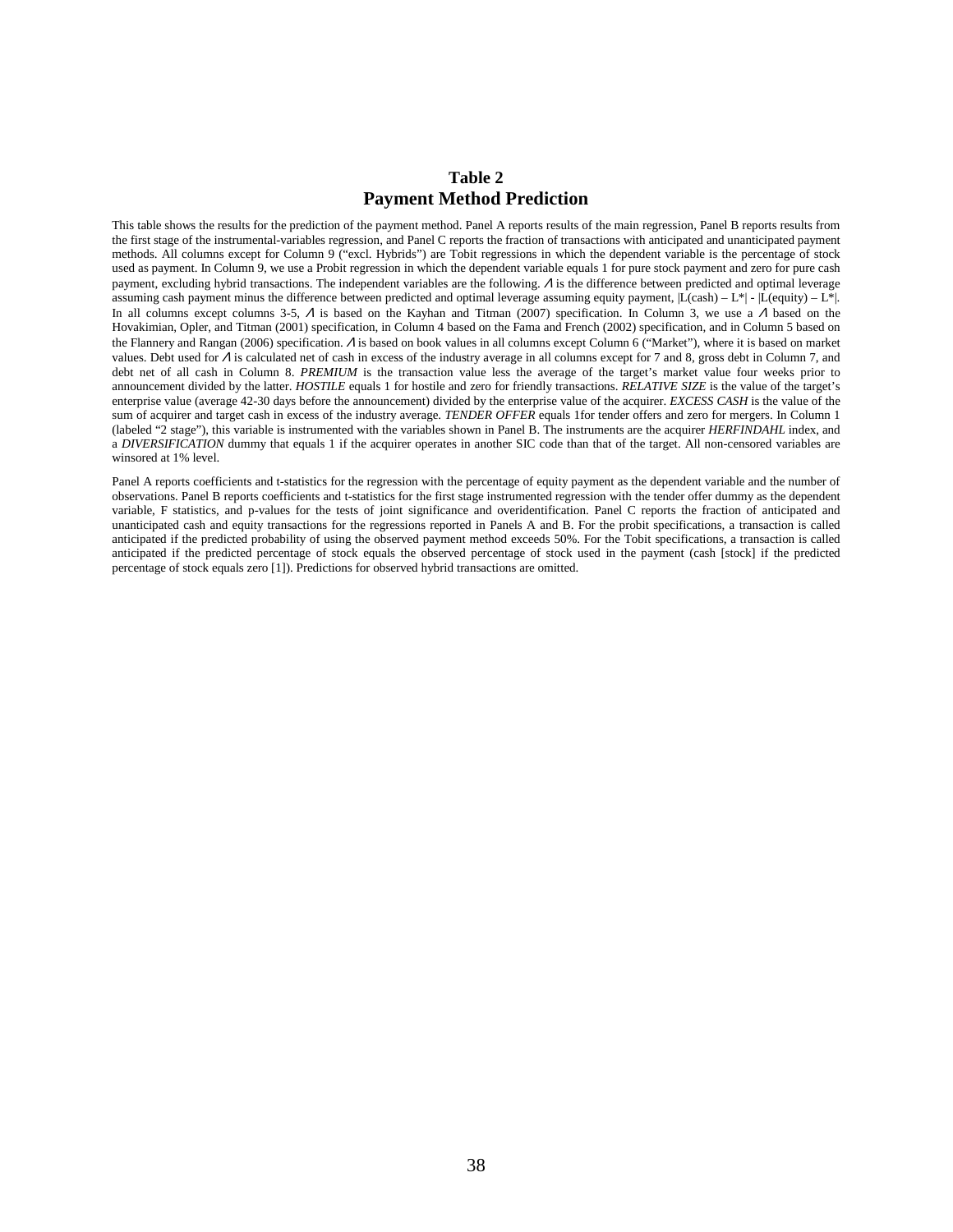|                        |              | (1)                  |     | , ансі А. мані гсегсэзюц. Dv<br>(2) |        | (3)                                                                                       |     | рспист тагтари<br>(4)                   |     | плинад<br>(5)             |      | (6)                    | ustu m | лаушст<br>(7)             |       | (8)                                                   |   | (9)                       |      |
|------------------------|--------------|----------------------|-----|-------------------------------------|--------|-------------------------------------------------------------------------------------------|-----|-----------------------------------------|-----|---------------------------|------|------------------------|--------|---------------------------|-------|-------------------------------------------------------|---|---------------------------|------|
|                        |              |                      |     |                                     |        | Lambda OHT Lambda FF                                                                      |     |                                         |     | Lambda FR                 |      | Market                 |        | Lambda Gross              |       | Lambda Net excl. Hybrids                              |   |                           |      |
|                        |              | 2 stage              |     | Tobit                               |        | Tobit                                                                                     |     | Tobit                                   |     | Tobit                     |      | Tobit                  |        | Tobit                     |       | Tobit                                                 |   | Probit                    |      |
| <b>LAMBDA</b>          |              | 0.66<br>(3.74)       |     | *** 0.81<br>(5.45)                  |        | *** $0.48$<br>(3.38)                                                                      |     | *** $0.56$<br>(6.97)                    |     | *** 0.69<br>(7.47)        |      | *** $0.60$<br>(8.19)   |        | *** 0.36<br>(3.62)        | ***   | 0.72<br>(5.66)                                        |   | *** 1.55<br>(7.08)        | ***  |
| <b>TENDER OFFER</b>    |              | $-3.14$<br>$(-4.45)$ | *** | $-1.83$<br>$(-22.27)$               |        | *** $-1.83$<br>$(-22.26)$                                                                 | *** | $-1.75$<br>$(-21.5)$                    |     | *** $-1.74$<br>$(-21.46)$ | ***  | $-1.69$<br>$(-20.82)$  |        | *** $-1.82$<br>$(-21.28)$ | ***   | $-1.82$<br>$(-22.22)$                                 |   | *** $-2.47$<br>$(-19.58)$ | ***  |
| PREMIUM                |              | 0.00<br>(0.86)       |     | 0.00<br>$(-1.08)$                   |        | 0.00<br>$(-0.89)$                                                                         |     | 0.00<br>$(-0.72)$                       |     | 0.00<br>$(-0.86)$         |      | 0.00<br>$(-0.33)$      |        | 0.00<br>$(-0.58)$         |       | 0.00<br>$(-1.12)$                                     |   | 0.00<br>$(-2.29)$         | $**$ |
| <b>HOSTILE</b>         |              | 0.60<br>(1.28)       |     | $-0.18$<br>$(-0.93)$                |        | $-0.15$<br>$(-0.73)$                                                                      |     | $-0.15$<br>$(-0.75)$                    |     | $-0.18$<br>$(-0.89)$      |      | $-0.11$<br>$(-0.55)$   |        | $-0.17$<br>$(-0.8)$       |       | $-0.18$<br>$(-0.93)$                                  |   | 0.21<br>(0.67)            |      |
| <b>RELATIVE SIZE</b>   |              | 0.12<br>(1.88)       |     | 0.11<br>(1.84)                      | $\ast$ | 0.10<br>(1.74)                                                                            | ∗   | 0.04<br>(0.68)                          |     | 0.04<br>(0.64)            |      | $-0.05$<br>$(-0.74)$   |        | 0.08<br>(1.22)            |       | 0.11<br>(1.81)                                        | * | 0.14<br>(1.84)            |      |
| <b>EXCESS CASH</b>     |              |                      |     |                                     |        |                                                                                           |     |                                         |     |                           |      |                        |        | 0.12<br>(2.64)            | $***$ |                                                       |   |                           |      |
| <b>INTERCEPT</b>       |              | 1.19<br>(11.15)      | *** | 1.02<br>(19.07)                     | ***    | 1.10<br>(20.73)                                                                           |     | *** $1.02$<br>(19.18)                   | *** | 1.02<br>(19.33)           | ***  | 0.95<br>(17.75)        |        | *** $1.15$<br>(20.21)     | ***   | 1.05<br>(19.88)                                       |   | *** 0.58<br>(8.74)        | ***  |
| Observations           |              | 2,978                |     | 2,978                               |        | 2,978                                                                                     |     | 2,978                                   |     | 2,978                     |      | 2,978                  |        | 2,978                     |       | 3,097                                                 |   | 2,183                     |      |
|                        |              |                      |     |                                     |        | Panel B: 1st stage instrumented regression for the choice between tender offer and merger |     |                                         |     |                           |      |                        |        |                           |       |                                                       |   |                           |      |
| <b>LAMBDA</b>          |              | $-0.13$<br>$(-3.06)$ | *** |                                     |        |                                                                                           |     |                                         |     |                           |      |                        |        |                           |       |                                                       |   |                           |      |
| <b>PREMIUM</b>         |              | 0.00<br>(7.1)        | *** |                                     |        |                                                                                           |     |                                         |     |                           |      |                        |        |                           |       |                                                       |   |                           |      |
| <b>HOSTILE</b>         |              | 0.59<br>(11.66)      | *** |                                     |        |                                                                                           |     |                                         |     |                           |      |                        |        |                           |       |                                                       |   |                           |      |
| <b>RELATIVE SIZE</b>   |              | $0.01\,$<br>(0.8)    |     |                                     |        |                                                                                           |     |                                         |     |                           |      |                        |        |                           |       |                                                       |   |                           |      |
| <b>HERFINDAHL</b>      |              | 0.43<br>(4)          | *** |                                     |        |                                                                                           |     |                                         |     |                           |      |                        |        |                           |       |                                                       |   |                           |      |
| <b>DIVERSIFICATION</b> |              | 0.05<br>(3.69)       | *** |                                     |        |                                                                                           |     |                                         |     |                           |      |                        |        |                           |       |                                                       |   |                           |      |
| <b>INTERCEPT</b>       |              | 0.06<br>(3.45)       | *** |                                     |        |                                                                                           |     |                                         |     |                           |      |                        |        |                           |       |                                                       |   |                           |      |
| F                      |              | 12.12                |     |                                     |        |                                                                                           |     |                                         |     |                           |      |                        |        |                           |       |                                                       |   |                           |      |
|                        |              |                      |     |                                     |        |                                                                                           |     | Panel C: Classification of transactions |     |                           |      |                        |        |                           |       |                                                       |   |                           |      |
|                        |              | (1)<br>2 stage       |     | (2)<br>Tobit                        |        | (3)<br>Tobit                                                                              |     | (4)<br>Lambda OHT Lambda FF<br>Tobit    |     | (5)<br>Lambda FR<br>Tobit |      | (6)<br>Market<br>Tobit |        | (7)<br>Tobit              |       | (8)<br>Lambda gross Lambda net excl. Hybrids<br>Tobit |   | (9)<br>Probit             |      |
|                        |              |                      |     |                                     |        |                                                                                           |     |                                         |     |                           |      |                        |        |                           |       |                                                       |   |                           |      |
| <b>ANTICIPATED</b>     | <b>CASH</b>  | 16.6%                |     | 18.1%                               |        | 17.5%                                                                                     |     | 19.8%                                   |     | 20.1%                     |      | 23.4%                  |        |                           | 16.6% | 18.1%                                                 |   | 16.6%                     |      |
| <b>ANTICIPATED</b>     | <b>STOCK</b> | 63.5%                |     | 63.0%                               |        | 62.6%                                                                                     |     | 62.4%                                   |     | 62.7%                     |      | 60.9%                  |        | 62.9%                     |       | 62.4%                                                 |   | 63.0%                     |      |
| UNANTICIPATED CASH     |              | 19.2%                |     | 18.0%                               |        | 19.1%                                                                                     |     | 16.9%                                   |     | 16.2%                     |      | 14.6%                  |        | 19.7%                     |       | 18.7%                                                 |   | 19.4%                     |      |
| UNANTICIPATED STOCK    |              | 0.7%                 |     | 0.9%                                |        | 0.8%                                                                                      |     | 0.9%                                    |     |                           | 0.9% |                        | 1.1%   |                           | 0.8%  | 0.9%                                                  |   | 1.0%                      |      |

**Panel A: Main regression. Dependent variable = percentage of equity used in payment**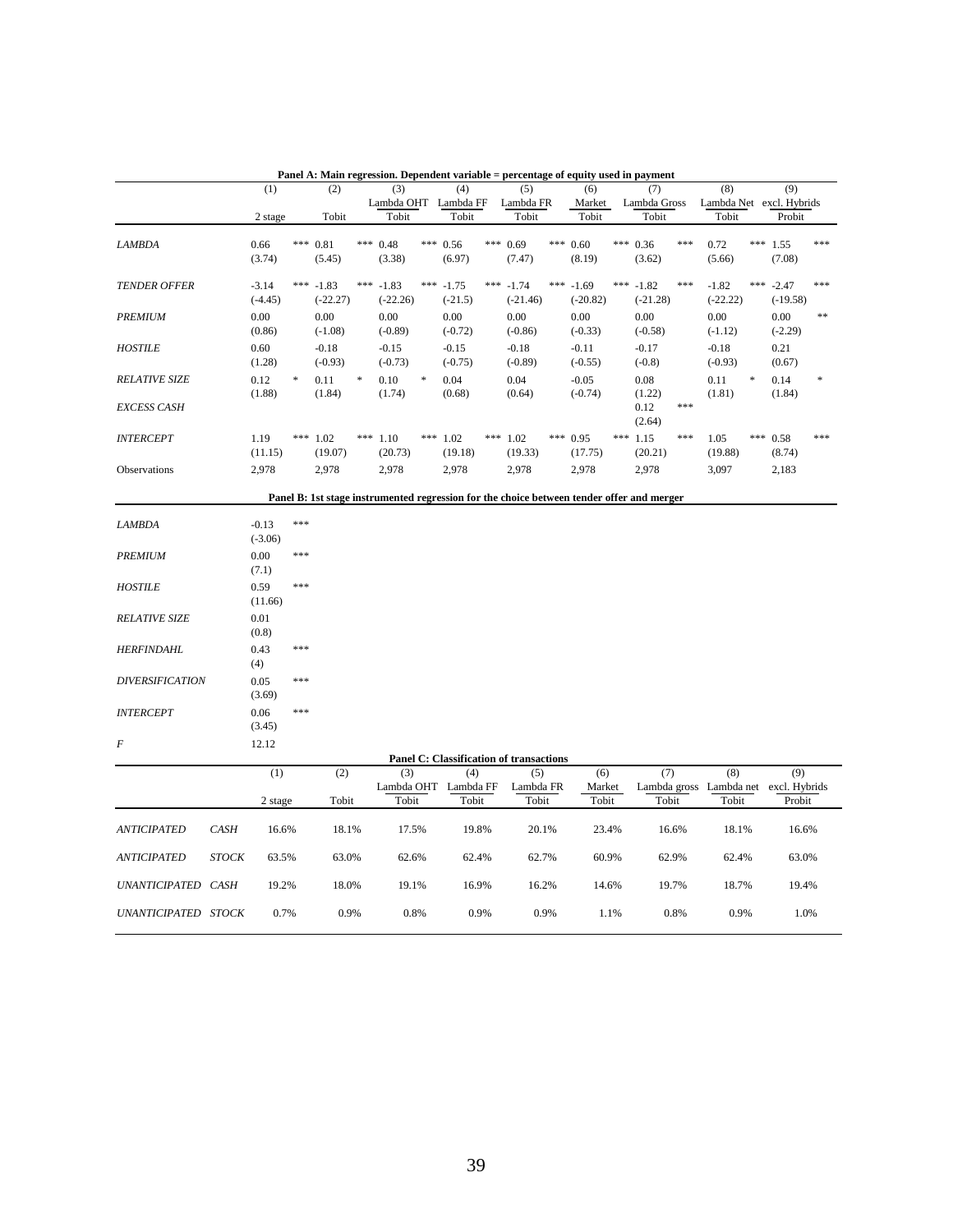# **Table 3 Descriptive Statistics for Announced Equity Paid Transactions**

Panel A shows characteristics of announced equity-paid transactions, separated by prediction, and Panel B shows the same characteristics for unanticipated equity-paid transactions only, separated by completion. *COMPLETION* equals 1 if the transaction has been consummated before 2009. *REVISION* (frequency) equals 1 if the percentage change from the final price paid per share to the initial price offered per share equals zero, and *BY* (%) reports the average revision in percent of the total transaction value. *COLLARS* equals 1 if the bid included a collar. *HOSTILE* equals 1 for hostile and unsolicited transactions. *TENDER OFFER* equals 1 for tender offers and zero for mergers. *COMPETITORS* equals 1 if there are multiple bidders. The tables report means and t-statistics for a test if the means differ.

|                     | Anticipated<br><b>Stock</b> | <b>Unanticipated</b><br><b>Stock</b> | T-stat             |        |
|---------------------|-----------------------------|--------------------------------------|--------------------|--------|
| <b>COMPLETION</b>   | 90%                         | 58%                                  |                    | ***    |
| <b>REVISION</b>     | 11%                         | 18%                                  | $(-5.8)$<br>(1.38) |        |
| BY (%)              | $-0.89$                     | 11.37                                | (1.7)              | $\ast$ |
| <b>COLLARS</b>      | 15%                         | 15%                                  | $(-0.01)$          |        |
| <b>HOSTILE</b>      | $1\%$                       | 52%                                  | (20.37)            | ***    |
| <b>TENDEROFFER</b>  | $0\%$                       | 45%                                  | (30.94)            | ***    |
| <b>COMPETITORS</b>  | 3%                          | 12%                                  | (2.89)             | ***    |
| <b>Observations</b> | 1,151                       | 33                                   |                    |        |

#### **Panel A: Average transaction characteristics by prediction**

**Panel B: Average characteristics for unanticipated equity transactions, by completion**

|                    | ианзасионз, от сонпрісион |                  |                |        |
|--------------------|---------------------------|------------------|----------------|--------|
|                    | <b>Failed</b>             | <b>Completed</b> | <b>T</b> -stat |        |
|                    |                           |                  |                |        |
| <b>REVISION</b>    | 21%                       | 16%              | (0.4)          |        |
| BY (%)             | 18.97                     | 3.78             | (1.66)         | $\ast$ |
| <b>COLLARS</b>     | 7%                        | 21%              | $(-1.09)$      |        |
| <b>HOSTILE</b>     | 93%                       | 21%              | (5.61)         | ***    |
| <b>TENDEROFFER</b> | 7%                        | 74%              | $(-4.9)$       | ***    |
| <b>COMPETITORS</b> | 21%                       | 5%               | (1.41)         |        |
| Observations       | 14                        | 19               |                |        |
|                    |                           |                  |                |        |

 $*$  p<0.1,  $*$  p<0.05,  $*$  + p<0.01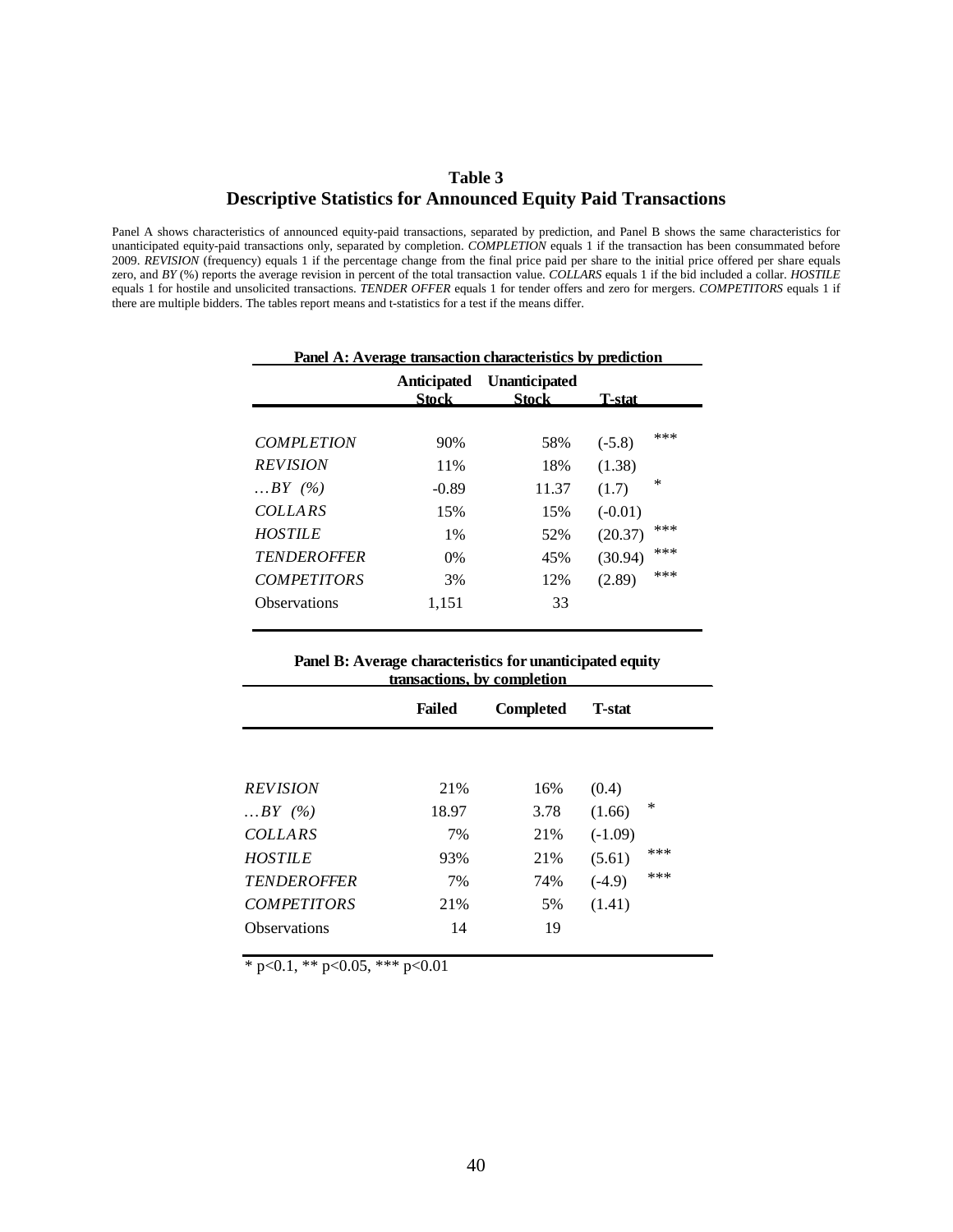# **Table 4 Post-acquisition Long-run Abnormal Returns**

This table reports cumulative long-run abnormal returns for the merged firms 6, 12, and 24 months after the announcement month, for the subsamples of acquirers who pay with cash or stock and were expected or not expected to do so, respectively. The sub-sample of unexpected stock payers is suppressed because of the limited number of observations. Panel A reports returns calculated with the Ibbotson (1975) returns across securities and times (RATS) method combined with the Fama and French (1993) three-factor model. The following regression is run for every month j relative to the event month  $0$  (j = 1,..., 24):

$$
(R_{i,t} - R_{f,t}) = a_j + b_j (R_{m,t} - R_{f,t}) + c_j SMB_t + d_j HML_t + \varepsilon_{i,t},
$$

where  $R_{i,t}$  is the monthly return on security i in month t.  $R_{i,t}$  and  $R_{m,t}$  are the risk-free rate and the return on the equally weighted CRSP index, respectively. SMB<sub>t</sub> and HML<sub>t</sub> are the monthly return on the size and book-to-market factor in month t, respectively. The numbers reported are sums of the intercepts of cross-sectional regressions over the relevant event-time periods. The standard error for a window is the square root of the sum of the squares of the monthly standard error.

Panel B reports monthly average announcement returns of equally weighted calendar-time portfolios using the Fama-French (1993) three-factor model. In this model, acquirers who have announced an acquisition in the past 6 (12, 24) calendar months form the basis of the calendar-month portfolio. A single time-series regression is run with the excess return of the calendar portfolio as the dependent variable and the return on the three factors as the independent variables (the excess market return, a high-minus-low BM, and a small-minus-big capitalization factor). The table reports means and t-statistics for a test if the means are different than zero underneath.

|                      |              |                              | <b>Panel A: Ibbotson RATS</b><br>(in months) |                                | Panel B: Fama French calender-time<br>(in months) |                             |                              |  |  |  |
|----------------------|--------------|------------------------------|----------------------------------------------|--------------------------------|---------------------------------------------------|-----------------------------|------------------------------|--|--|--|
|                      |              | (1,6)                        | (1,12)                                       | (1,24)                         | (1,6)                                             | (1,12)                      | (1,24)                       |  |  |  |
| <b>ANTICIPATED</b>   | CASH         | 1.40%<br>(1.06)              | 1.70%<br>(0.9)                               | $-2.01%$<br>$(-0.76)$          | 0.20%<br>(0.83)                                   | 0.10%<br>(0.72)             | 0.10%<br>(0.66)              |  |  |  |
| <b>ANTICIPATED</b>   | <b>STOCK</b> | $-2.10%$<br>***<br>$(-2.96)$ | $-5.53\%$<br>***<br>$(-5.43)$                | $-12.92\%$<br>***<br>$(-8.78)$ | $-0.20%$<br>$(-1.36)$                             | **<br>$-0.30%$<br>$(-2.39)$ | ***<br>$-0.30%$<br>$(-2.73)$ |  |  |  |
| <b>UNANTICIPATED</b> | CASH         | **<br>2.33%<br>(2.03)        | **<br>4.04%<br>(2.47)                        | **<br>5.15%<br>(2.24)          | 0.30%<br>(1.34)                                   | ***<br>0.60%<br>(2.7)       | 0.30%<br>**<br>(2.21)        |  |  |  |
| <b>UNANTICIPATED</b> | <b>STOCK</b> | $-3.96\%$<br>$(-0.52)$       | $-4.12%$<br>$(-0.42)$                        | $-27.04\%$ *<br>$(-1.94)$      | <b>NA</b>                                         | NA                          | <b>NA</b>                    |  |  |  |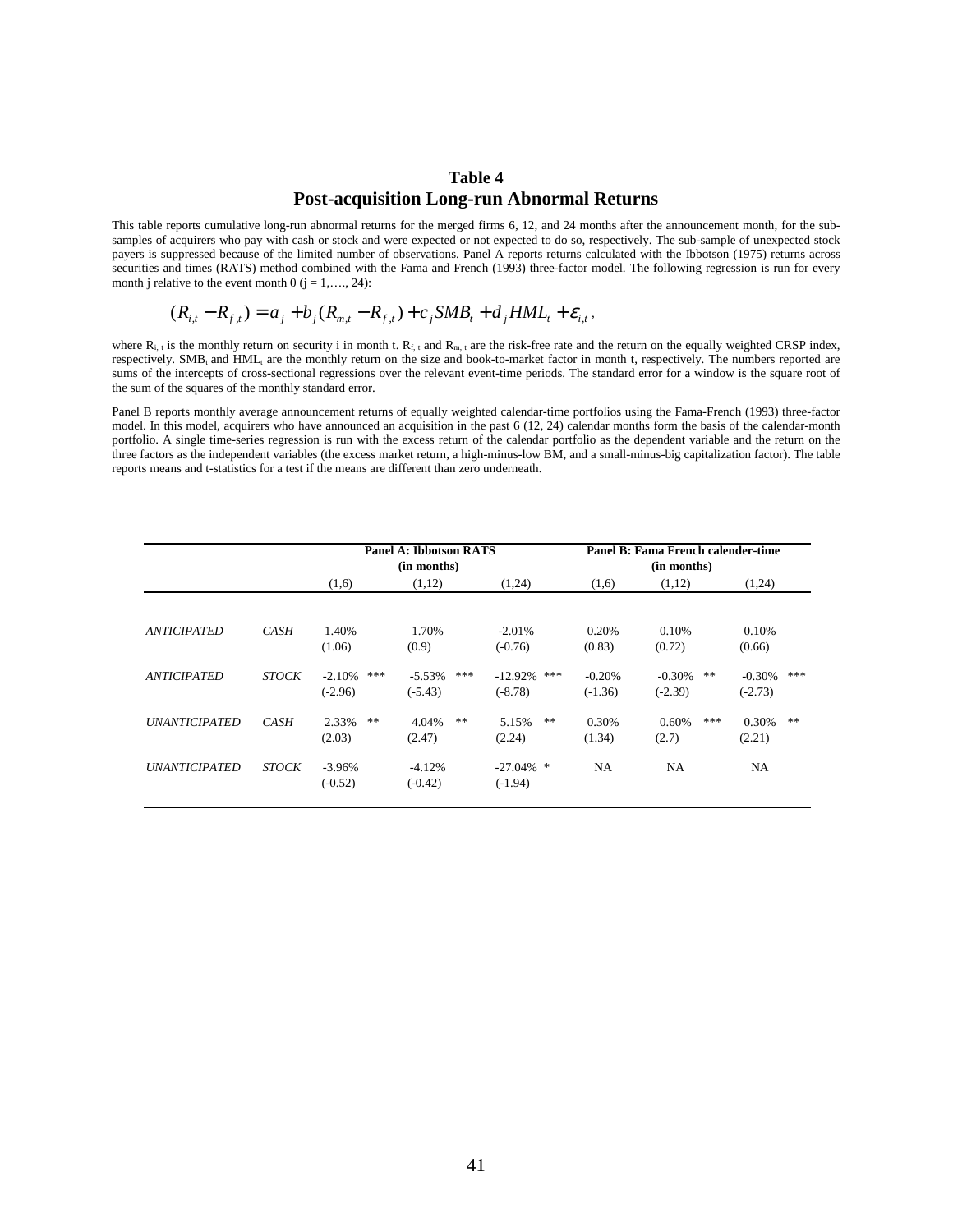## **Table 5 Share Buybacks: Descriptive Statistics**

This table reports univariate statistics for samples of repurchases. Panel A reports average transaction characteristics. *VALUE* is the offering price times the number of shares sought. *PERCENTAGE* is the number the company seeks to repurchase relative to the number of shares outstanding before the transaction. *PREMIUM/DISCOUNT* is measured as the difference between the offering price and the stock price 20 days before the announcement, divided by the latter. Panel B reports medians of firm characteristics. *LEVERAGE* equals net debt divided by the book value of assets in the year prior to the announcement. *MARKET LEVERAGE* equals book net debt divided by the average market value of assets 42-30 days prior to the announcement. Net debt is calculated as the sum of current liabilities and long-term debt minus cash above the industry average level (normalized by assets). If current liabilities or long-term debt are not available, net debt is calculated as total debt less other liabilities, deferred taxes and investment tax credit, and cash. *MARKET/BOOK* ratios are computed as the sum of the book value of assets and the difference between the market and the book value of equity divided by the book value of assets. *MARKET CAP* and *ENTERPRISE VALUE* are computed as the average of the values 42-30 days prior to the announcement. *TOTAL ASSETS* is the value of book assets in the fiscal year prior to the announcement. Panel C reports the median leverage deviations prior to and after the transaction. Deviation is calculated with the methodology we describe in Appendix A, and the deviation after the transaction is calculated with the stock price 20 days after the transaction. All non-censored variables are winsored at the 1% level. Panel D reports means for sub-samples stratified by their leverage deviation prior to the transaction. Panel D stratifies the sample into firms with negative vs. positive deviation, and Panel E reports the means of the most underlevered and overlevered deviation quintiles. Total returns are calculated as

Total return = 
$$
F_P \frac{P_T - P_{-20}}{P_{-20}} + (1 - F_P) CAR
$$
.

where  $F_P$  is the number of shares repurchased relative to the number of shares outstanding prior to the repurchase.  $P_T$  and  $P_{-20}$  are the tender offer price and the stock price 20 days prior to the announcement date. CAR is the abnormal return over the period between 20 days prior to the announcement and 20 days after expiration, computed using the market model with the equally weighted CRSP index as the market return. Tstatistics of differences between the overlevered and underlevered sub-samples are reported in the column on the right, in brackets.

| <b>Variables</b>                                  | <b>Repurchases</b> |
|---------------------------------------------------|--------------------|
| Panel A: Average transaction characteristics      |                    |
| VALUE (m US\$)                                    | 244                |
| PERCENTAGE                                        | 22%                |
| PREMIUM/DISCOUNT (%)                              | 18%                |
| Panel B: Median firm characteristics              |                    |
| <b>LEVERAGE</b>                                   | 38%                |
| <b>MARKET LEVERAGE</b>                            | 29%                |
| <b>MARKET/BOOK</b>                                | 1.59               |
| MARKET CAP (m US\$)                               | 333                |
| TOTAL ASSETS (m US\$)                             | 388                |
| <b>ENTERPRISE VALUE</b> (m US\$)                  | 478                |
| Panel C: Median deviation from predicted leverage |                    |
| <b>Book</b> values                                |                    |
| Prior to the transaction                          | $-4.2%$            |
| After the transaction                             | 12.7%              |
| Market values                                     |                    |
| Prior to the transaction                          | $-3.9\%$           |
| After the transaction                             | 11.5%              |
| Observations                                      | 216                |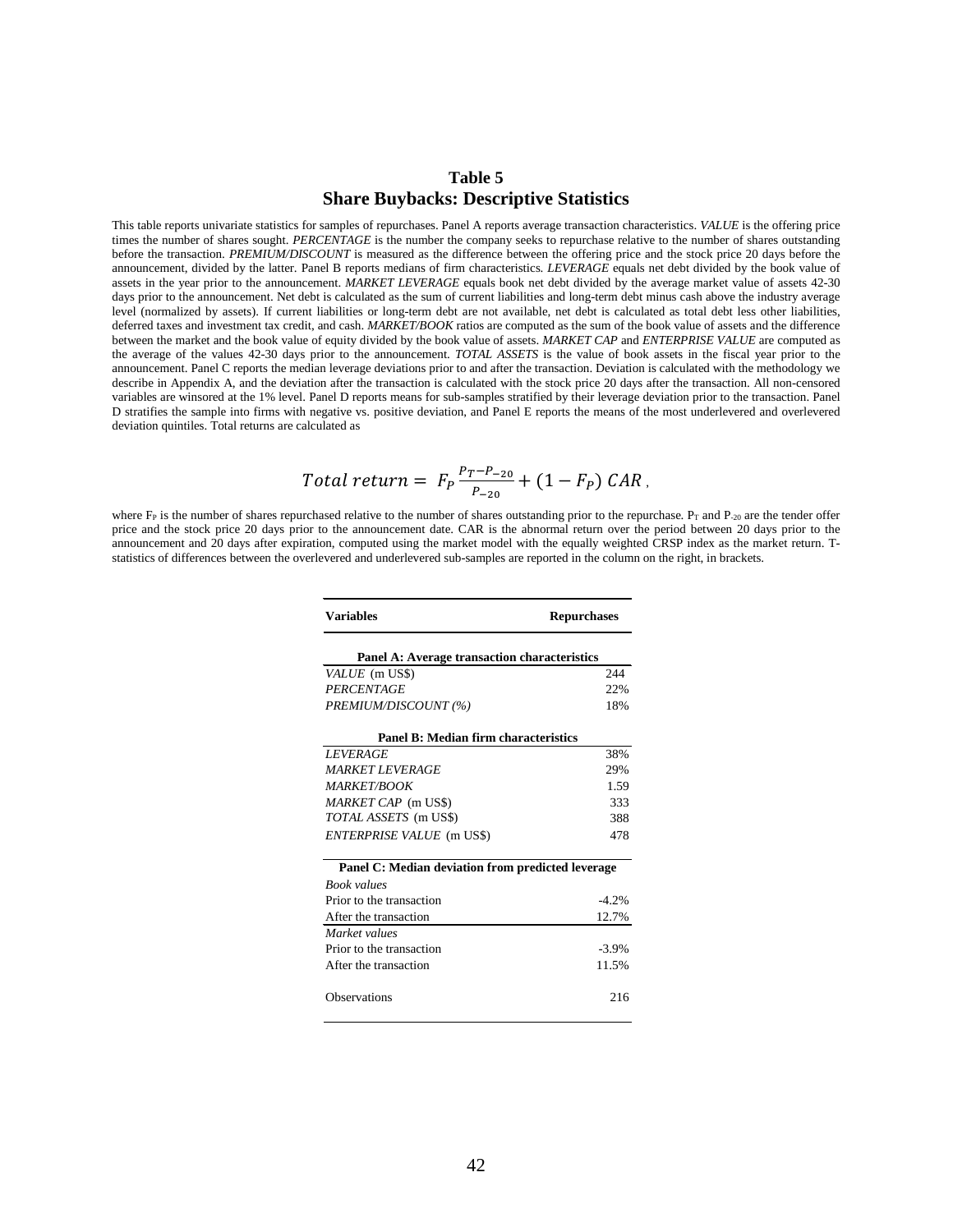|                     |                     | Panel D: Stratification by negative<br>and positive deviation | <b>Panel E: Stratification by</b><br>deviation quintiles |                     |             |           |  |
|---------------------|---------------------|---------------------------------------------------------------|----------------------------------------------------------|---------------------|-------------|-----------|--|
| <b>Variable</b>     | <b>Underlevered</b> | Overlevered                                                   | t-stat                                                   | <b>Underlevered</b> | Overlevered | t-stat    |  |
| VALUE (m US\$)      | 294                 | 146                                                           | (1.77)                                                   | 259                 | 102         | (1.73)    |  |
| PERCENTAGE          | 23.2                | 22.4                                                          | (0.46)                                                   | 21.6                | 23.1        | $(-0.71)$ |  |
| PREMIUM (%)         | 15.7%               | 20.2%                                                         | $(-1.74)$                                                | 11.4%               | 25.1%       | $(-2.63)$ |  |
| <b>TOTAL RETURN</b> | 8.2%                | 10.3%                                                         | $(-0.78)$                                                | 7.7%                | 16.1%       | $(-1.76)$ |  |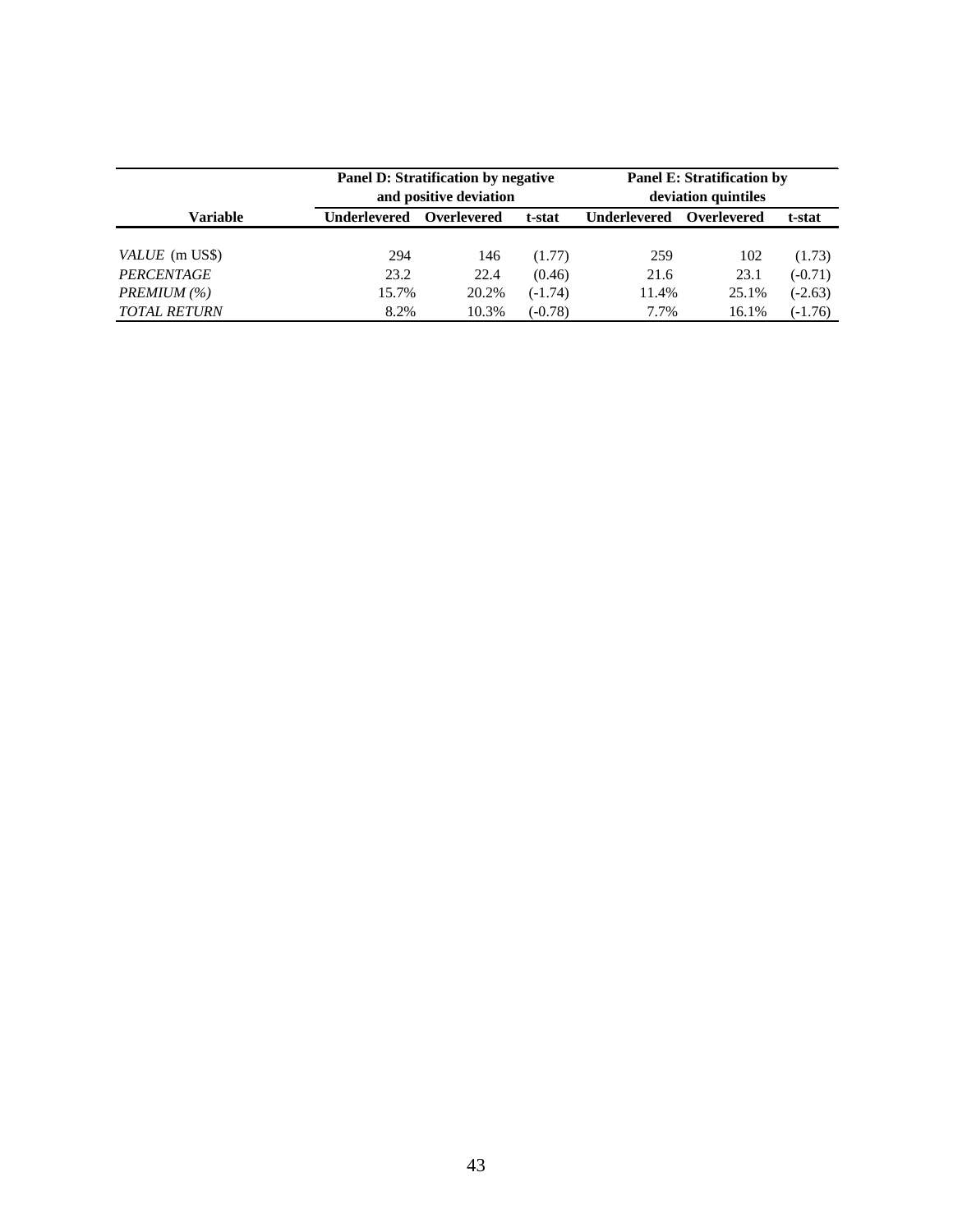## **Table 6 Long-run Abnormal Returns After Share Repurchase Announcements**

This table reports the average premium and cumulative long-run abnormal returns calculated with the Ibbotson (1975) returns across securities and times (RATS) method combined with the Fama and French (1993) three-factor model 24 months and 36 months after the announcement month of a share repurchase. For a description of the methodology, see Table 4. Columns 1 and 2 report results for firms that were underlevered or overlevered prior to the transaction, respectively. Columns 3 and 4 report results for the most and the least overlevered quintiles. Panel A reports returns from announcement on and t-statistics for a test if the means are different from zero underneath. Panel B reports the first month in which cumulative returns exceed the average premium, returns from the described month up to 24 and 36 months after announcement, respectively, and t-statistics for a test if the means are different from zero underneath.

|                                                                      | <b>Stratification by negative</b><br>/ positive deviation             |                    | <b>Stratification by</b><br>deviation quintiles |             |  |  |  |  |  |  |  |
|----------------------------------------------------------------------|-----------------------------------------------------------------------|--------------------|-------------------------------------------------|-------------|--|--|--|--|--|--|--|
|                                                                      | (1)                                                                   | (2)                | (3)                                             | (4)         |  |  |  |  |  |  |  |
|                                                                      | <b>Underlevered</b>                                                   | <b>Overlevered</b> | <b>Underlevered</b>                             | Overlevered |  |  |  |  |  |  |  |
| Panel A: Cumulative abnormal returns after a repurchase announcement |                                                                       |                    |                                                 |             |  |  |  |  |  |  |  |
| (0,2)                                                                | 8.1%                                                                  | 10.3%              | 9.2%                                            | 14.1%       |  |  |  |  |  |  |  |
|                                                                      | (2.29)                                                                | (5.92)             | (2.94)                                          | (2.8)       |  |  |  |  |  |  |  |
| (2,24)                                                               | 10.1%                                                                 | 15.6% ***          | 8.3%                                            | $21.3\%$ *  |  |  |  |  |  |  |  |
|                                                                      | (0.88)                                                                | (3.04)             | (0.77)                                          | (1.66)      |  |  |  |  |  |  |  |
| (2,36)                                                               | 1.7%                                                                  | 20.1% ***          | $-11.8%$                                        | $31.1\%$ *  |  |  |  |  |  |  |  |
|                                                                      | (0.12)                                                                | (3.08)             | $(-0.89)$                                       | (1.85)      |  |  |  |  |  |  |  |
|                                                                      | Panel B: Cumulative abnormal returns starting from the first month in |                    |                                                 |             |  |  |  |  |  |  |  |
|                                                                      | which cumulative abnormal returns exceed the average premium          |                    |                                                 |             |  |  |  |  |  |  |  |
| t                                                                    | 19                                                                    | 19                 | 5                                               | 19          |  |  |  |  |  |  |  |
| (t, 24)                                                              | 4.7%                                                                  | $6.9\%$ **         | 7.4%                                            | 26.5% ***   |  |  |  |  |  |  |  |
|                                                                      | (1.09)                                                                | (2.26)             | (0.7)                                           | (3.27)      |  |  |  |  |  |  |  |
| (t, 36)                                                              | $-3.7%$                                                               | $11.4\%$ **        | $-12.8%$                                        | 21.0%       |  |  |  |  |  |  |  |
|                                                                      | $(-0.41)$                                                             | (2.26)             | $(-0.98)$                                       | (1.56)      |  |  |  |  |  |  |  |
|                                                                      |                                                                       |                    |                                                 |             |  |  |  |  |  |  |  |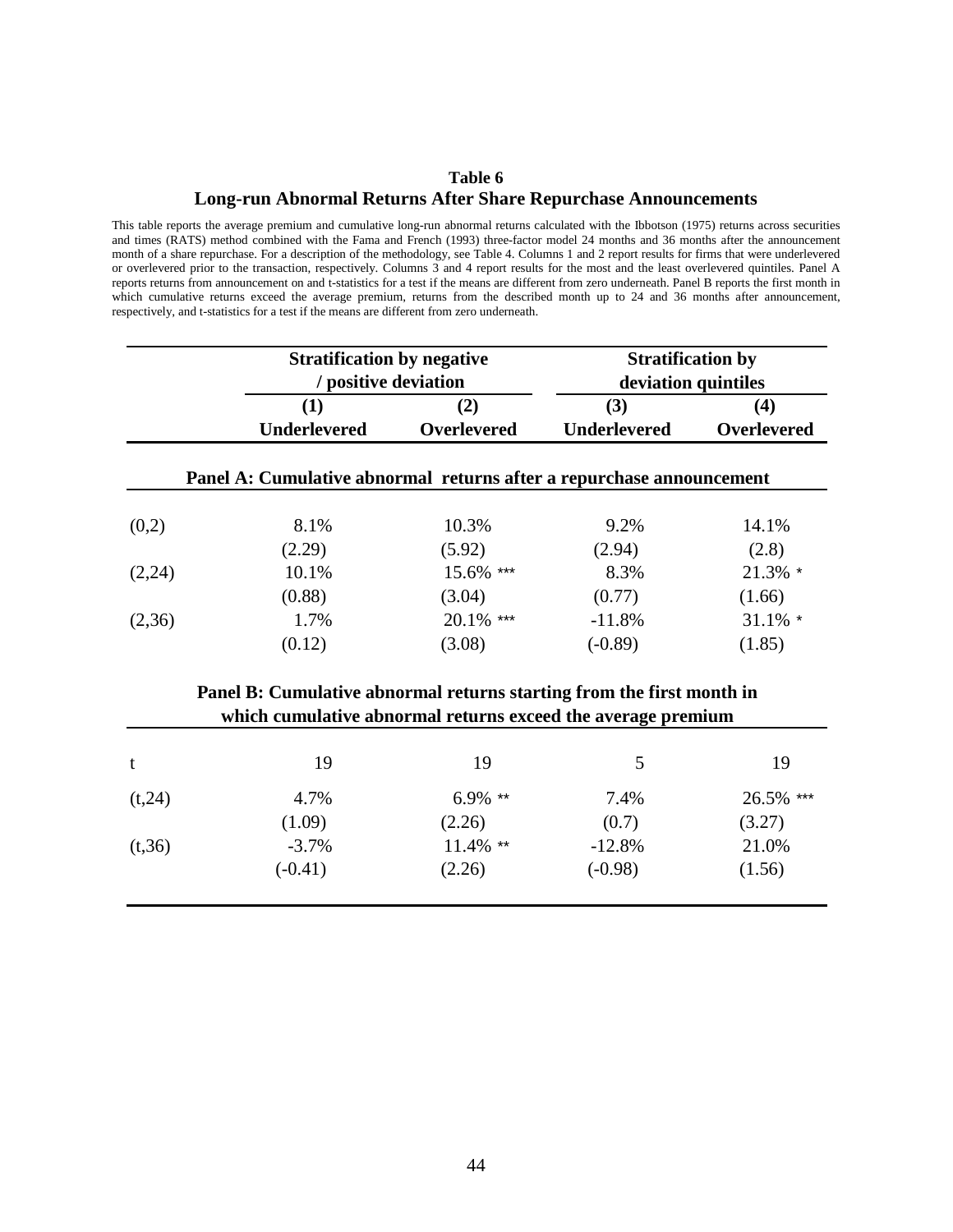## **Table 7 Equity Issues: Descriptive Statistics**

This table reports univariate statistics for equity issues. Panel A reports average transaction characteristics. *VALUE* is the offering price times the number of shares sought. *PERCENTAGE* is the number the company seeks to issue relative to the number of shares outstanding before the transaction. *PREMIUM/DISCOUNT* is measured as the difference between the offering price and the stock price 20 days before the announcement, divided by the latter. Panel B reports medians of firm characteristics. *LEVERAGE* equals net debt divided by the book value of assets in the year prior to the announcement. *MARKET LEVERAGE* equals book net debt divided by the average market value of assets 42-30 days prior to the announcement. Net debt is calculated as the sum of current liabilities and long-term debt minus cash above the industry average level (normalized by assets). If current liabilities or long-term debt are not available, net debt is calculated as total debt less other liabilities, deferred taxes and investment tax credit, and cash. *MARKET/BOOK* ratios are computed as the sum of the book value of assets and the difference between the market and the book value of equity divided by the book value of assets. *MARKET CAP* and *ENTERPRISE VALUE* are computed as the average of the values 42-30 days prior to the announcement. *TOTAL ASSETS* is the value of book assets in the fiscal year prior to the announcement. Panel C reports the median leverage deviations prior to and after the transaction. Deviation is calculated with the methodology we describe in Appendix A, and the deviation after the transaction is calculated with the stock price 20 days after the transaction. All non-censored variables are winsored at the 1% level. Panel D and E report means for sub-samples stratified by their leverage deviation prior to the transaction. Panel D stratifies the sample into firms with negative vs. positive deviation, and Panel E reports the means of the most underlevered and overlevered deviation quintiles. T-statistics of differences between the overlevered and underlevered sub-samples are reported in the column on the right, in brackets.

| <b>Variables</b>                                  | <b>SEOs</b> |  |  |  |  |  |  |  |
|---------------------------------------------------|-------------|--|--|--|--|--|--|--|
| Panel A: Average transaction characteristics      |             |  |  |  |  |  |  |  |
| <i>VALUE</i> (m US\$)                             | 117         |  |  |  |  |  |  |  |
| PERCENTAGE                                        | 22%         |  |  |  |  |  |  |  |
| PREMIUM/DISCOUNT (%)                              | $-2.92$     |  |  |  |  |  |  |  |
| Panel B: Median firm characteristics              |             |  |  |  |  |  |  |  |
| <b>LEVERAGE</b>                                   | 39%         |  |  |  |  |  |  |  |
| <b>MARKET LEVERAGE</b>                            | 20%         |  |  |  |  |  |  |  |
| <b>MARKET/BOOK</b>                                | 2.36        |  |  |  |  |  |  |  |
| MARKET CAP (m US\$)                               | 257         |  |  |  |  |  |  |  |
| TOTAL ASSETS (m US\$)                             | 226         |  |  |  |  |  |  |  |
| <b>ENTERPRISE VALUE</b> (m US\$)                  | 391         |  |  |  |  |  |  |  |
| Panel C: Median deviation from predicted leverage |             |  |  |  |  |  |  |  |
| <b>Book</b> values                                |             |  |  |  |  |  |  |  |
| Prior to the transaction                          | 0.4%        |  |  |  |  |  |  |  |
| After the transaction                             | $-19.5%$    |  |  |  |  |  |  |  |
| Market values                                     |             |  |  |  |  |  |  |  |
| Prior to the transaction                          | $-6.2%$     |  |  |  |  |  |  |  |
| After the transaction                             | $-16.8%$    |  |  |  |  |  |  |  |
| Observations                                      | 2,048       |  |  |  |  |  |  |  |

|                       |              | Panel D: Stratification by negative<br>and positive deviation | Panel E: Stratification by<br>deviation quintiles |                     |             |           |  |
|-----------------------|--------------|---------------------------------------------------------------|---------------------------------------------------|---------------------|-------------|-----------|--|
| Variable              | Underlevered | Overlevered                                                   | t-stat                                            | <b>Underlevered</b> | Overlevered | t-stat    |  |
| <i>VALUE</i> (m US\$) | 117          | 118                                                           | $(-0.11)$                                         | 70                  | 119         | $(-4.31)$ |  |
| PERCENTAGE            | 22.0         | 25.0                                                          | $(-4.89)$                                         | 28.3                | 25.7        | (1.43)    |  |
| $DISCOUNT \, (\%)$    | $-3.1%$      | $-2.6%$                                                       | $(-1.57)$                                         | $-3.8\%$            | $-2.9\%$    | $(-1.68)$ |  |
| <b>Observations</b>   | 1252         | 796                                                           |                                                   | 410                 | 409         |           |  |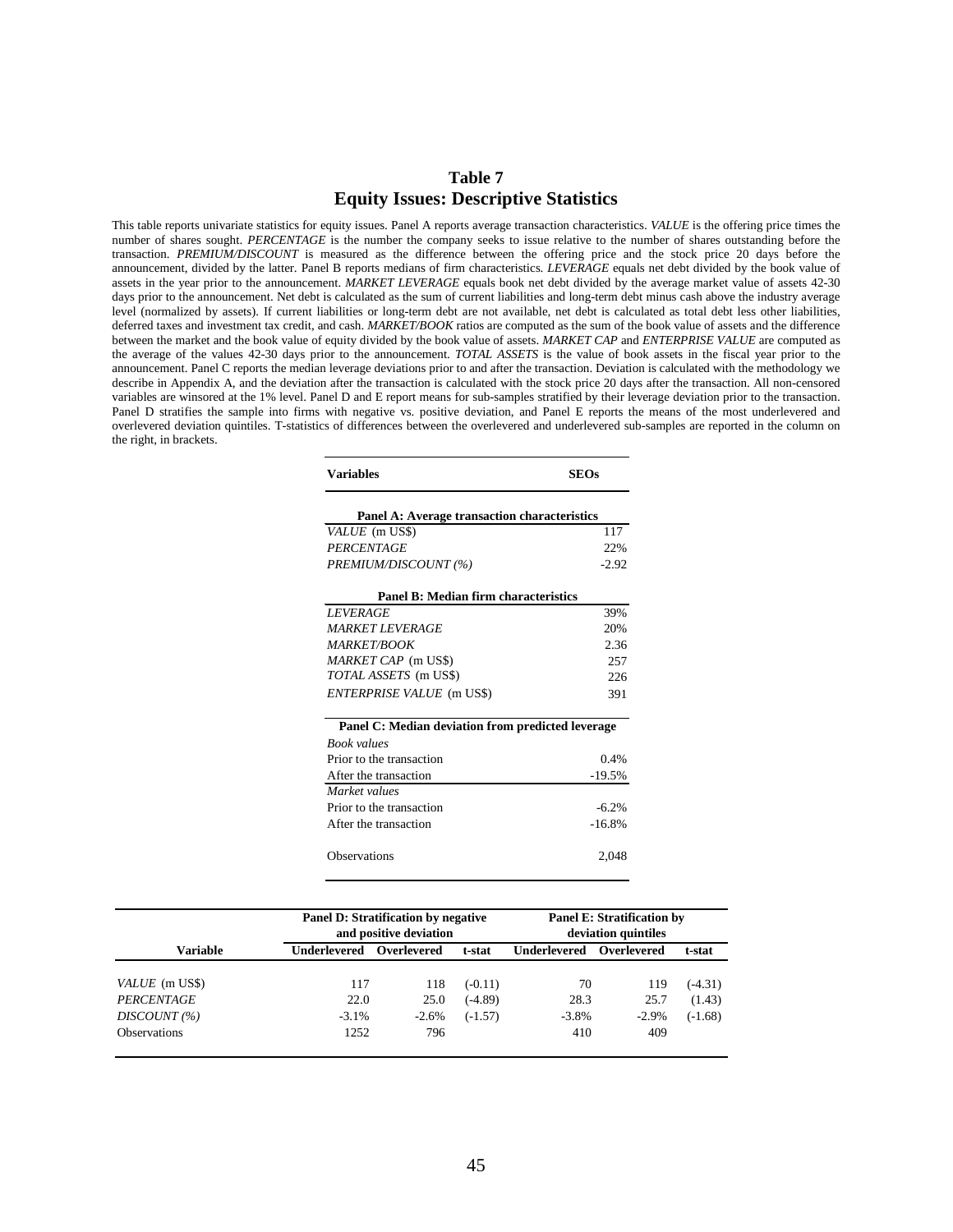# **Table 8 Long-run Abnormal Returns After Seasoned Equity Offering Announcements**

This table reports the cumulative long-run abnormal returns 24 months and 36 months after the announcement month of a seasoned equity offering calculated with the Ibbotson (1975) returns across securities and times (RATS) method combined with the Fama and French (1993) three-factor model. For a description of the methodology, see Table 4. Columns 1 and 2 report returns for all firms that are underlevered or overlevered prior to the transaction, and Columns 3 and 4 returns for the most and the least overlevered quintiles.

| <b>Month around announcement</b> | <b>Stratification by negative</b> | positive deviation | <b>Stratification by</b><br>deviation quintiles |                           |  |  |
|----------------------------------|-----------------------------------|--------------------|-------------------------------------------------|---------------------------|--|--|
|                                  | (1)<br><b>Underlevered</b>        | (2)<br>Overlevered | (3)<br><b>Underlevered</b>                      | (4)<br><b>Overlevered</b> |  |  |
| (0,24)                           | $-11.7\%$ ***                     | $-16.1\%$ ***      | $-6.8\%$                                        | $-15.7\%$ ***             |  |  |
|                                  | $(-4.12)$                         | $(-3.67)$          | $(-1.17)$                                       | $(-3.21)$                 |  |  |
| (0,36)                           | $-16.1\%$ ***                     | $-18.6\%$ ***      | $-10.2\%$                                       | $-21.2%$ ***              |  |  |
|                                  | $(-4.59)$                         | $(-3.53)$          | $(-1.44)$                                       | $(-3.48)$                 |  |  |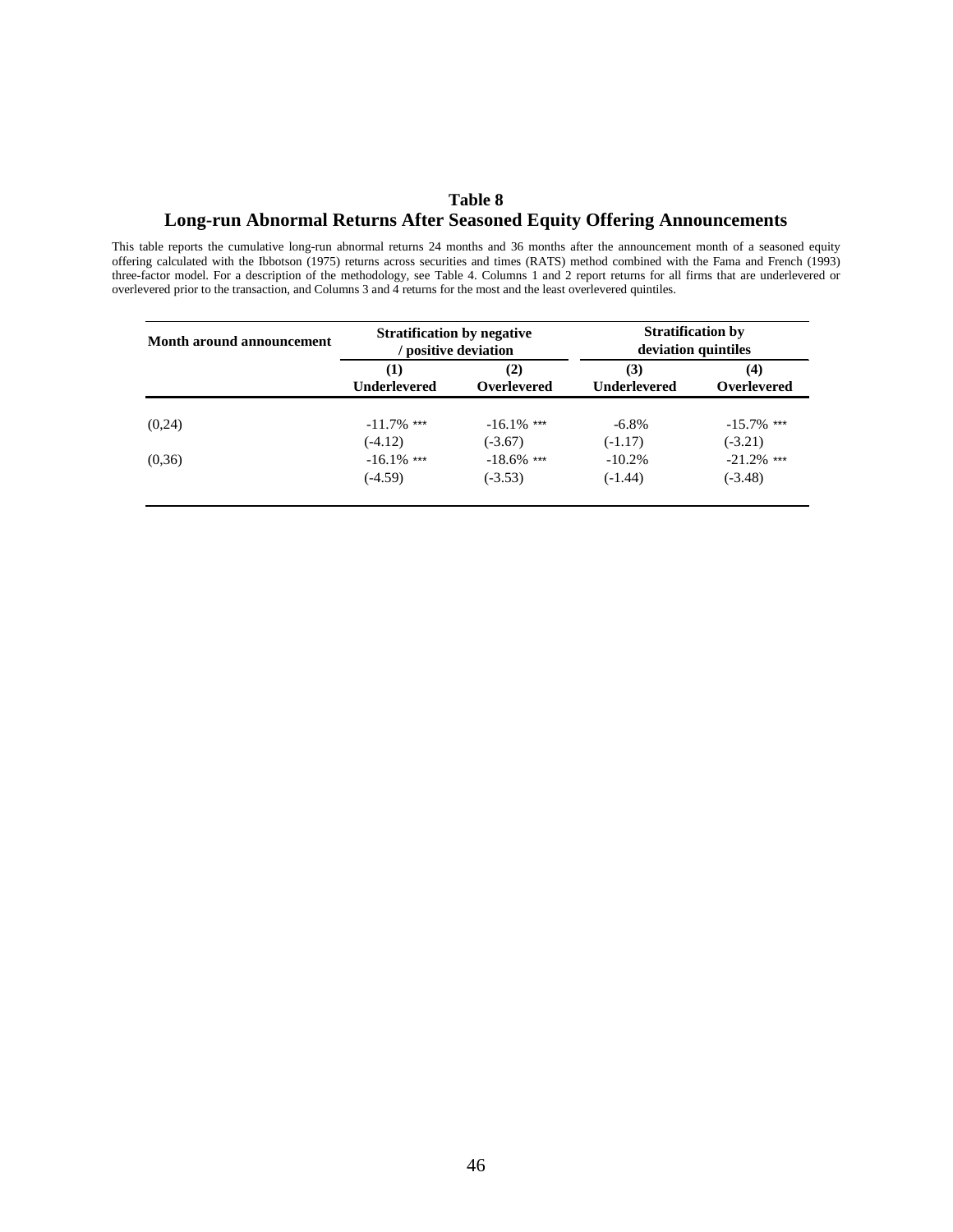

Cumulative abnormal returns based on the Fama-French three-factor model and RATS. See Table 4 for a description of the methodology.

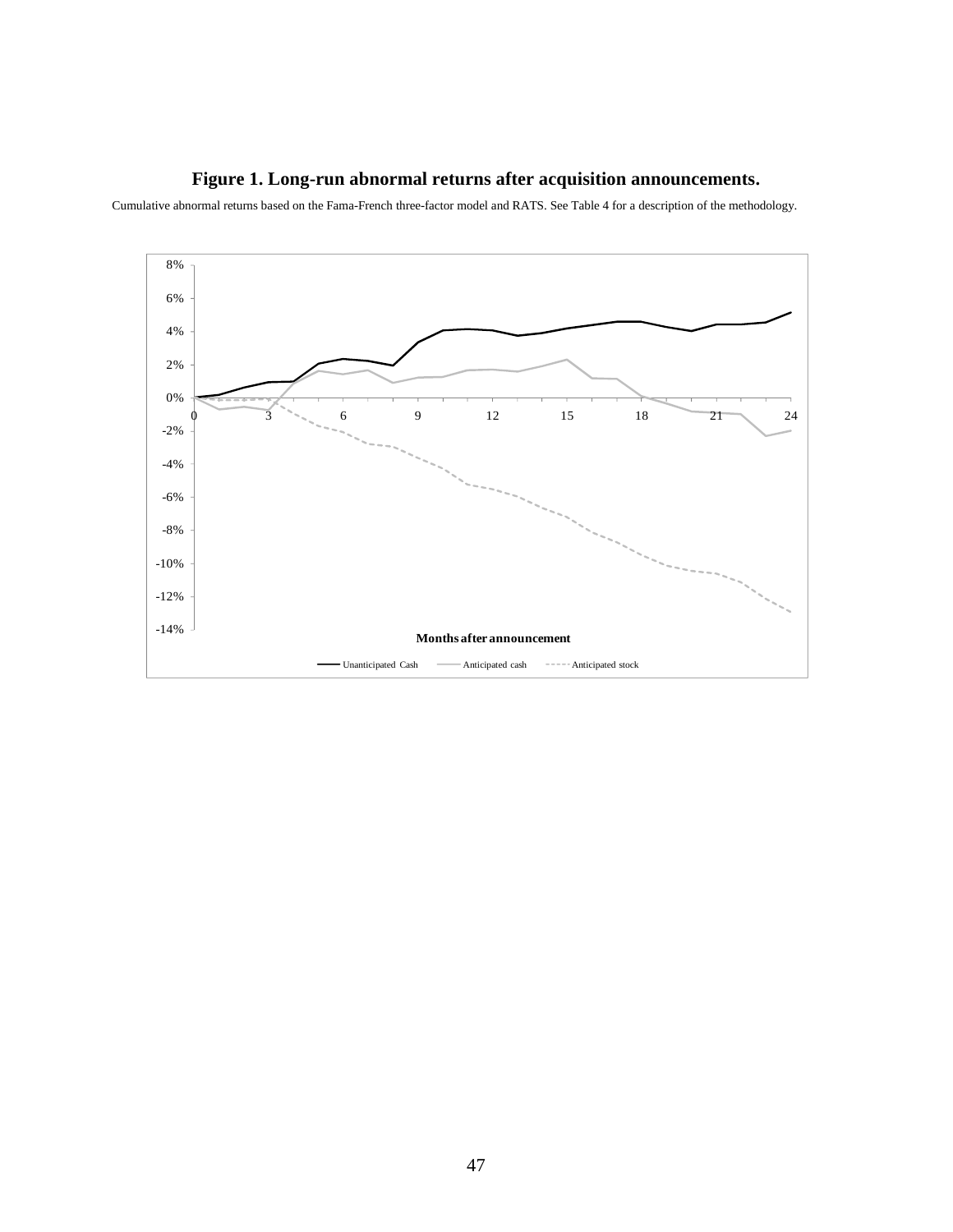### **Figure 2. Long-run abnormal returns after share repurchase announcements.**

The figure presents cumulative abnormal returns based on the Fama-French three-factor model and RATS. See Table 4 for a description of the methodology. Panel A reports the returns and average premium of the overlevered and the underlevered sub-samples, and Panel B reports the returns and the average premium of the most overlevered and underlevered quintiles.



**Panel A: Stratification by negative and positive deviation** 



**Panel B: Stratification by deviation quintiles**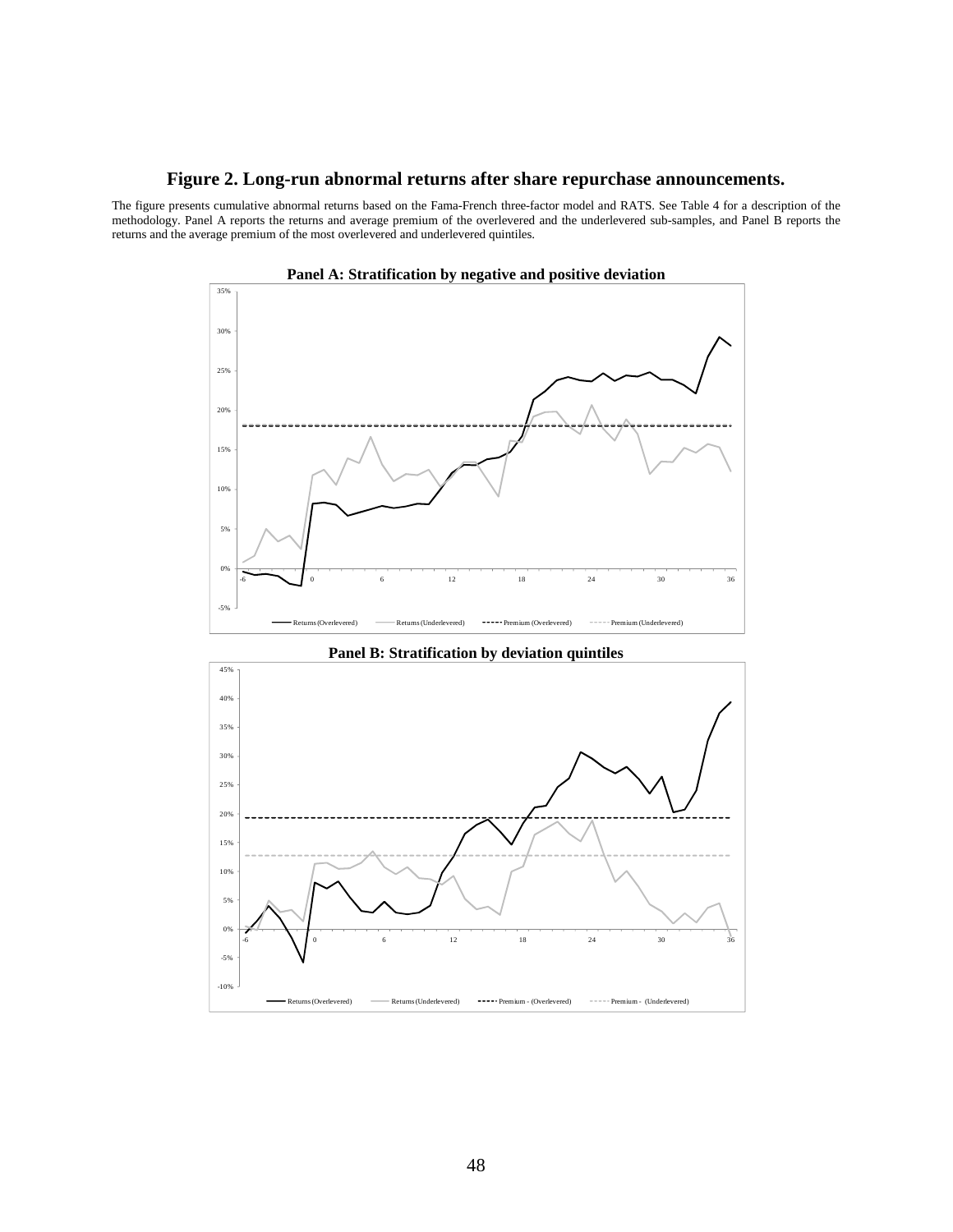#### **Figure 3. Long-run abnormal returns after seasoned equity offering announcements.**

The figure presents cumulative abnormal returns based on the Fama-French three-factor model and RATS. See Table 4 for a description of the methodology. Panel A reports the returns and average premium of the overlevered and the underlevered sub-samples, and Panel B reports the returns and the average premium of overlevered and the most underlevered quintiles.







**Panel B: Stratification by deviation quintiles**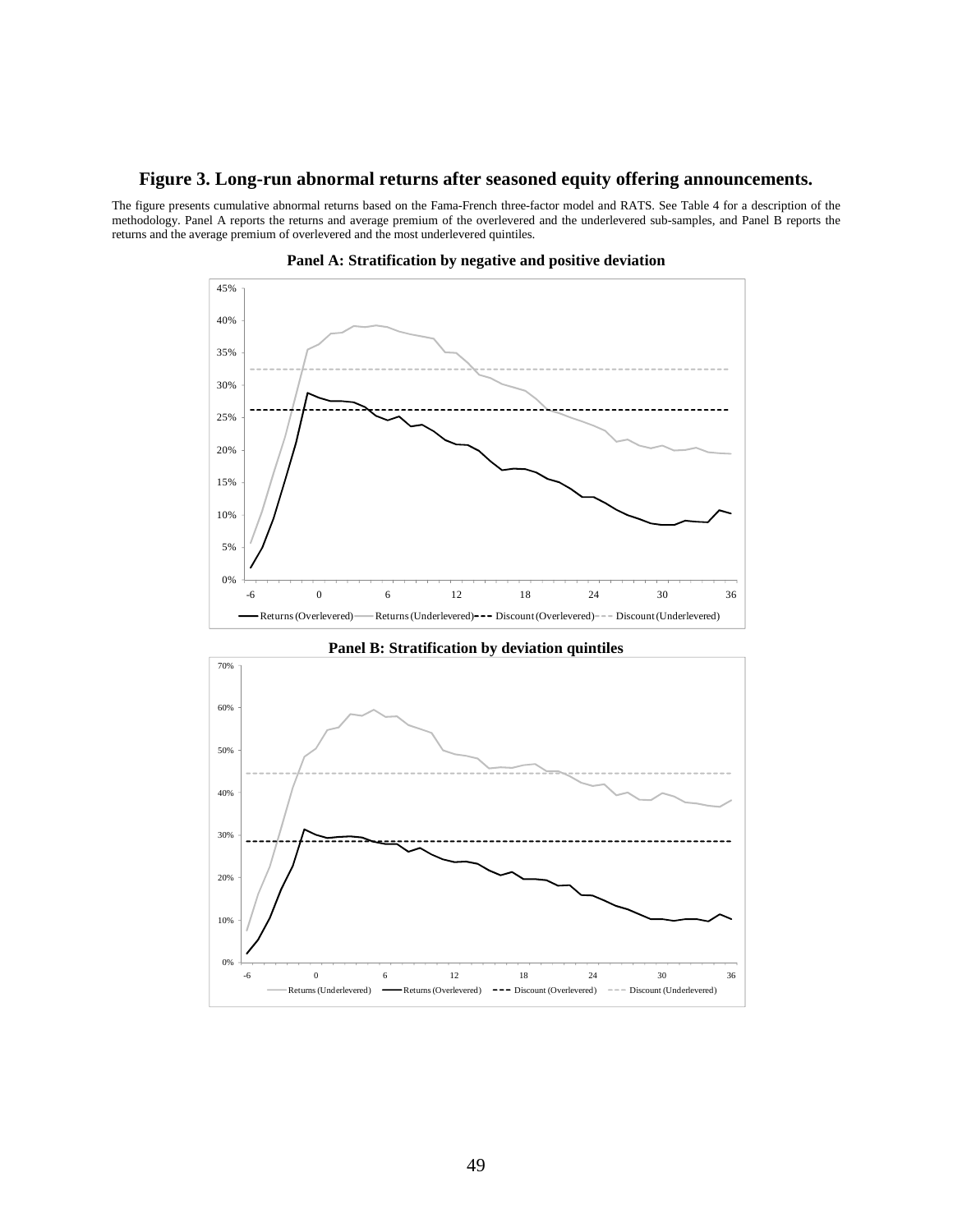## **Appendix A: Leverage Prediction**

We adopt the methodology of Kayhan and Titman (2007) to predict leverage and check for robustness using the methodologies of Hovakimian, Opler, and Titman (2001), Fama and French (2002) and Flannery and Rangan (2006). The cited literature constructs a proxy for an optimal leverage ratio as the predicted value from a regression of debt ratios on variables shown to be relevant for leverage. Our dependent variable, the leverage ratio, is based on net debt adjusted for operating cash. Because the literature often uses debt including non-operating cash or debt excluding all cash, we repeat our analysis using these alternative measures of debt. The independent variables are the following.

*Profitability*: As Graham (2000) argues, more profitable firms pay more tax and benefit more from debt tax shields. A negative relation between profitability and leverage [reported by e.g. Friend and Hasbrouck (1988), or Titman and Wessels (1988)] can be explained by the fact that profitable firms can use retained earnings to finance new projects and do not need to issue debt [Kayhan and Titman (2007)]. A strategic argument, as discussed by Bolton and Scharfstein (1990), suggests that more profitable firms prefer low leverage ratios because they deter the entry of potential rivals. Myers and Majluf (1984) argue that the negative relation is consistent with a pecking order theory, where firms prefer internal funds over external funds. Hovakimian, Opler and Titman (2001) and Strebulaev (2007) argue that the negative relation is consistent with adjustment costs: firms that become profitable can only adjust their leverage with some delay. Meanwhile, the increase in profitability increases firm value, leading to lower leverage.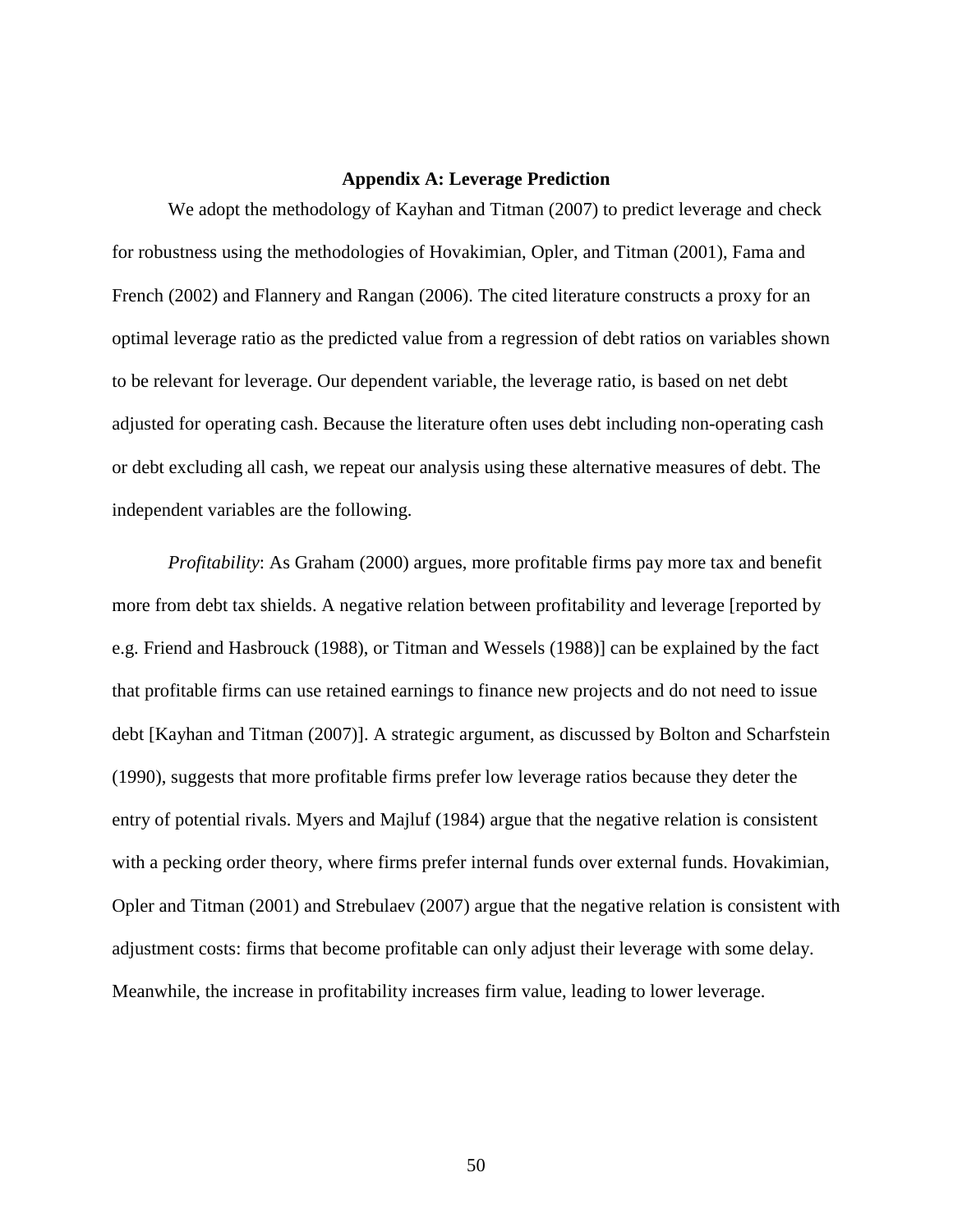*Investment opportunities*: Myers (1977) argues that firms with larger growth and investment opportunities should avoid debt because they have higher expected costs of financial distress. We include the market-to-book ratio as well as the R&D expense (as a ratio of sales) as a proxy for growth and investment, as, for example, suggested by Bradley, Desai, and Kim (1988) and Long and Malitz (1985). Because R&D expenses are not reported by all firms, we include a dummy when they are available.

*Potential collateral value*: Firms with more potential collateral have easier and cheaper access to debt and are therefore expected to have higher leverage. Potential collateral, as suggested by Titman and Wessels (1988) or Long and Malitz (1985), is more valuable the higher the value of tangible assets, total assets, or sales and the lower the advertising - or selling - cost as a fraction of sales, because the former can serve as collateral itself, and the latter makes a firm's assets more unique or less deployable for banks. Uniqueness is also associated with the market-to-book ratio and R&D expenses.

*Tax shields*: Firms might not have to resort to interest tax shields if they can use depreciation deductions to save tax instead. Like Fama and French (2002) and Flannery and Rangan (2006), we use the ratio of depreciation and amortization over book assets as a proxy for other tax shields than leverage for their respective specifications.

*Firm size:* Larger firms should have more debt capacity [Titman and Wessels (1988) and Long and Malitz (1985)].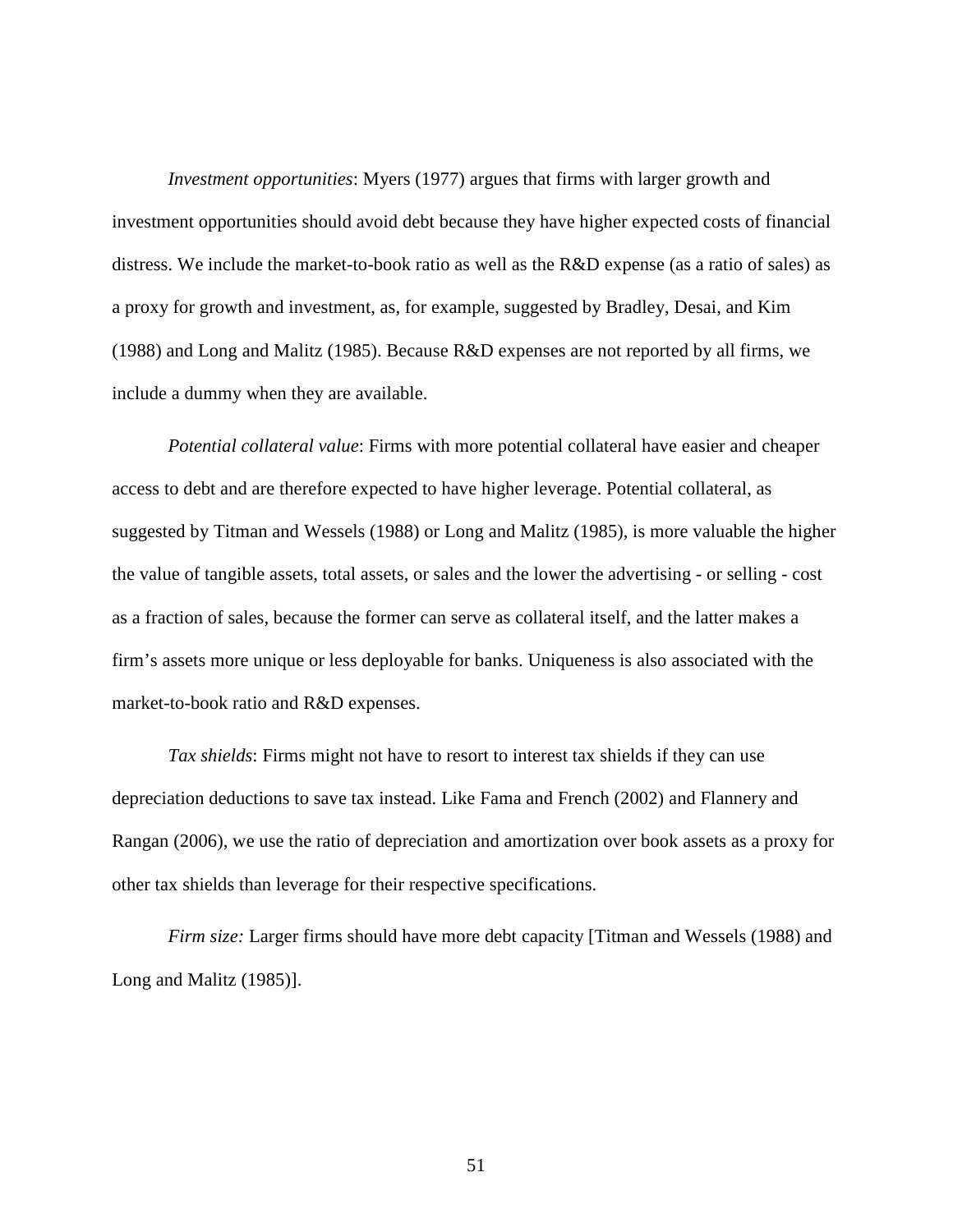Finally, we include *year and Fama-French industry time fixed effects*. Among others, these account for time-varying cost of debt, market preferences for leverage, and economic conditions. Note that the Fama-French industry classification is coarser than the SIC classification system, thus circumventing some industry measurement problems recently pointed out by, e.g., Hoberg and Phillips (forthcoming).

The results reported in Table A.1 are consistent with the previous literature. The coefficient of profitability is significantly negative, a widely discussed result [see, for example, Hovakimian, Opler, and Titman (2001)]. Leverage is negatively related to proxies for growth opportunities measured by the market-to-book ratio and R&D expenses. The coefficient on tangibility is significantly positive. Moreover, selling expenses has a negative coefficient in the leverage regression. These expenses are also associated with more unique products, which are less suitable as collateral and thus lead to lower leverage levels. Sales and total assets are positively correlated with leverage, which is consistent with the argument that larger firms have more debt capacity. The coefficient on depreciation is positive, against the prediction that it may serve as an alternative tax shield to debt. Fama and French (2002) also document positive coefficients on depreciation (as well as negative coefficients for another sample) and comment on the weakness of depreciation as a proxy for tax shield. The results are not significantly different when we calculate debt net of all cash or not deducting cash at all.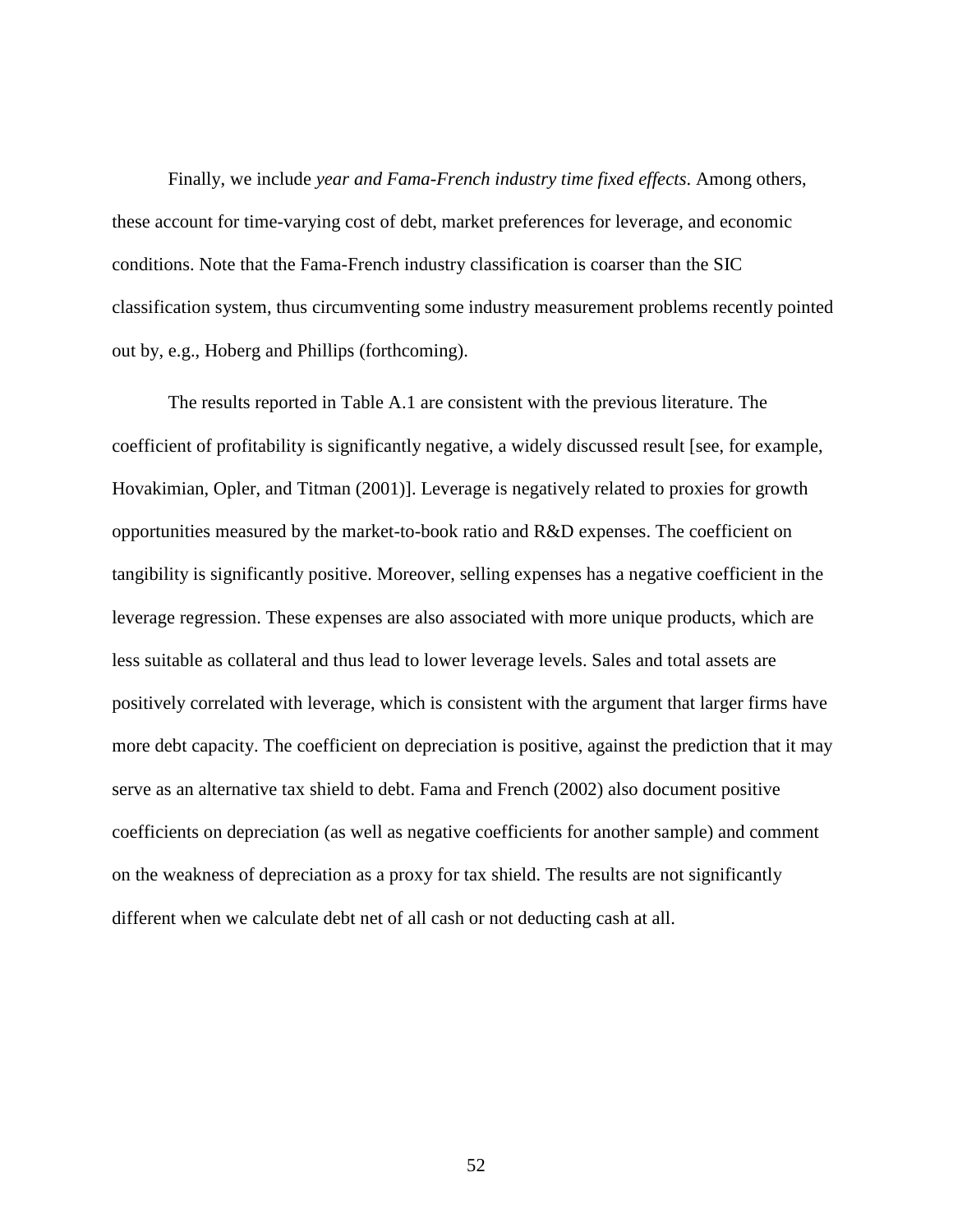## **Table A.1 Predicting Leverage (Tobit Regressions)**

This table reports coefficients and corresponding statistics used (in brackets) for leverage ratio prediction. We derive them using a Tobit specification, in which the predicted value of the leverage ratio is restricted to be below 1. Columns 1, 2 and 9-12 report the regression results based on the specification used in Kayhan and Titman (2007), Columns 3 and 4 the regression results based on the specification used in Hovakimian, Opler, and Titman (2001), Columns 5 and 6 the regression results based on the specification used in Fama and French (2002), and Columns 7 and 8 the regression results based on the specification used in Flannery and Rangan (2006). Columns 1-9 report results based on leverage where debt is net cash above the industry average level (normalized by assets), Columns 9 and 10 based on leverage calculated with total debt, and Columns 11 and 12 based on leverage net of all cash. Columns 1, 3, 5, 7, 9 and 11 use book values, and Columns 2, 4, 6, 8, 10 and 12 use market values. The sample consists of all firms in Compustat between 1979 and 2005. *MARKET/BOOK* is computed as the (market value of equity + book value of assets – book value of equity)/book value of assets. *TANGIBILITY* is property, plant, and equipment divided by sales. *R&D/SALES* is research and development expense divided by sales, and *R&D DUMMY* is equal to 1 if the firm has R&D expense and zero otherwise. *LN SALES* and *LN ASSETS* are the natural logarithm of sales and assets, respectively. *SGA/SALES* are sales and general administrative expenses divided by sales. *TAXSHIELD* is depreciation and amortization over total assets. All independent variables are from the year prior to the dependent variable observation, except for *AVERAGE ROA,* which is the average return on assets of the three years' before the year prior to the dependent variable. The statistics for year and industry dummies are suppressed.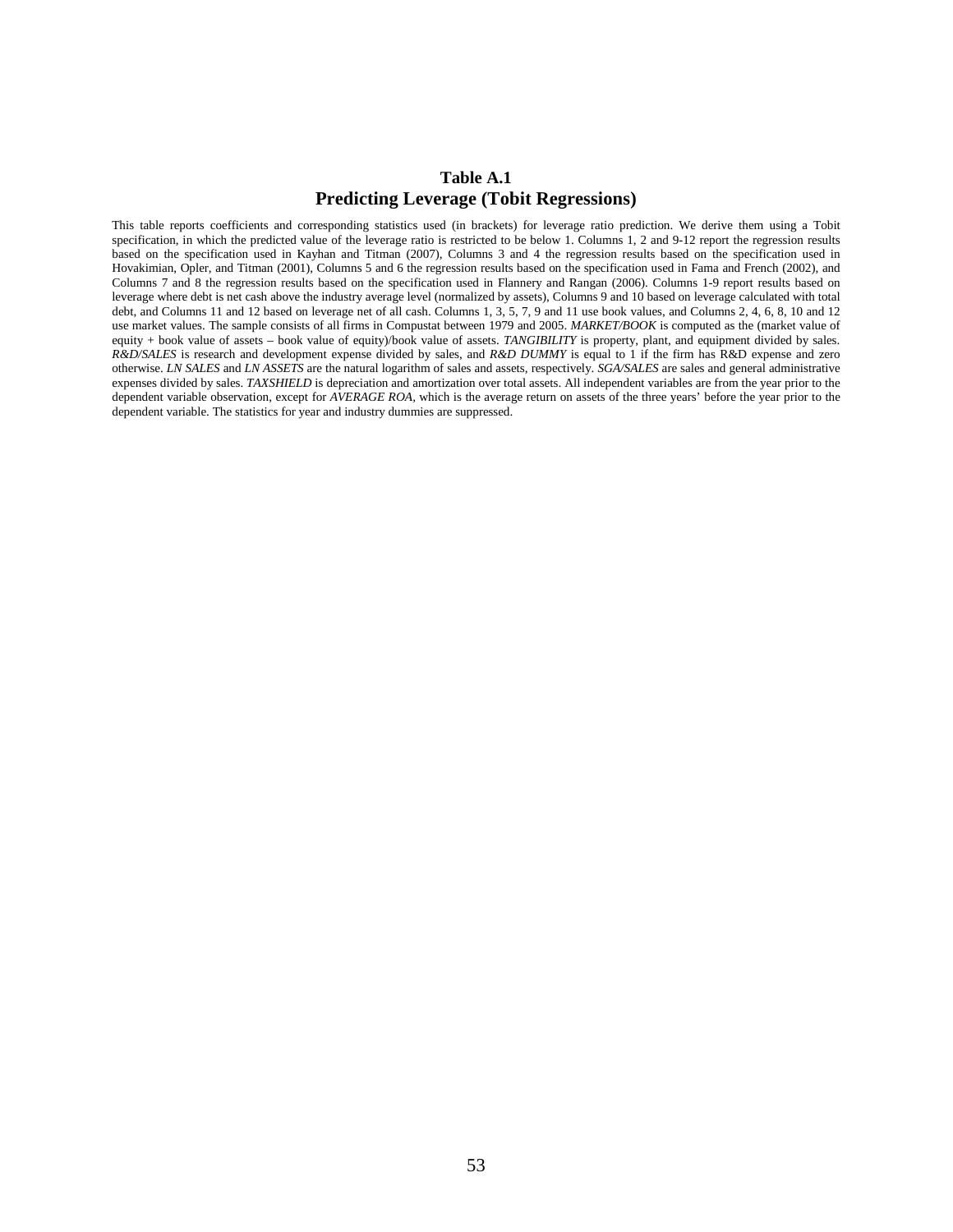|                                     | Dependent variable = Leverage |                 |                           |     |                           |                               |                           |     |                       |     |                           |     |
|-------------------------------------|-------------------------------|-----------------|---------------------------|-----|---------------------------|-------------------------------|---------------------------|-----|-----------------------|-----|---------------------------|-----|
|                                     | (1)                           |                 | (2)                       |     | (3)                       |                               | (4)                       |     | (5)                   |     | (6)                       |     |
|                                     |                               | Kayhan & Titman |                           |     |                           | Hovikimian, Opler &<br>Titman |                           |     |                       |     | Fama & French             |     |
|                                     | <b>Book</b>                   |                 | Market                    |     | <b>Book</b>               |                               | Market                    |     | <b>Book</b>           |     | Market                    |     |
| <b>ROA</b>                          | $-0.40$<br>$(-40.63)$         |                 | *** $-0.42$<br>$(-43.18)$ | *** |                           |                               |                           |     | $-0.15$<br>$(-19.08)$ |     | *** $-0.11$<br>$(-14.8)$  | *** |
| <b>MARKET/BOOK</b>                  | $-0.01$<br>$(-9.21)$          | ***             | $-0.05$<br>$(-57.97)$     | *** | $-0.02$<br>$(-20.87)$     |                               | *** $-0.05$<br>$(-49.72)$ | *** | $-0.03$<br>$(-29.19)$ | *** | $-0.05$<br>$(-56.99)$     | *** |
| <b>TANGIBILITY</b>                  | 0.10<br>(14.12)               | ***             | 0.08<br>(10.94)           |     | *** $0.23$<br>(27.9)      |                               | *** $0.21$<br>(27.03)     | *** |                       |     |                           |     |
| R&D/SALES                           | $-0.17$<br>$(-15.88)$         | ***             | $-0.16$<br>$(-14.09)$     |     | *** $-0.19$<br>$(-16.52)$ |                               | *** $-0.12$<br>$(-11.58)$ | *** | $-0.17$<br>$(-28.23)$ |     | *** $-0.15$<br>$(-25.74)$ | *** |
| R&D DUMMY                           | $-0.04$<br>$(-12.03)$         |                 | *** $-0.04$<br>$(-13.88)$ |     | *** $-0.03$<br>$(-8.03)$  |                               | *** $-0.04$<br>$(-11.56)$ |     | *** $0.00$<br>(0.66)  |     | $-0.01$<br>$(-1.53)$      |     |
| SGA/SALES                           | $-0.09$<br>$(-13.89)$         | ***             | $-0.12$<br>$(-18.68)$     | *** | $-0.14$<br>$(-20.84)$     | ***                           | $-0.15$<br>$(-24.68)$     | *** |                       |     |                           |     |
| <b>LN SALES</b>                     | 0.03<br>(43.08)               | ***             | 0.00<br>(1.17)            |     |                           |                               |                           |     |                       |     |                           |     |
| <b>AVERAGE ROA</b>                  |                               |                 |                           |     | $-0.47$<br>$(-38.52)$     |                               | *** $-0.38$<br>$(-34.64)$ | *** |                       |     |                           |     |
| <b>LN ASSETS</b>                    |                               |                 |                           |     | 0.01<br>(14.17)           |                               | *** $0.01$<br>(19.59)     |     | *** 0.01<br>(12.25)   |     | *** $0.02$<br>(22.64)     | *** |
| <b>TAXSHIELD</b>                    |                               |                 |                           |     |                           |                               |                           |     | 0.91<br>(21.88)       |     | *** $0.70$<br>(18.19)     | *** |
| <b>INTERCEPT</b>                    | 0.21<br>(5.39)                | ***             | 0.42<br>(10.21)           | *** | 0.38<br>(8.09)            | ***                           | 0.42<br>(12.53)           | *** | 0.60<br>(17.96)       |     | *** $0.33$<br>(8.37)      | *** |
| <b>INDUSTRY FIXED</b><br>YEAR FIXED | Yes<br>Yes                    |                 | Yes<br>Yes                |     | Yes<br>Yes                |                               | Yes<br>Yes                |     | Yes<br>Yes            |     | Yes<br>Yes                |     |
| Observations                        | 41,530                        |                 | 41,362                    |     | 41,617                    |                               | 41,532                    |     | 50,414                |     | 50,267                    |     |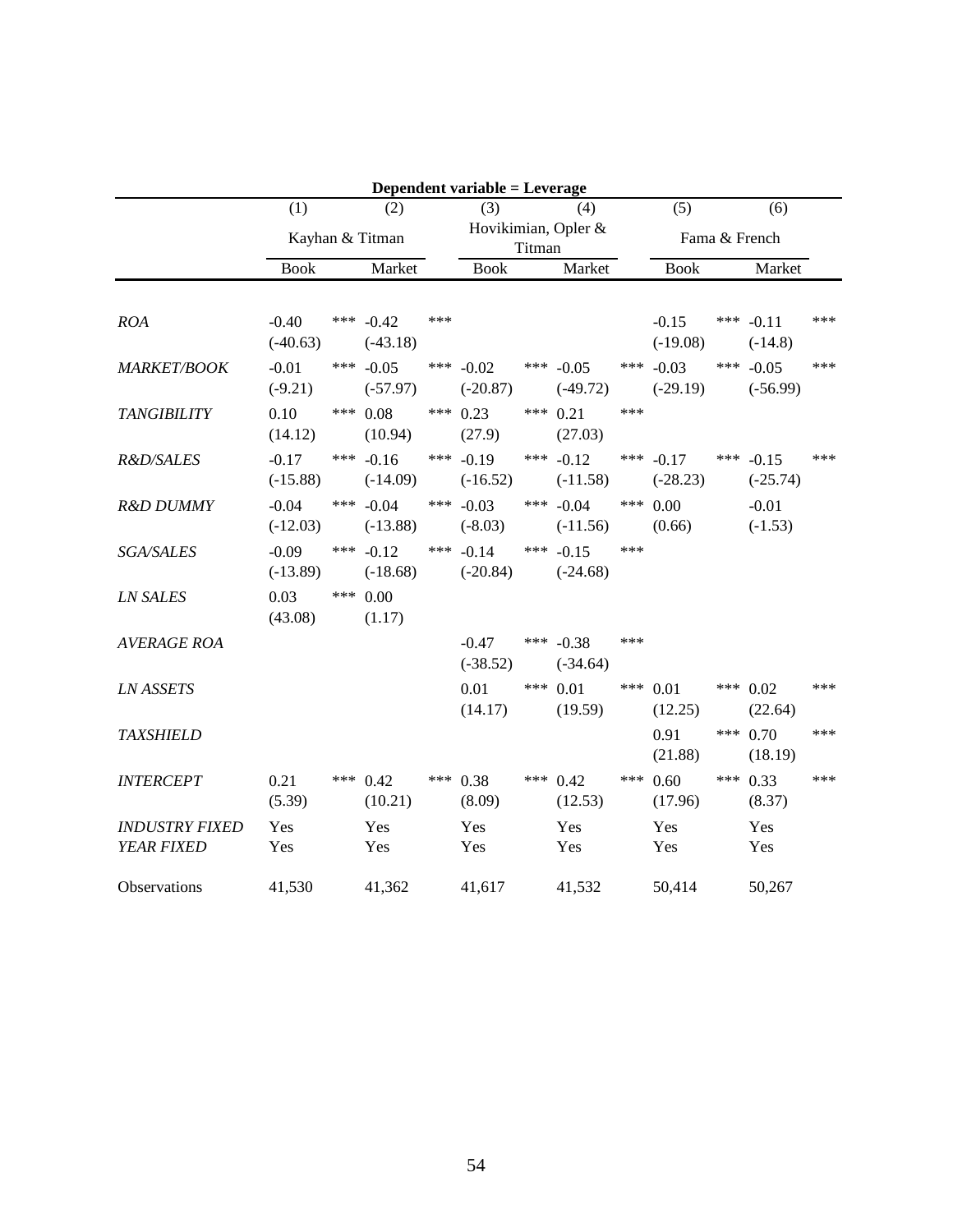|                                     |                       |     |                       |     | Dependent variable = Leverage |     |                           |     |                           |     |                           |     |
|-------------------------------------|-----------------------|-----|-----------------------|-----|-------------------------------|-----|---------------------------|-----|---------------------------|-----|---------------------------|-----|
|                                     | (7)                   |     | (8)                   |     | (9)                           |     | (10)                      |     | (11)                      |     | (12)                      |     |
|                                     |                       |     | Flannery & Rangan     |     |                               |     | Kayhan & Titman           |     |                           |     | Kayhan & Titman           |     |
|                                     |                       |     |                       |     | (gross)                       |     |                           |     | (net)                     |     |                           |     |
|                                     | <b>Book</b>           |     | Market                |     | <b>Book</b>                   |     | Market                    |     | <b>Book</b>               |     | Market                    |     |
| <b>ROA</b>                          | $-0.16$<br>$(-20.91)$ | *** | $-0.12$<br>$(-16.62)$ |     | *** $-0.38$<br>$(-43.52)$     |     | *** $-0.44$<br>$(-47.54)$ | *** | $-0.54$<br>$(-48.44)$     | *** | $-0.49$<br>$(-44.42)$     | *** |
| MARKET/BOOK                         | $-0.02$<br>$(-28.08)$ | *** | $-0.04$<br>$(-56.11)$ | *** | $-0.01$<br>$(-7.99)$          | *** | $-0.06$<br>$(-63.77)$     | *** | $-0.02$<br>$(-21.9)$      | *** | $-0.04$<br>$(-35.99)$     | *** |
| <b>TANGIBILITY</b>                  | 0.24<br>(30.24)       | *** | 0.22<br>(30.95)       | *** | 0.08<br>(11.55)               |     | *** $0.05$<br>(7.55)      | *** | 0.21<br>(24.14)           |     | *** $0.18$<br>(21.32)     | *** |
| R&D/SALES                           | $-0.17$<br>$(-27.95)$ | *** | $-0.14$<br>$(-25.41)$ | *** | $-0.06$<br>$(-6.22)$          |     | *** $-0.07$<br>$(-6.85)$  | *** | $-0.28$<br>$(-23.36)$     | *** | $-0.21$<br>$(-17.79)$     | *** |
| R&D DUMMY                           | 0.01<br>(2.24)        | **  | 0.00<br>(0.14)        |     | $-0.04$<br>$(-12.45)$         |     | *** $-0.04$<br>$(-14.42)$ |     | *** $-0.05$<br>$(-12.48)$ |     | *** $-0.04$<br>$(-11.1)$  | *** |
| <b>SGA/SALES</b>                    |                       |     |                       |     | $-0.06$<br>$(-9.87)$          |     | *** $-0.08$<br>$(-13.74)$ | *** | $-0.12$<br>$(-17.46)$     |     | *** $-0.15$<br>$(-22.09)$ | *** |
| <b>LN SALES</b>                     |                       |     |                       |     | 0.03<br>(47.6)                | *** | 0.01<br>(14.05)           | *** | 0.04<br>(50.49)           | *** | 0.01<br>(13.37)           | *** |
| <b>AVERAGE ROA</b>                  |                       |     |                       |     |                               |     |                           |     |                           |     |                           |     |
| <b>LN ASSETS</b>                    | 0.01<br>(9.12)        | *** | 0.01<br>(19.51)       | *** |                               |     |                           |     |                           |     |                           |     |
| <b>TAXSHIELD</b>                    | 0.41<br>(9.22)        | *** | 0.23<br>(5.54)        | *** |                               |     |                           |     |                           |     |                           |     |
| <b>INTERCEPT</b>                    | 0.38<br>(8.56)        | *** | 0.44<br>(14.4)        | *** | 0.23<br>(6.69)                | *** | 0.64<br>(18.61)           | *** | 0.13<br>(2.94)            | *** | 0.34<br>(7.62)            | *** |
| <b>INDUSTRY FIXED</b><br>YEAR FIXED | Yes<br>Yes            |     | Yes<br>Yes            |     | Yes<br>Yes                    |     | Yes<br>Yes                |     | Yes<br>Yes                |     | Yes<br>Yes                |     |
| Observations                        | 50,147                |     | 50,000                |     | 46,934                        |     | 46,934                    |     | 46,934                    |     | 46,934                    |     |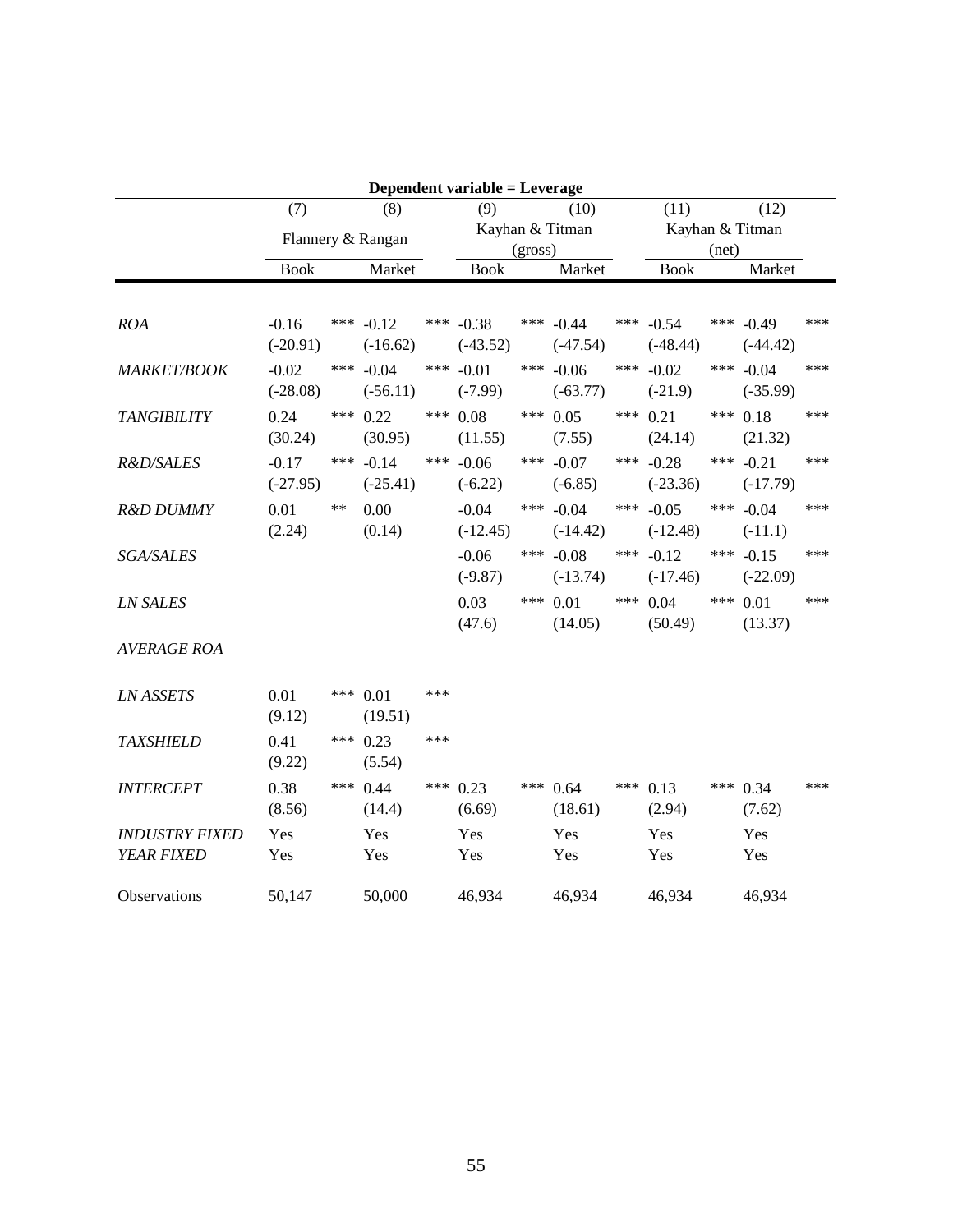## **Appendix B: Pro-Forma Balance Sheets**

We illustrate the methodology used for the pro-forma balance sheets with the following example. On November 11, 2005, the media company McClatchy announced its takeover of Knight Ridder, the second largest newspaper publisher at that time. While Knight Ridder had been publicly searching for a potential buyer, McClatchy's interest was somewhat surprising: not only was it considered to be too risk-averse to consider takeovers in that scale, but it was also half the size of Knight Ridder [Lieberman (2006)].

| <b>Variable</b>          | <b>Bidder</b> | <b>Target</b>   | Pro forma assuming payment with |          |                             |          |  |  |  |
|--------------------------|---------------|-----------------|---------------------------------|----------|-----------------------------|----------|--|--|--|
| (in \$ millions)         | (McClatchy)   | (Knight Ridder) | stock                           |          | cash                        |          |  |  |  |
| Debt                     | 656           | 2,751           |                                 |          |                             |          |  |  |  |
| Book equity              | 1,216         | 1,447           | $1,216+4,572=$                  | 5,788    |                             | 1,216    |  |  |  |
| Book assets              | 1,872         | 4,198           |                                 |          |                             |          |  |  |  |
| Cash                     | 3             | 24              |                                 |          |                             |          |  |  |  |
| Non-operating cash       | $\theta$      | $\Omega$        | max $(27 - 9\% * 9,195; 0) =$   | $\theta$ | max $(27 - 9\% * 9,195; 0)$ | $\theta$ |  |  |  |
| Market value equity      | 1,323         | 4,279           | $1.323 + 4.572 =$               | 5,895    |                             | 1,323    |  |  |  |
| <b>Transaction</b> value |               | 4,572           |                                 |          |                             |          |  |  |  |
| Net Debt                 | 656           | 2,751           | $656+2,751=$                    | 3,407    | $656+2,751+4,572=$          | 7,979    |  |  |  |
| Book value of assets     | 1,872         | 4,198           | $1,872+2,751+4,572=$            | 9,195    |                             | 9,195    |  |  |  |
| Enterprise value         | 1,979         | 7,030           | $1,979+2,751+4,572=$            | 9,302    |                             | 9,302    |  |  |  |
| Leverage                 | 35%           | 66%             | $3,407/9,195=$                  | 37%      | $7.979/9.195 =$             | 87%      |  |  |  |
| Market leverage          | 50%           | 64%             | $3,407/9,302 =$                 | 37%      | $7,979/9,302 =$             | 86%      |  |  |  |

**Figure B.1.** Calculation of pro-forma variables – example of McClatchy and KnightRidder transaction.

First, let us illustrate how we calculate leverage. Both firms are in the "printing and publishing" industry (Fama French industry 8), which has an average cash to assets ratio of 9%. This means that neither McClatchy nor KnightRidder has non-operating cash, and their leverage is simply debt over assets, or debt over enterprise value.

For the pro-forma sums, we assume that the bidder, McClatchy, seeks to acquire the target, Knight Ridder, either by 100% cash or by 100% stock. Let us consider what effect each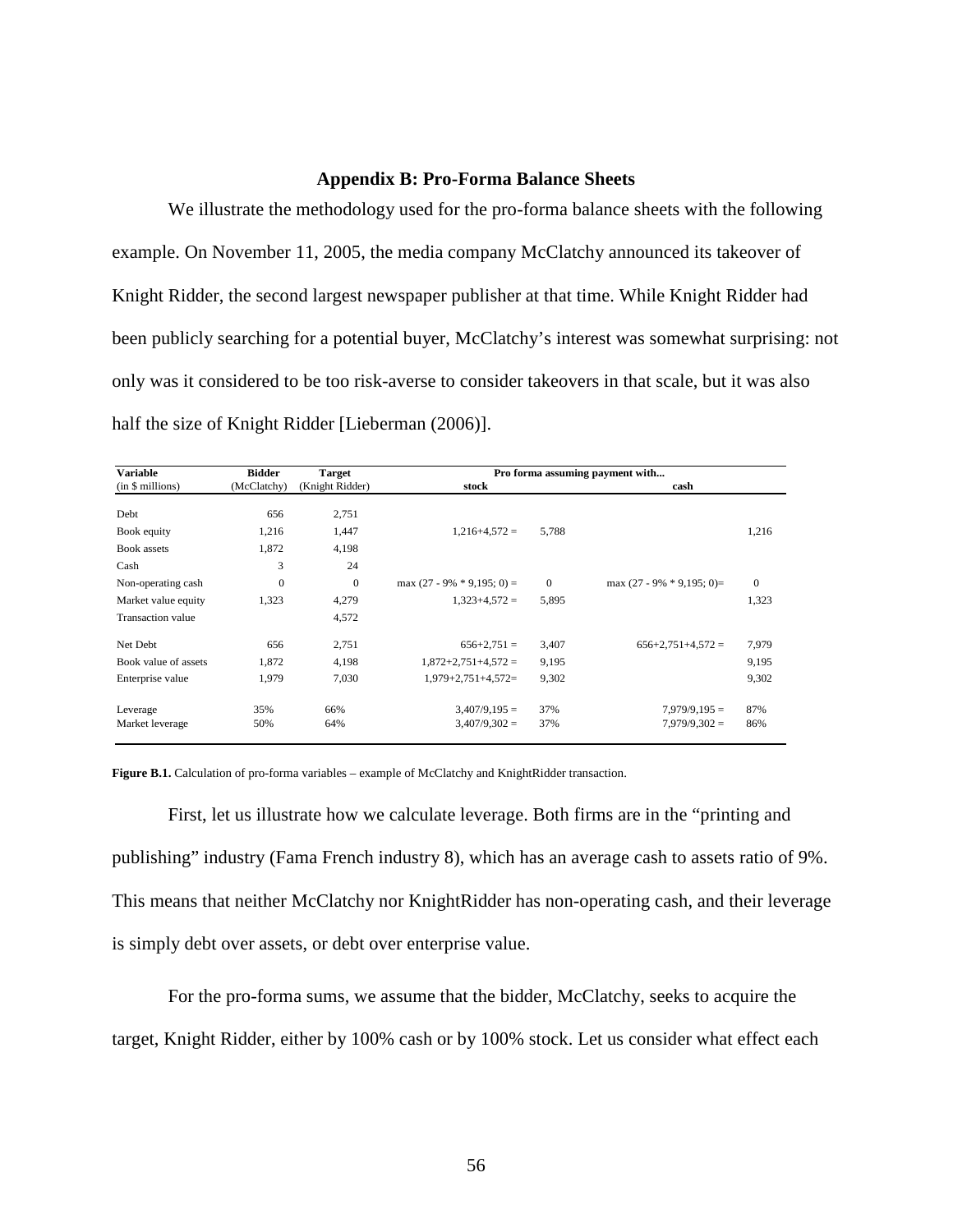method of payment has on the bidder and then on the target. The value of the bid, i.e., the amount of value paid for the target, is represented by the transaction value – here \$4,572 million.

If the bidder pays by stock, it will fund the transaction value of \$4,572 million through the exchange of its own shares to acquire the target. The effect will be reflected in an increase in the book and market value of equity of McClatchy by exactly the amount of the transaction value, effectively a method of valuing the assets of the target to the acquirer. As in combining or "consolidating" the balance sheets of the two companies upon acquisition, the equity of the target is eliminated and replaced with the equity payment paid by the bidder. When acquiring a company the acquirer must also take on the target's debt. In this example, the target has a large amount of debt in its capital structure (66%), so the equity financed bid generates a postacquisition book leverage ratio that is higher than the bidder's pre-acquisition leverage.

By contrast, if the bidder chooses to pay 100% cash for the acquisition, the bidder must first raise its debt to finance the purchase of the target and then also assume the debt of the target firm. This is reflected in the significant additional debt held by the combined entity and the reduction in equity of the target by the transaction value – its shareholders have been "bought out". The resulting impact has a very important effect on the leverage structure of the combined entity – raising its debt to total book value to 87% in book terms or 86% in market terms.

In reality, McClatchy paid a mix of cash and stock. It financed the cash payment by raising bank debt, while announcing plans to get its high resulting debt level down by selling 12 of KnightRidder's 32 newspapers.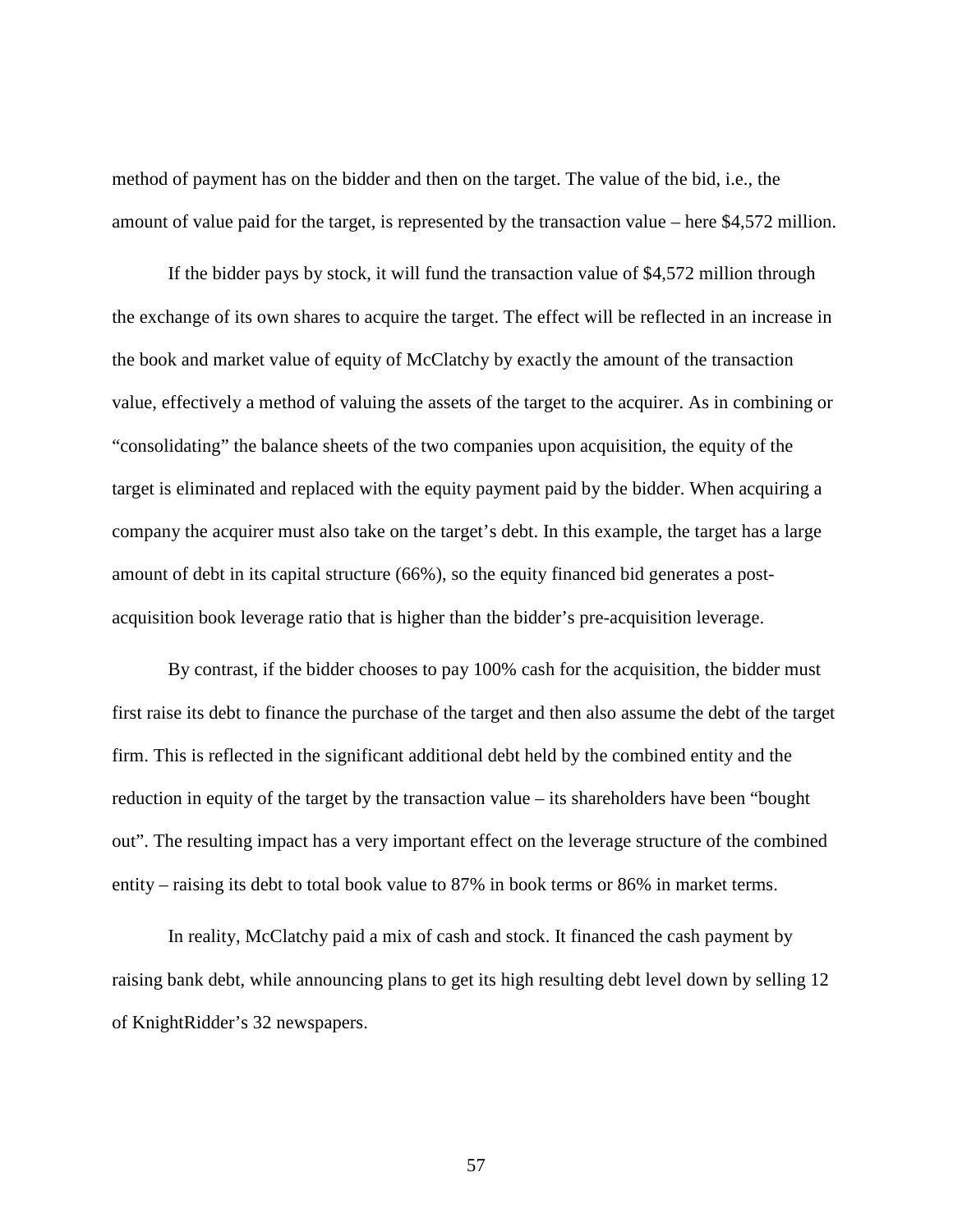### **Appendix C: Payment Method Predictions - Robustness**

We repeat our analysis by changing the estimation methodology as follows: (i) we leave out the first stage, use the (ii) Hovakimian, Opler, and Titman (2001), (iii) Fama and French (2002) and (iv) Flannery and Rangan (2006) methodology to estimate  $\Lambda$ , use (v) market values, use (vi) gross debt or (vii) debt net of all cash to calculate leverage, and (viii) exclude the hybrid cases. In the specification using gross debt, we control for cash in excess of the industry average level. For the specification excluding the hybrid cases, we use a Probit specification. In the specification reported, we label acquirers expected stock (cash) payers if the predicted probability of paying stock (cash) is over 50%. In addition, we test for the effect of the following variables related to the payment method.

*Ownership:* managers who own a significant share of the target firm may want to retain their control over the resulting firm and therefore prefer stock payment [Ghosh and Ruland (1998)]. Also, Baker, Coval, and Stein (2007) argue that private shareholders are inert and therefore more willing to accept acquirer stock as a form of payment than institutional shareholders would be.

*Governance:* the governance structure of the target firm could affect the target management's attitude toward the negotiation. Hartzell, Ofek, and Yermack (2004) describe governance provisions that affect the target management's willingness to accept acquisition offers. In particular, classified boards with multiple proxy voting meeting requirements make it difficult for the acquirer to win a hostile bid. Golden parachutes, on the other side, give the target management a higher incentive to accept takeover offers.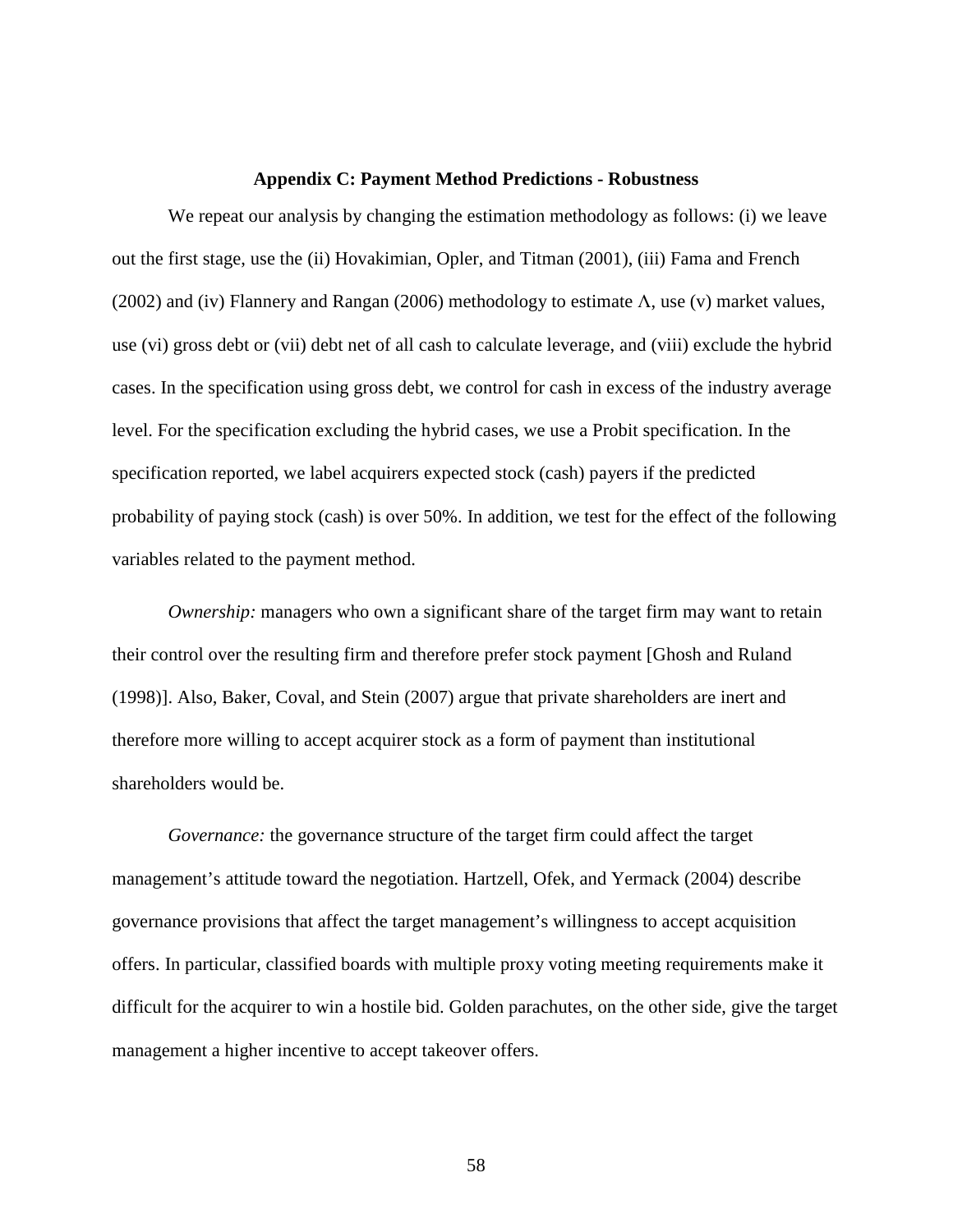*Liquidity:* target shareholders could be reluctant to accept illiquid acquirer stock. We control for this with Amihud's (2002) illiquidity measure.

*Transaction structure:* Eckbo (2009) and Sudarsanam (1995) describe the relation between transaction structure characteristics and the choice of payment method. When multiple bidders participate in a contest, an acquirer could prefer cash payment because it facilitates the filing process. Conversely, when an acquirer already owns target shares before the bid, it could face a smoother negotiation process and not care about speed. Lock-up periods and termination fees could also affect the need for a faster process.

*Time fixed effects:* macroeconomic factors [Harford (2005)] and time-specific sentiments [Zhang (2009)] could affect the target's willingness to accept equity as payment. Because equity payment was particularly popular in the internet-related merger boom, we repeat the regression with a dummy variable that equals 1 for the years between 1998 and 2001.

*Agency costs:* managers may not care about maximizing shareholder value. Instead, they may prefer equity financing to debt financing because debt prevents managers from spending free cash flow on negative NPV projects [Jensen (1986)]. In particular, Harford (1999) shows that acquirers with excess cash are more prone to conduct value-destroying acquisitions. We control for agency costs with the acquirer debt in excess of the industry average (normalized by assets).

*Tax (shareholders):* target shareholders can differ in their preference for cash or stock for tax or other reasons [Baker and Wurgler (2004)]. "Catering" for these preferences can change the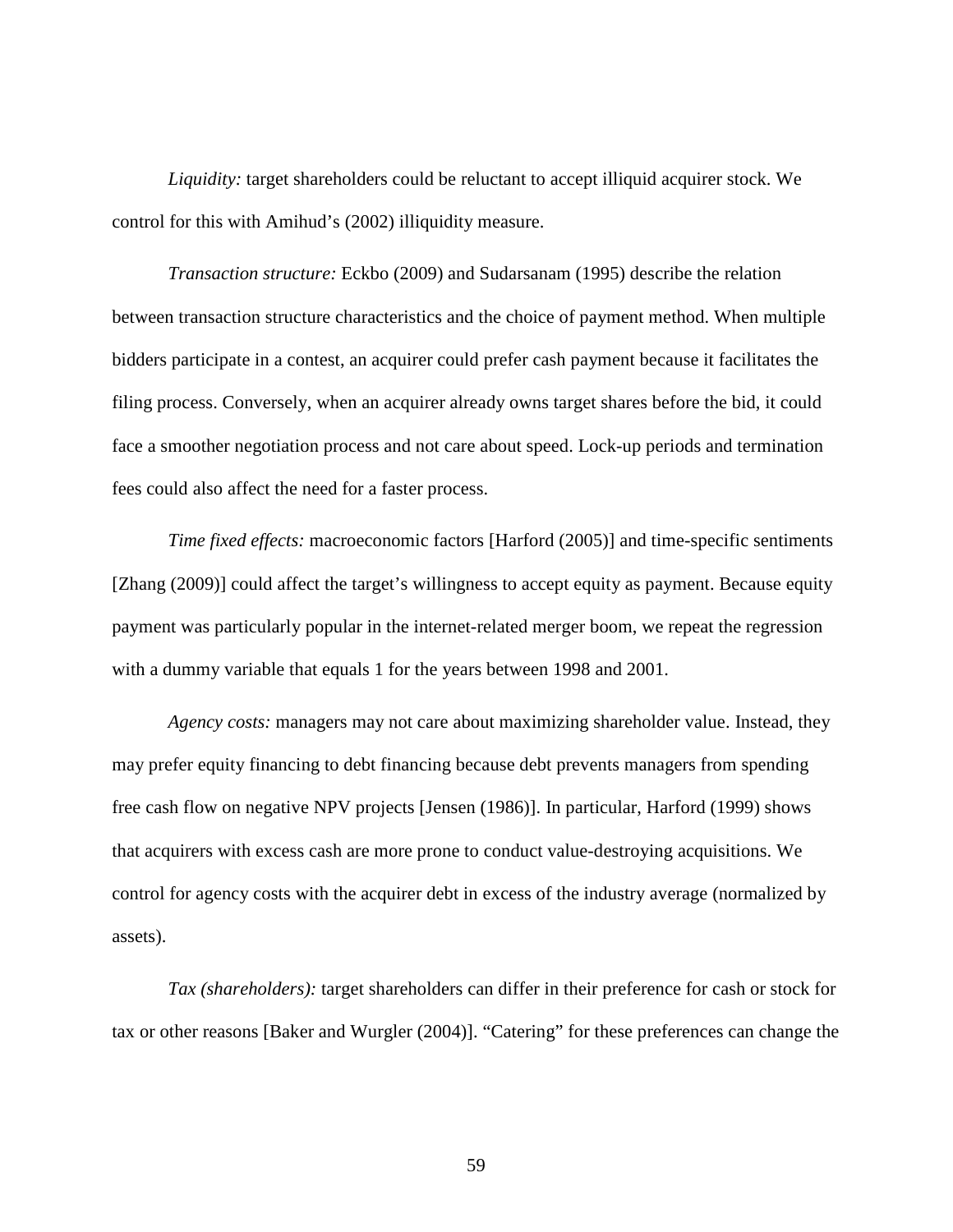acquisition method. We include a dummy variable for dividend payers because they are more likely to prefer cash.

*Tax (corporate):* firms can have particular tax shields that reduce the benefits of additional debt [Graham (2000)]. Although we controlled for tax considerations in the prediction of leverage, we repeat the payment method prediction with the tax rate, the investment tax credits, and depreciation and amortization expenses to see if they add firm-specific variation.

Panel A of Table 2 and Table C.1 show that, regardless of the specification, the coefficient on  $\Lambda$  is always significantly positive. Note that the effect of Lambda is accentuated in the specification using net debt, with a coefficient of 0.72 ( $t = 5.66$ ), and weaker in the specification using gross debt, with a coefficient of  $0.36$  (t = 3.62). Institutional ownership in the target firm increases the probability of paying with cash (Column 2). This is consistent with the argument that non-institutional target shareholders exhibit inertia and thereby make stock payment more attractive. Target firms with golden parachutes (Column 3) are more likely to accept cash, consistent with the argument that departing target management prefers selling private stock holdings for cash rather than exchanging its stock for shares in the combined firm. Competing offers are associated with a higher probability of cash payment (Column 5), consistent with the argument that the speed effect of cash payment is important in a bidding contest. Transactions with lockup periods are more likely to be financed in equity (Column 5). Finally, as expected, acquirers are more likely to pay with stock in the years between 1998 and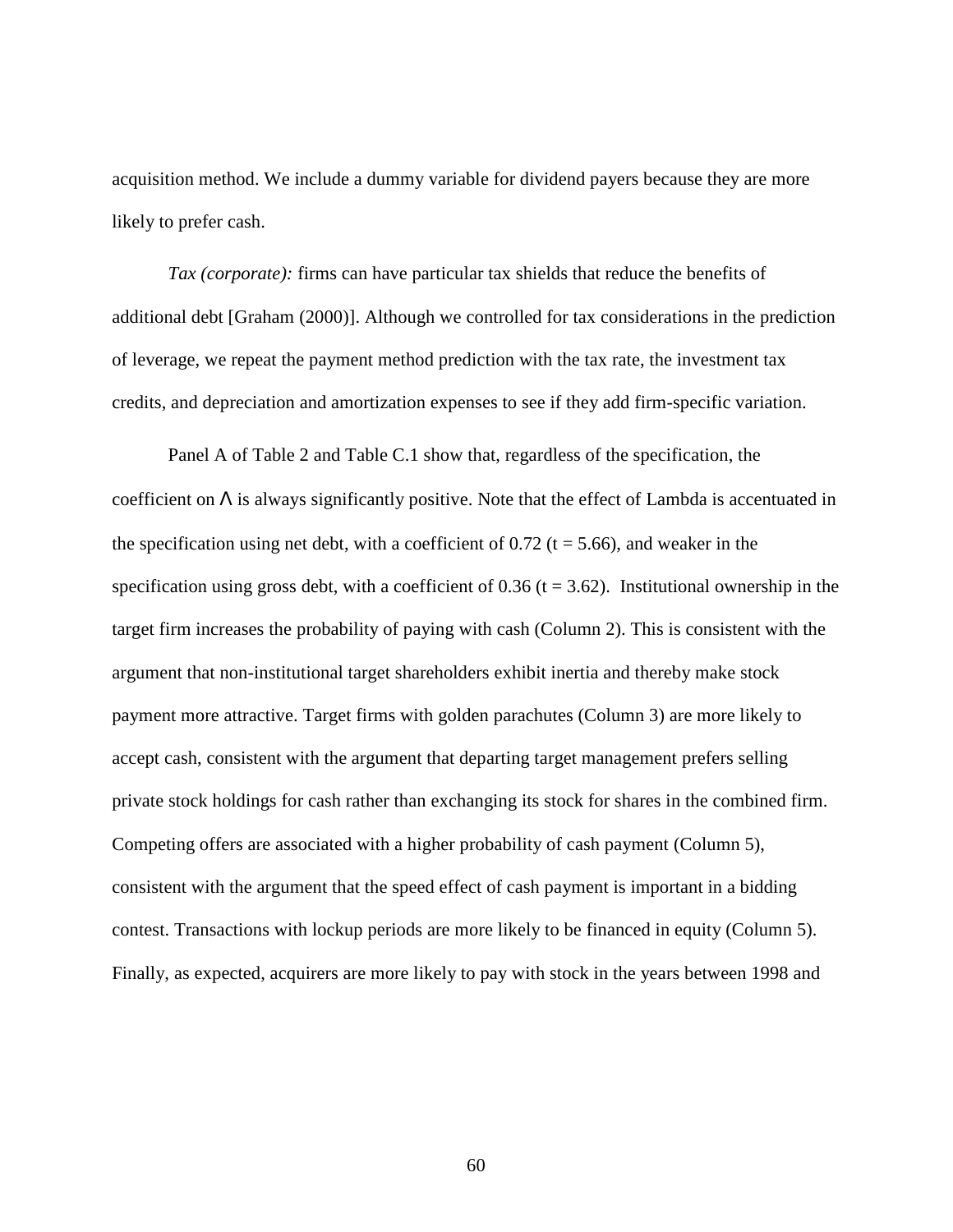2001 (Column 7). The other control variables do not affect the choice of acquisition finance significantly.

Panel B of Table C.1 shows that the payment method does not change significantly across specifications: in particular, the fraction of unanticipated stock payment never exceeds 1%. Note also that the predictions of the Probit regression do not change significantly if we choose different cutoff levels: less than 5% of the transactions have a predicted probability of paying with stock between one-third and two-thirds.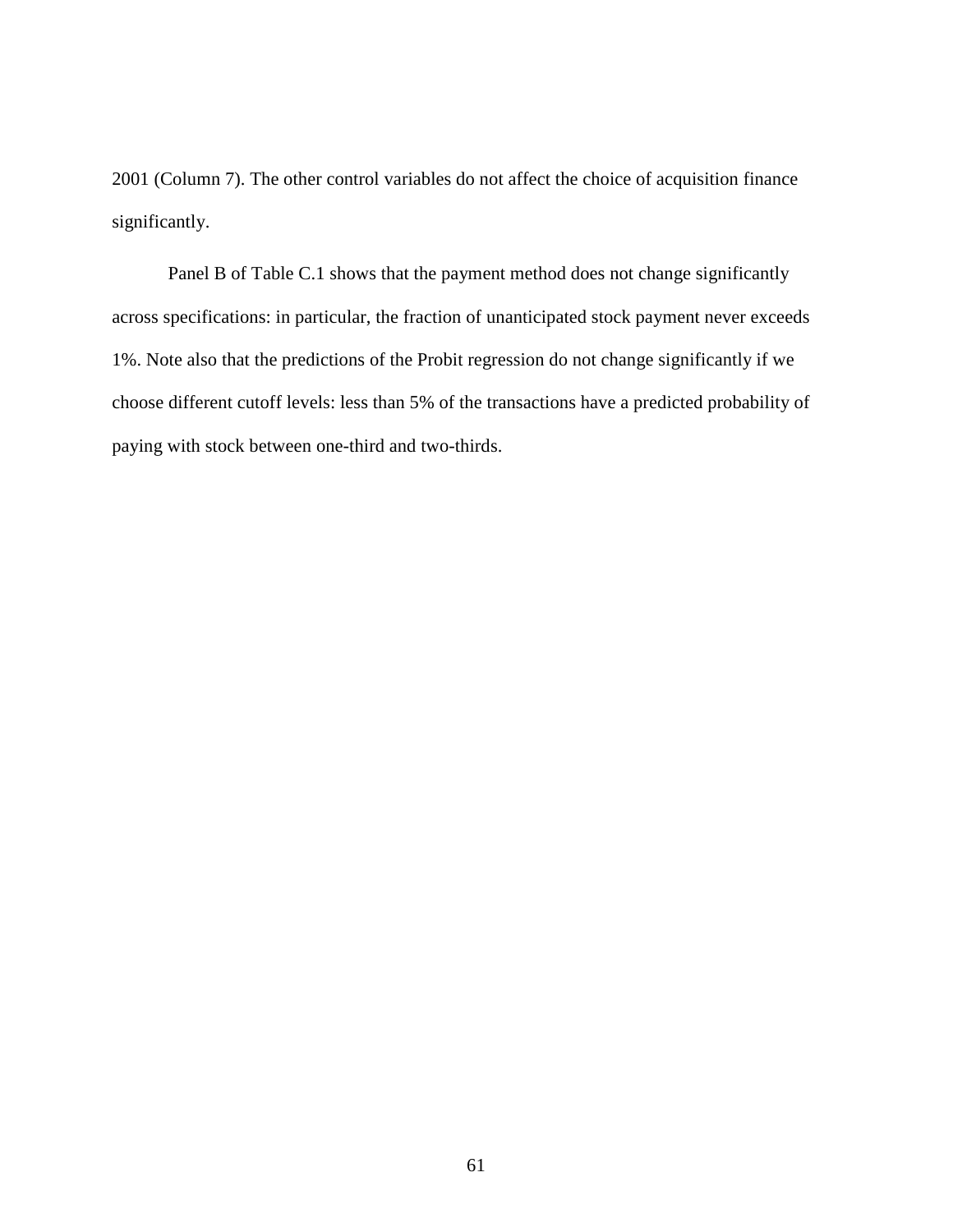## **Table C.1 Payment Method Prediction – Robustness**

This table shows the results of robustness tests for the prediction of the payment method. Panel A reports results of the main regression, and Panel B reports the fraction of transactions with anticipated and unanticipated payment methods. All columns are Tobit regressions in which the dependent variable is the percentage of stock used as payment. The independent variables are the following. Λ, *TENDER OFFER, PREMIUM, HOSTILE,* and *RELATIVE SIZE* are as defined in Table 2. *INSIDER OWNERSHIP* equals 1 if ownership of inside shareholders in the target firm equals or exceeds 5%, as reported in the SEC files 3, 4, 5, or 144, and zero otherwise. *INSTITUTIONAL OWNERSHIP* equals 1 if ownership of institutional shareholders in the target firm equals or exceeds 5%, as reported in the SEC 13f filing, and zero otherwise. *GOVERNANCE* is the index by Gompers, Ishii and Metrick (2003). *CLASSIFIED BOARDS* equals 1 if the target firm's boards of directors is divided, for the purpose of election, into separate classes and zero otherwise. *GOLDEN PARACHUTES* equals 1 if the target firm has a severance agreement with its executives contingent upon a change in corporate control and zero otherwise. *AMIHUD ILLIQUIDITY* is for stock i during quarter t is defined as:  $\min_{M_{it}} \sum_{d=1}^{M_{it}} \sum_{d\nu_{id}}^{M_{it}} \sum_{s,s \in r-1}^{q}$ , in which  $R_{id}$  is the return of stock i during day d, dv<sub>id</sub> is its dollar volume in millions of dollars (number of shares traded during day d times the stock price at the end of day d) and M<sub>it</sub> is the number of valid observations during quarter t.  $C_{t-1}$  is the total market capitalization at t-1 divided by the total market capitalization at the end of July 1962. *MULTIPLE BIDDERS* equals 1 if other bidders also seek to acquire the target firm and zero otherwise. *TOEHOLD* equals 1 if the acquirer owns more than 0.5% of the target prior to the transaction, and 0 otherwise. *LOCKUP* equals 1 if the transaction includes a lockup agreement and zero otherwise. *TERMINATION* equals 1 if the transaction includes a termination agreement and zero otherwise. 1998-2001 equals 1 if the transaction was announced in a year between 1998 and 2001. *EXCESS CASH* is cash in excess of the industry level (normalized by assets). *DIVIDEND PAYER* is a dummy variable that equals 1 for target firms that paid a dividend in the year prior to the acquisition and zero otherwise. *TAXRATE* is the combined firm's income tax over net income. *TAXSHIELD1* is the combined firm's investment tax credit over sales. *TAXSHIELD2* is the combined firm's depreciation and amortization expenses over sales. All non-censored variables are winsored at 1% level.

Panel A reports coefficients and t-statistics for the regression with the percentage of equity payment as the dependent variable and the number of observations. Panel B reports the fraction of anticipated and unanticipated cash and equity transactions for the regressions reported in Panel A and B. For the probit specifications, a transaction is called anticipated if the predicted probability of using the observed payment method exceeds 50%. For the Tobit specifications, a transaction is called anticipated if the predicted percentage of stock equals the observed percentage of stock used in the payment. Predictions for hybrid transactions are omitted.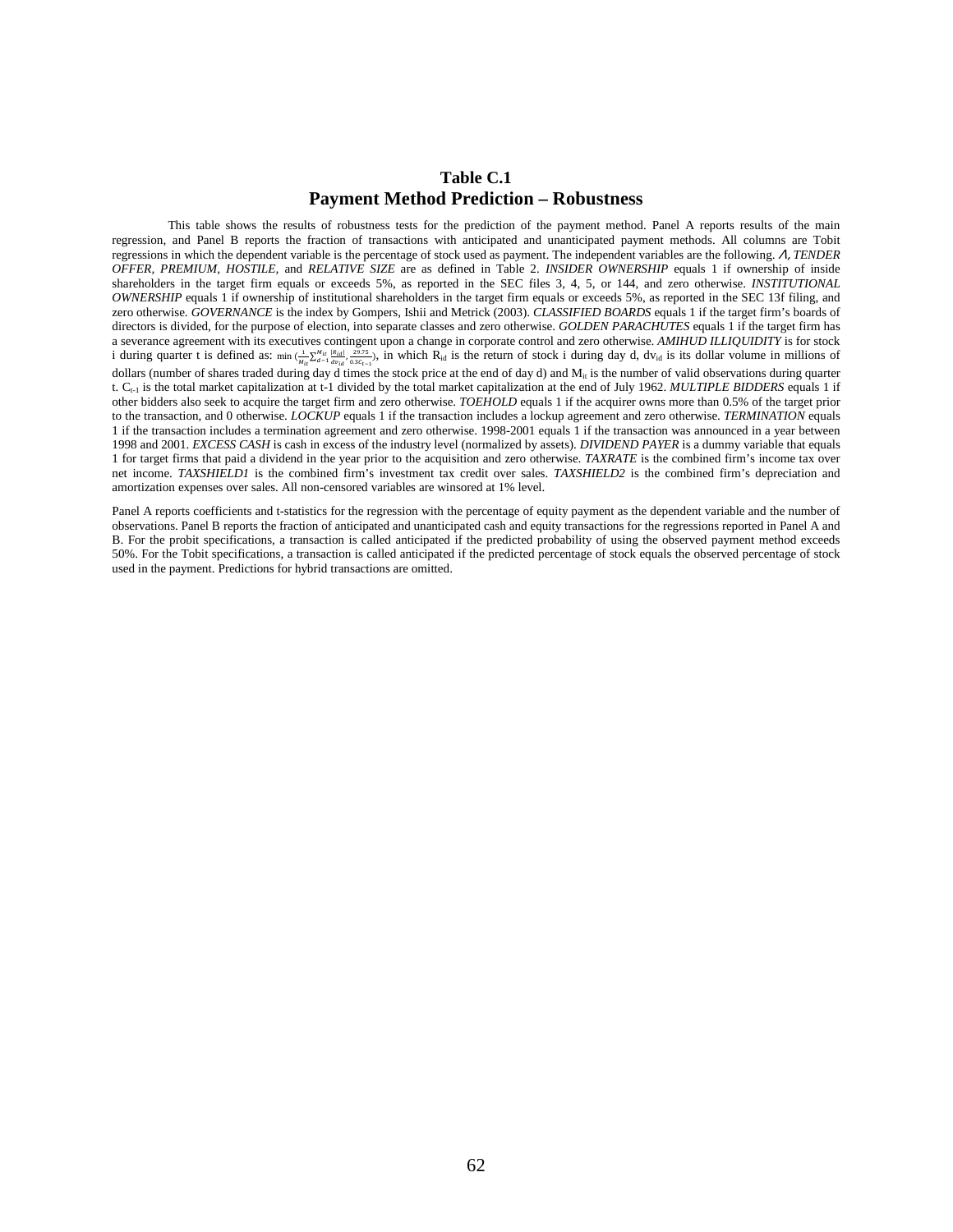|                            | (1)                    |        | (2)                        |     | (3)                                            |     | (4)                     |     | (5)                            |     |
|----------------------------|------------------------|--------|----------------------------|-----|------------------------------------------------|-----|-------------------------|-----|--------------------------------|-----|
|                            | Insider<br>ownership   |        | Institutional<br>ownership |     | Target<br>governance<br>characteristics        |     | Acquirer<br>Illiquidity |     | Transaction<br>characteristics |     |
| <b>LAMBDA</b>              | 0.474<br>(1.83)        | $\ast$ | 0.856<br>(5.55)            | *** | 0.550<br>(2.15)                                | **  | 0.822<br>(5.46)         | *** | 1.102<br>(5.25)                | *** |
| <b>TENDER OFFER</b>        | $-1.806$<br>$(-13.49)$ | ***    | $-1.771$<br>$(-20.84)$     | *** | $-1.328$<br>$(-9.78)$                          | *** | $-1.766$<br>$(-21.14)$  | *** | $-1.839$<br>$(-14.37)$         | *** |
| PREMIUM                    | 0.000<br>(0.35)        |        | 0.000<br>$(-0.77)$         |     | $-0.002$<br>$(-1.39)$                          |     | 0.000<br>$(-0.98)$      |     | 0.000<br>$(-0.5)$              |     |
| <b>HOSTILE</b>             | 0.080<br>(0.28)        |        | $-0.182$<br>$(-0.91)$      |     | $-0.012$<br>$(-0.04)$                          |     | $-0.254$<br>$(-1.21)$   |     | $-0.133$<br>$(-0.44)$          |     |
| <b>RELATIVE SIZE</b>       | 0.433<br>(3.73)        | ***    | 0.080<br>(1.27)            |     | 0.249<br>(2.19)                                | **  | 0.138<br>(2.28)         | **  | 0.156<br>(1.74)                | *   |
| <b>INSIDER OWNERSHIP</b>   | $-0.049$<br>$(-0.45)$  |        |                            |     |                                                |     |                         |     |                                |     |
| INSTITUTIONAL OWN.         |                        |        | $-0.189$<br>$(-3.37)$      | *** |                                                |     |                         |     |                                |     |
| <b>GOVERNANCE</b>          |                        |        |                            |     | 0.033<br>(1.69)                                | *   |                         |     |                                |     |
| <b>CLASSIFIED BOARD</b>    |                        |        |                            |     | $-0.193$<br>$(-1.81)$                          | ∗   |                         |     |                                |     |
| <b>GOLDEN PARACHUTES</b>   |                        |        |                            |     | $-0.225$<br>$(-2.19)$                          | **  |                         |     |                                |     |
| <b>AMIHUD ILLIQUIDITY</b>  |                        |        |                            |     |                                                |     | $-0.211$<br>$(-1.26)$   |     |                                |     |
| <b>MULTIPLE BIDDERS</b>    |                        |        |                            |     |                                                |     |                         |     | $-0.422$<br>$(-2.28)$          | **  |
| <b>TOEHOLD</b>             |                        |        |                            |     |                                                |     |                         |     | $-2.281$<br>$(-0.16)$          |     |
| <b>LOCKUP</b>              |                        |        |                            |     |                                                |     |                         |     | 0.832<br>(8.11)                | *** |
| <b>TERMINATION</b>         |                        |        |                            |     |                                                |     |                         |     | 0.048<br>(0.64)                |     |
| <b>INTERCEPT</b>           | 0.869<br>(6.84)        | ***    | 1.128<br>(16.76)           | *** | 0.880<br>(5)                                   | *** | 1.008<br>(18.68)        | *** | 0.756<br>(8.4)                 | *** |
| Observations               | 987                    |        | 2,460                      |     | 587                                            |     | 2,619                   |     | 1,368                          |     |
|                            |                        |        |                            |     | <b>Panel B: Classification of transactions</b> |     |                         |     |                                |     |
| <b>ANTICIPATED CASH</b>    | 16.9%                  |        | 22.7%                      |     | 21.1%                                          |     | 18.1%                   |     | 26.0%                          |     |
| <b>ANTICIPATED STOCK</b>   | 66.7%                  |        | 61.1%                      |     | 64.8%                                          |     | 64.5%                   |     | 64.6%                          |     |
| UNANTICIPATED CASH         | 15.5%                  |        | 15.2%                      |     | 13.7%                                          |     | 16.6%                   |     | 8.6%                           |     |
| <b>UNANTICIPATED STOCK</b> | 0.9%                   |        | 1.0%                       |     | 0.4%                                           |     | 0.8%                    |     | 0.9%                           |     |

**Panel A: Main regression. Dependent variable = percentage of equity used in payment**